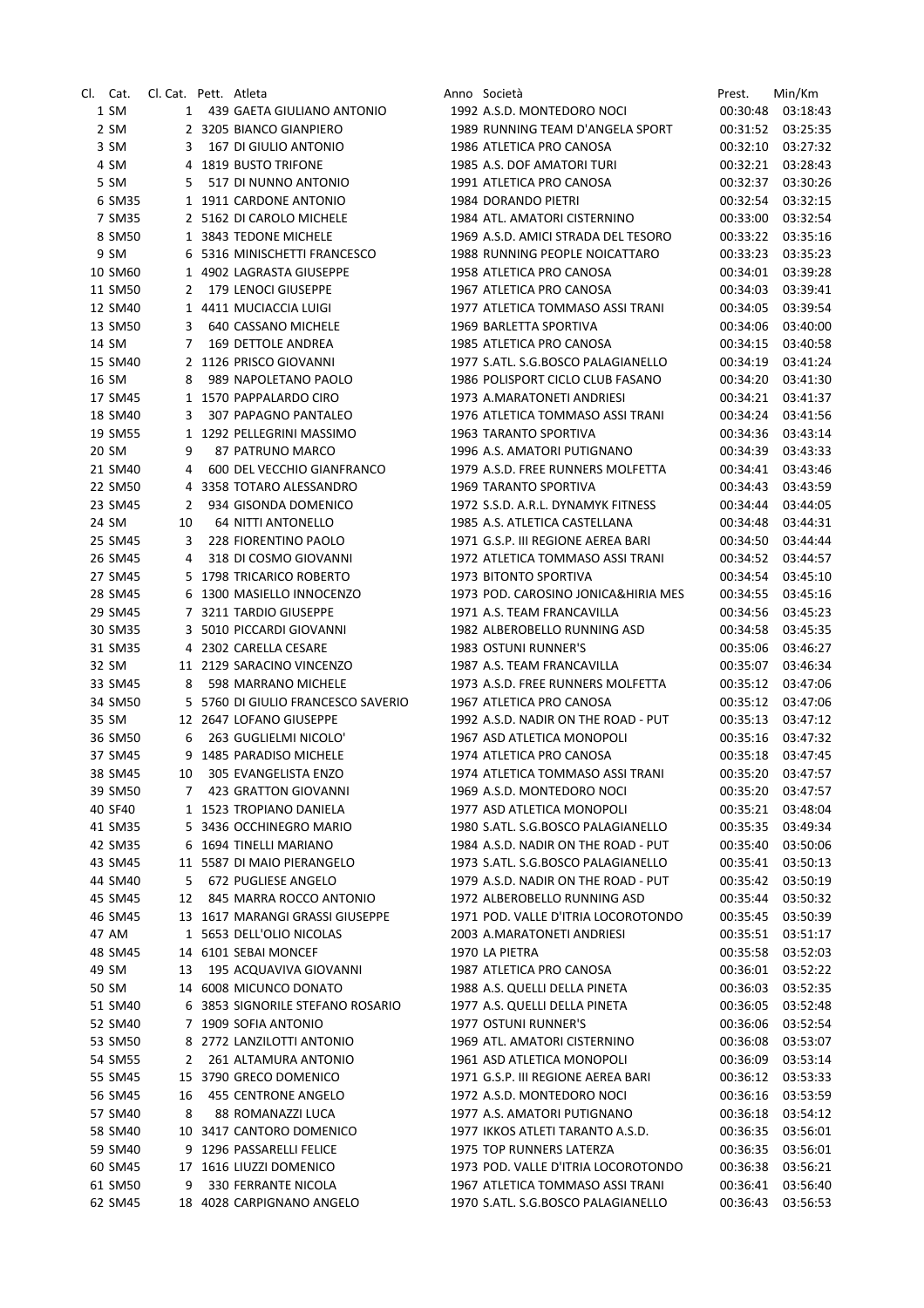| 63 SM40              |    | 11 3475 BOTTALICO FRANCESCO      | 1976 A.S. QUELLI DELLA PINETA       |                      | 00:36:44 03:56:59 |
|----------------------|----|----------------------------------|-------------------------------------|----------------------|-------------------|
| 64 SM45              |    | 19 5529 IGNAZZI LUIGI            | 1970 ASDNOCINCORSA                  | 00:36:44             | 03:56:59          |
| 65 SM55              | 3  | 815 GAZZILLI CARLO               | 1964 GIOIA RUNNING A.S.D.           | 00:36:50             | 03:57:38          |
| 66 SM40              |    | 12 4282 MASI GIANMATTEO          | 1977 GIOIA RUNNING A.S.D.           | 00:36:55             | 03:58:10          |
| 67 SM35              | 7  | 204 DI NUNNO CELESTINO           | 1980 ATLETICA PRO CANOSA            | 00:36:57             | 03:58:23          |
| 68 SM50              | 10 | 93 LATERZA GIOVANNI              | 1966 A.S. AMATORI PUTIGNANO         | 00:36:57             | 03:58:23          |
| 69 SM35              | 8  | 53 TAURO DOMENICO                | 1984 A.S. ATLETICA CASTELLANA       | 00:36:57             | 03:58:23          |
| 70 SM45              |    | 20 4824 LIBERTI GIUSEPPE         | 1972 RUNNING PEOPLE NOICATTARO      | 00:36:58             | 03:58:30          |
| 71 SM                |    | 15 1245 SASSO SALVATORE          | 1990 OSTUNI RUNNER'S                | 00:37:03             | 03:59:02          |
| 72 SM55              |    | 4 4130 DELGADO PEDRO PLACIDO     | 1964 ATLETICA TOMMASO ASSI TRANI    | 00:37:04             | 03:59:08          |
| 73 SM35              |    | 9 2280 PASSARO ANTONIO           | 1980 G.S.P. III REGIONE AEREA BARI  | 00:37:05             | 03:59:15          |
| 74 SM                |    | 16 5239 VITTORIONE FRANCESCO     | 1989 A.S. AMATORI PUTIGNANO         | 00:37:07             | 03:59:28          |
| 75 SM                | 17 | 365 CALIA GIULIANO               | 1987 ATLETIC CLUB ALTAMURA          | 00:37:09             | 03:59:41          |
| 76 SM55              | 5  | 244 IACOVAZZI FRANCESCO          | 1964 ASD ATLETICA MONOPOLI          | 00:37:09             | 03:59:41          |
| 77 JM                |    | 1 2839 CASTRONOVI GIUSEPPE       | 2000 S.ATL. S.G.BOSCO PALAGIANELLO  | 00:37:09             | 03:59:41          |
| 78 SM35              |    | 10 3363 CIACCIA ALESSANDRO       | 1982 TARANTO SPORTIVA               | 00:37:10             | 03:59:47          |
| 79 SM45              |    | 21 3365 DI CASTRI GERARDO        | 1970 TARANTO SPORTIVA               | 00:37:11             | 03:59:54          |
| 80 SM50              |    | 11 5621 LEONE VINCENZO           | 1969 RUNNERS GINOSA                 | 00:37:14             | 04:00:13          |
| 81 SM40              |    | 13 4198 CAMPANELLI ANTONIO       | <b>1977 FRONTRUNNERS</b>            | 00:37:17             | 04:00:32          |
| 82 SM40              |    | 14 3114 DELFINI CASAVOLA MICHELE | 1979 MARTINA FRANCA RUNNING A.S.D.  | 00:37:17             | 04:00:32          |
| 83 SM50              | 12 | 888 MORETTI FILOMENO             | 1966 BITONTO SPORTIVA               | 00:37:18             | 04:00:39          |
| 84 SM                |    | 18 3994 GALLICCHIO GIANVITO      | 1994 ATLETICA CEGLIE MESSAPICA      | 00:37:18             | 04:00:39          |
| 85 SM35              |    | 11 5502 LARICCHIUTA GIOVANNI     | 1984 A.S.D. NADIR ON THE ROAD - PUT | 00:37:18             | 04:00:39          |
| 86 SM35              |    | 12 1944 DE MARINIS MARCO         | 1983 CLUB RUNNER 87 CASTELLANETA    | 00:37:19             | 04:00:45          |
| 87 SM45              |    | 22 1795 MONTAGNA VINCENZO        | 1972 BITONTO SPORTIVA               | 00:37:19             | 04:00:45          |
| 88 SM55              | 6  | 525 BRUNO TRIFONE                | 1960 DREAM TEAM BARI                | 00:37:25             | 04:01:24          |
| 89 SM50              |    | 13 6163 DONATEO LUIGI            | 1965 ASD MFR BRINDISI               | 00:37:27             | 04:01:37          |
| 90 SM45              |    | 23 3060 SAPONARO AGOSTINO        | 1973 OSTUNI RUNNER'S                | 00:37:29             | 04:01:50          |
| 91 JM                |    | 2 3235 PERRINO ANDREA            | <b>2000 OSTUNI RUNNER'S</b>         | 00:37:30             | 04:01:56          |
| 92 SM35              |    | 13 3051 SPILOTRO ORAZIO          | 1983 ATLETICA CEGLIE MESSAPICA      | 00:37:32             | 04:02:09          |
| 93 SM35              |    | 14 6094 COLUCCI GIOVANNI         | 1980 MARTINA FRANCA RUNNING A.S.D.  | 00:37:35             | 04:02:28          |
| 94 SM40              |    | 15 6000 CAFORIO MASSIMO          | 1977 A.S. ATLETICA CASTELLANA       | 00:37:37             | 04:02:41          |
| 95 SM40              |    | 16 1060 COLANGELO GIAMBATTISTA   | 1976 CLUB RUNNER 87 CASTELLANETA    | 00:37:39             | 04:02:54          |
| 96 SM40              |    | 17 5455 IACOVIELLO ALFREDO       | 1979 A.S.D. AMICI STRADA DEL TESORO | 00:37:40             | 04:03:01          |
| 97 SM                |    | 19 6128 BAGORDA LUIGI            | 1992 POLISPORT CICLO CLUB FASANO    | 00:37:42             | 04:03:14          |
| 98 SM35              | 15 | 138 VALENZANO DOMENICO           | 1980 A.S. AMATORI PUTIGNANO         | 00:37:45             | 04:03:33          |
| 99 SM45              | 24 | 137 LATERZA MARIO                | 1971 A.S. AMATORI PUTIGNANO         | 00:37:46             | 04:03:39          |
| 100 SM               |    | 20 4088 VINCI BENEDETTO          | 1986 POLISPORT CICLO CLUB FASANO    | 00:37:47             | 04:03:46          |
| 101 SM               |    | 21 4099 MINARDI MICHELE          | 1987 S.ATL. S.G.BOSCO PALAGIANELLO  | 00:37:48             | 04:03:52          |
| 102 SM               |    | 22 4085 CURTO BRUNO              | 1985 A.S. TEAM FRANCAVILLA          | 00:37:50             | 04:04:05          |
| 103 SF40             | 2  | 667 DONGHIA ORNELLA              | 1976 A.S.D. NADIR ON THE ROAD - PUT | 00:37:51             | 04:04:12          |
|                      |    | 14 1900 SALONNA COSIMO           | 1967 APD RUNNERS SAN MICHELE SALENT |                      | 04:04:25          |
| 104 SM50<br>105 SM35 |    | 998 MONOPOLI LEONARDO            | 1984 OSTUNI RUNNER'S                | 00:37:53<br>00:37:53 | 04:04:25          |
|                      | 16 | 25 3477 CIOCE FRANCESCO          |                                     |                      |                   |
| 106 SM45             |    |                                  | 1974 A.S. QUELLI DELLA PINETA       | 00:37:53             | 04:04:25          |
| 107 SM55             |    | 7 1801 RICCO NICOLO              | 1961 ASD ATLETICA MONOPOLI          | 00:37:53             | 04:04:25          |
| 108 SM60             | 2  | 995 OLIVA GIUSEPPE               | 1956 ATLETICA CEGLIE MESSAPICA      | 00:37:54             | 04:04:31          |
| 109 SM55             | 8  | 379 DE LUCA VITO                 | 1963 A.S.D. MONTEDORO NOCI          | 00:37:59             | 04:05:03          |
| 110 SM55             |    | 9 2040 CAMPO ANGELO              | 1964 POD. CAROSINO JONICA&HIRIA MES | 00:38:03             | 04:05:29          |
| 111 SM50             |    | 15 1229 MANIGRASSI COSIMO        | 1969 A.S.D. MARATHON MASSAFRA       | 00:38:04             | 04:05:35          |
| 112 SM50             | 16 | 116 DEROBERTIS GIOVANNI          | 1968 A.S. AMATORI PUTIGNANO         | 00:38:04             | 04:05:35          |
| 113 SM40             |    | 18 2004 PAVONE GIUSEPPE          | 1975 G.S. PAOLOTTI - ATL MARTINA    | 00:38:06             | 04:05:48          |
| 114 SM35             |    | 17 3325 RAGNO ELIGIO             | 1980 S.ATL. S.G.BOSCO PALAGIANELLO  | 00:38:07             | 04:05:55          |
| 115 SM40             |    | 19 1597 CHIANTERA PASQUALE       | 1975 A.S.D. ATLETICA POLIGNANO      | 00:38:08             | 04:06:01          |
| 116 SM40             |    | 20 1235 MONTANARO CARLO          | 1976 A.S.D. MARATHON MASSAFRA       | 00:38:11             | 04:06:21          |
| 117 SM35             |    | 18 4052 MASTRULLI FRANCESCO      | 1982 ATLETICA TOMMASO ASSI TRANI    | 00:38:12             | 04:06:27          |
| 118 SM50             |    | 17 2779 OLIVE FEDERICO           | 1968 POLISPORT CICLO CLUB FASANO    | 00:38:12             | 04:06:27          |
| 119 SM45             | 26 | 334 RUFFO GIOVANNI               | 1970 ATLETICA TOMMASO ASSI TRANI    | 00:38:13             | 04:06:34          |
| 120 SM45             |    | 27 5072 BARNABA FRANCESCO        | 1971 ATLETICA CITTA' BIANCA         | 00:38:17             | 04:06:59          |
| 121 SM50             |    | 18 3061 BARNABA PIETRO           | 1966 DORANDO PIETRI                 | 00:38:20             | 04:07:19          |
| 122 SM60             | 3  | 337 PALUMBO VINCENZO             | 1959 ATLETICA TOMMASO ASSI TRANI    | 00:38:20             | 04:07:19          |
| 123 AM               |    | 2 6161 DAMASCO GIANLUCA          | 2003 ASD MFR BRINDISI               | 00:38:21             | 04:07:25          |
| 124 SM40             |    | 21 3019 RAMUNDO MARIO            | 1978 A.S.D. ATLETICA CAROVIGNO      | 00:38:21             | 04:07:25          |
| 125 SM40             |    | 22 4101 NICOLAU NICOLA           | 1975 TARANTO SPORTIVA               | 00:38:22             | 04:07:32          |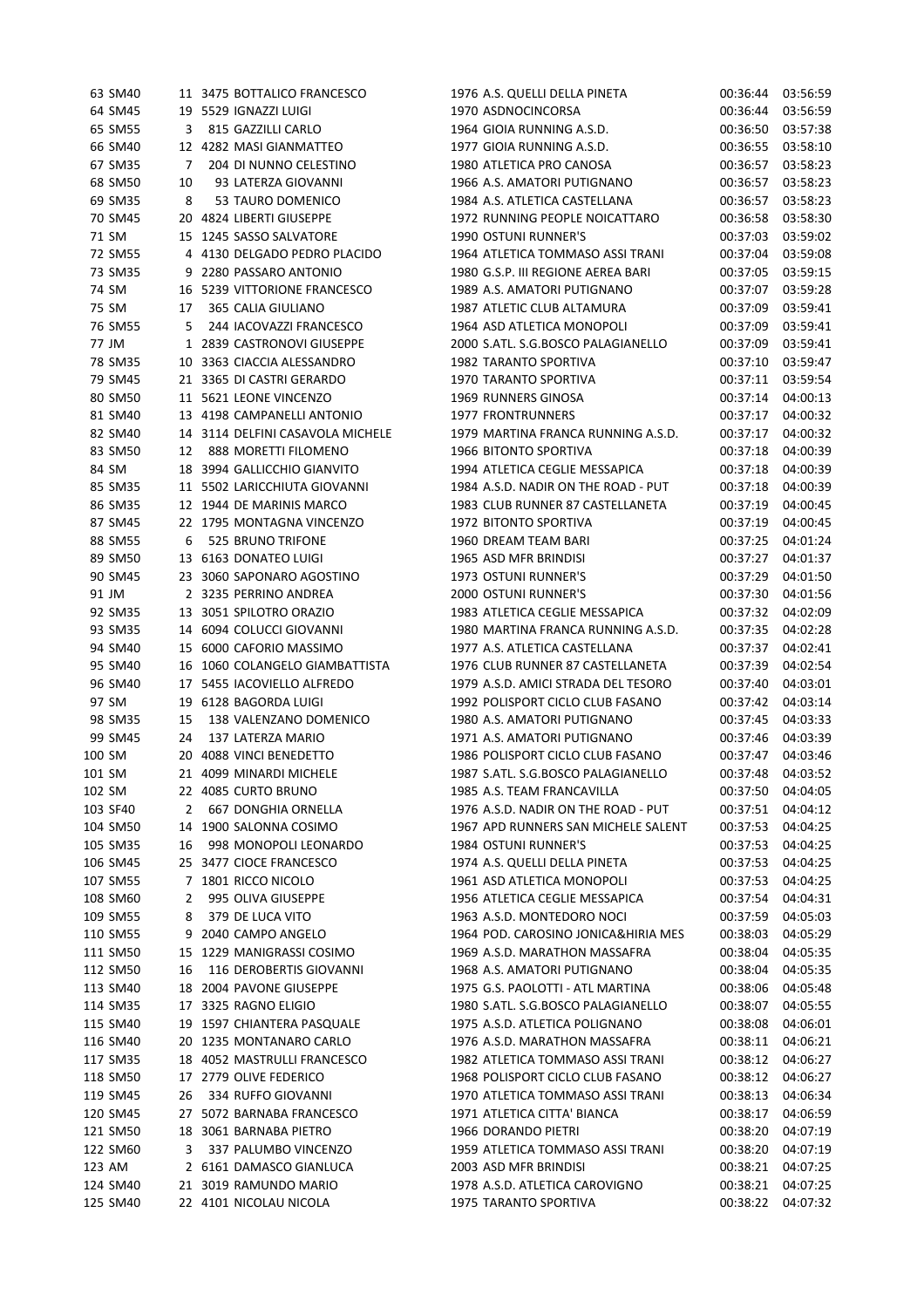| 126 SM50             | 19 | 611 GADALETA COSMO                                  | 1968 A.S.D. FREE RUNNERS MOLFETTA   | 00:38:22 | 04:07:32 |
|----------------------|----|-----------------------------------------------------|-------------------------------------|----------|----------|
| 127 SM               | 23 | 606 DE ROBERTIS DANILO                              | 1995 A.S.D. FREE RUNNERS MOLFETTA   | 00:38:22 | 04:07:32 |
| 128 SM35             | 19 | 336 MANNATRIZIO CLAUDIO                             | 1982 ATLETICA TOMMASO ASSI TRANI    | 00:38:22 | 04:07:32 |
| 129 SM50             |    | 20 3214 DELLA CORTE SALVATORE                       | 1968 A.S. TEAM FRANCAVILLA          | 00:38:23 | 04:07:38 |
| 130 SM               |    | 24 1271 VALENTINI NICOLA                            | 1990 TARANTO SPORTIVA               | 00:38:24 | 04:07:45 |
| 131 SM40             | 23 | 5793 CALO MAURIZIO                                  | 1975 A.S. ATLETICA LATIANO          | 00:38:25 | 04:07:51 |
| 132 SM55             | 10 | 1058 COLELLA GIUSEPPE                               | 1962 CLUB RUNNER 87 CASTELLANETA    | 00:38:26 | 04:07:57 |
| 133 SM               | 25 | 604 DE MUSSO GIULIO VITO                            | 1990 A.S.D. FREE RUNNERS MOLFETTA   | 00:38:28 | 04:08:10 |
| 134 SM40             | 24 | 2036 RISO ALESSANDRO                                | 1978 TARANTO SPORTIVA               | 00:38:29 | 04:08:17 |
| 135 SM55             | 11 | 716 DAPRILE VITO MAURO                              | 1964 A.S.D. NADIR ON THE ROAD - PUT | 00:38:32 | 04:08:36 |
| 136 SM55             | 12 | 254 GALLIZIA ENZO                                   | 1961 ASD ATLETICA MONOPOLI          | 00:38:35 | 04:08:55 |
| 137 SM40             | 25 | 1000 MELPIGNANO ALFONSO                             | 1979 OSTUNI RUNNER'S                | 00:38:35 | 04:08:55 |
| 138 SM45             |    | 28 2745 TRAGNI MARIO                                | 1970 HAPPY RUNNERS ALTAMURA         | 00:38:36 | 04:09:02 |
| 139 SM55             | 13 | 332 INTRONA ATTILIO                                 | 1962 ATLETICA TOMMASO ASSI TRANI    | 00:38:37 | 04:09:08 |
| 140 SM50             | 21 | 767 RIZZOTTI MICHELE                                | 1968 HAPPY RUNNERS ALTAMURA         | 00:38:39 | 04:09:21 |
| 141 SM50             | 22 | 509 D'AMBROSIO ANTONIO                              |                                     |          | 04:09:28 |
|                      |    |                                                     | 1968 A.MARATONETI ANDRIESI          | 00:38:40 |          |
| 142 SM40             | 26 | 135 DAPRILE VITO SILVANO                            | 1979 A.S. AMATORI PUTIGNANO         | 00:38:40 | 04:09:28 |
| 143 SM45             |    | 29 1242 PIZZARELLI VINCENZO                         | 1974 A.S.D. MARATHON MASSAFRA       | 00:38:42 | 04:09:41 |
| 144 SM45             |    | 30 4962 BUCCI VINCENZO                              | 1974 G.S.D. ATLETICA AMATORI CORATO | 00:38:43 | 04:09:47 |
| 145 SM40             |    | 27 3050 BARLETTA SALVATORE                          | 1976 ATLETICA CEGLIE MESSAPICA      | 00:38:45 | 04:10:00 |
| 146 SM55             |    | 14 1306 CAPUTO DAVIDE                               | 1963 POD. CAROSINO JONICA&HIRIA MES | 00:38:45 | 04:10:00 |
| 147 SM50             |    | 23 4301 MURAGLIA DOMENICO                           | 1968 RUNNING TEAM D'ANGELA SPORT    | 00:38:47 | 04:10:13 |
| 148 SF40             |    | 3 5325 PISCOPO LUANA CHIARA                         | 1979 DREAM TEAM BARI                | 00:38:53 | 04:10:52 |
| 149 SM45             | 31 | 983 GRASSI PIETRO                                   | 1971 POLISPORT CICLO CLUB FASANO    | 00:38:54 | 04:10:58 |
| 150 SM50             |    | 24 3028 BUFFO ORLANDO                               | 1967 A.S.D. ATLETICA MESAGNE - AVIS | 00:38:55 | 04:11:05 |
| 151 SM35             |    | 20 4361 MERENDA GIOVANNI                            | 1981 STRARUNNERS BARI               | 00:38:55 | 04:11:05 |
| 152 SM55             |    | 15 1886 VALENTE FRANCESCO                           | 1963 A.S.D. ATLETICA CAROVIGNO      | 00:38:56 | 04:11:11 |
| 153 SM35             |    | 21 5817 DAMICO BARTOLO                              | 1980 DORANDO PIETRI                 | 00:38:57 | 04:11:17 |
| 154 SM40             |    | 28 5796 SALERNO LUIGI                               | 1976 A.S. TEAM FRANCAVILLA          | 00:38:57 | 04:11:17 |
| 155 SM40             |    | 29 5241 CASSANO GIANLUCA                            | 1977 A.S.D. AMICI STRADA DEL TESORO | 00:38:58 | 04:11:24 |
| 156 SM50             |    | 25 1871 POTENZA LEONARDO                            | 1967 POLISPORT CICLO CLUB FASANO    | 00:38:59 | 04:11:30 |
| 157 SM40             | 30 | 3008 OLIVE STEFANO                                  | 1978 POLISPORT CICLO CLUB FASANO    | 00:38:59 | 04:11:30 |
| 158 SM45             |    | 32 4410 LORIZZO ONOFRIO                             | 1973 ATLETICA TOMMASO ASSI TRANI    | 00:39:02 | 04:11:50 |
| 159 SM50             | 26 | 558 MAIELLARO VITO                                  | 1969 A.S.D. ATLETICA POLIGNANO      | 00:39:05 | 04:12:09 |
| 160 SM40             |    | 31 3902 SCHIAVONE PAOLO                             | 1978 GIOIA RUNNING A.S.D.           | 00:39:10 | 04:12:41 |
| 161 SM35             |    | 22 3228 GIANNINI GABRIELE                           | 1981 A.S.D. ATLETICA MESAGNE - AVIS | 00:39:10 | 04:12:41 |
| 162 SM35             | 23 | 194 D'AMICO GIUSEPPE                                | 1983 ATLETICA PRO CANOSA            | 00:39:12 | 04:12:54 |
| 163 SM45             |    | 33 3448 BUCCI MICHELE                               | 1971 G.S.P. III REGIONE AEREA BARI  | 00:39:13 | 04:13:01 |
| 164 SM45             | 34 | 110 SPORTELLI ANGELO                                | 1971 A.S. AMATORI PUTIGNANO         | 00:39:14 | 04:13:07 |
| 165 SM45             |    | 35 2773 LANZILOTTA MINO                             | 1973 OSTUNI RUNNER'S                | 00:39:14 | 04:13:07 |
| 166 SM50             | 27 | 500 MIRACAPILLO SALVATORE ANTONIO                   | 1967 A.MARATONETI ANDRIESI          | 00:39:15 | 04:13:14 |
| 167 SM45             |    | 36 3539 SCHINO LUIGI                                | 1974 A.S.D. FREE RUNNERS MOLFETTA   | 00:39:16 | 04:13:20 |
|                      |    | 32 4381 LOSPINOSO MASSIMO                           | 1979 A.S.D. AMICI STRADA DEL TESORO |          | 04:13:39 |
| 168 SM40<br>169 SM40 |    |                                                     | 1975 A.S.D. NADIR ON THE ROAD - PUT | 00:39:19 | 04:13:46 |
|                      | 33 | <b>659 RONCONI UMBERTO</b><br>583 LIPPOLIS MAURIZIO | 1980 A.S. AMATORI PUTIGNANO         | 00:39:20 |          |
| 170 SM35             | 24 |                                                     |                                     | 00:39:21 | 04:13:52 |
| 171 SM35             | 25 | 6129 BAGORDO PAOLO                                  | 1984 POLISPORT CICLO CLUB FASANO    | 00:39:24 | 04:14:12 |
| 172 SM40             | 34 | 2296 NOBILE GIOVANNI                                | 1977 ATLETICA CITTA' BIANCA         | 00:39:26 | 04:14:25 |
| 173 SM35             |    | 26 4296 SICOLO TOMMASO                              | 1984 A.S. QUELLI DELLA PINETA       | 00:39:27 | 04:14:31 |
| 174 SM40             | 35 | 614 ANGELINI PASQUALE                               | 1979 A.S.D. FREE RUNNERS MOLFETTA   | 00:39:28 | 04:14:37 |
| 175 SM45             | 37 | 668 LOSAVIO NICOLA                                  | 1972 A.S.D. NADIR ON THE ROAD - PUT | 00:39:29 | 04:14:44 |
| 176 SM50             |    | 28 5240 AMORUSO NICOLA                              | 1965 A.S.D. AMICI STRADA DEL TESORO | 00:39:30 | 04:14:50 |
| 177 SM45             |    | 38 1119 ROSANO GIOVANNI                             | 1971 NUOVA ATLETICA LATERZA         | 00:39:30 | 04:14:50 |
| 178 SM40             |    | 36 4795 BASSI EMANUELE                              | 1979 ATLETICA TOMMASO ASSI TRANI    | 00:39:30 | 04:14:50 |
| 179 SM55             |    | 16 2749 CISTERNINO FRANCESCO                        | 1960 G.S.P. III REGIONE AEREA BARI  | 00:39:31 | 04:14:57 |
| 180 SM50             | 29 | 289 DE GREGORIO LUIGI                               | 1965 ATLETICA TOMMASO ASSI TRANI    | 00:39:31 | 04:14:57 |
| 181 SM35             |    | 27 4367 RACCAH CLAUDIO                              | 1982 ATLETICA TOMMASO ASSI TRANI    | 00:39:31 | 04:14:57 |
| 182 SM35             |    | 28 3670 GRANDIERI LUCIANO                           | 1981 GIOIA RUNNING A.S.D.           | 00:39:33 | 04:15:10 |
| 183 SM45             | 39 | 252 COLELLI LEONARDO                                | 1972 ASD ATLETICA MONOPOLI          | 00:39:34 | 04:15:16 |
| 184 PM               |    | 1 5432 Curri Gennaro                                | 1997 RunCard                        | 00:39:34 | 04:15:16 |
| 185 SM35             |    | 29 4123 ILLUZZI MARCELLO                            | 1980 BITONTO SPORTIVA               | 00:39:35 | 04:15:23 |
| 186 SM45             |    | 40 1975 CITARELLA MASSIMO                           | 1972 S.ATL. S.G.BOSCO PALAGIANELLO  | 00:39:37 | 04:15:35 |
| 187 SM35             |    | 30 5809 RENNA CATALDO                               | 1982 POLISPORT CICLO CLUB FASANO    | 00:39:37 | 04:15:35 |
| 188 SM50             |    | 30 5447 FRANCHINI DOMENICO                          | 1969 A.S. AMATORI PUTIGNANO         | 00:39:39 | 04:15:48 |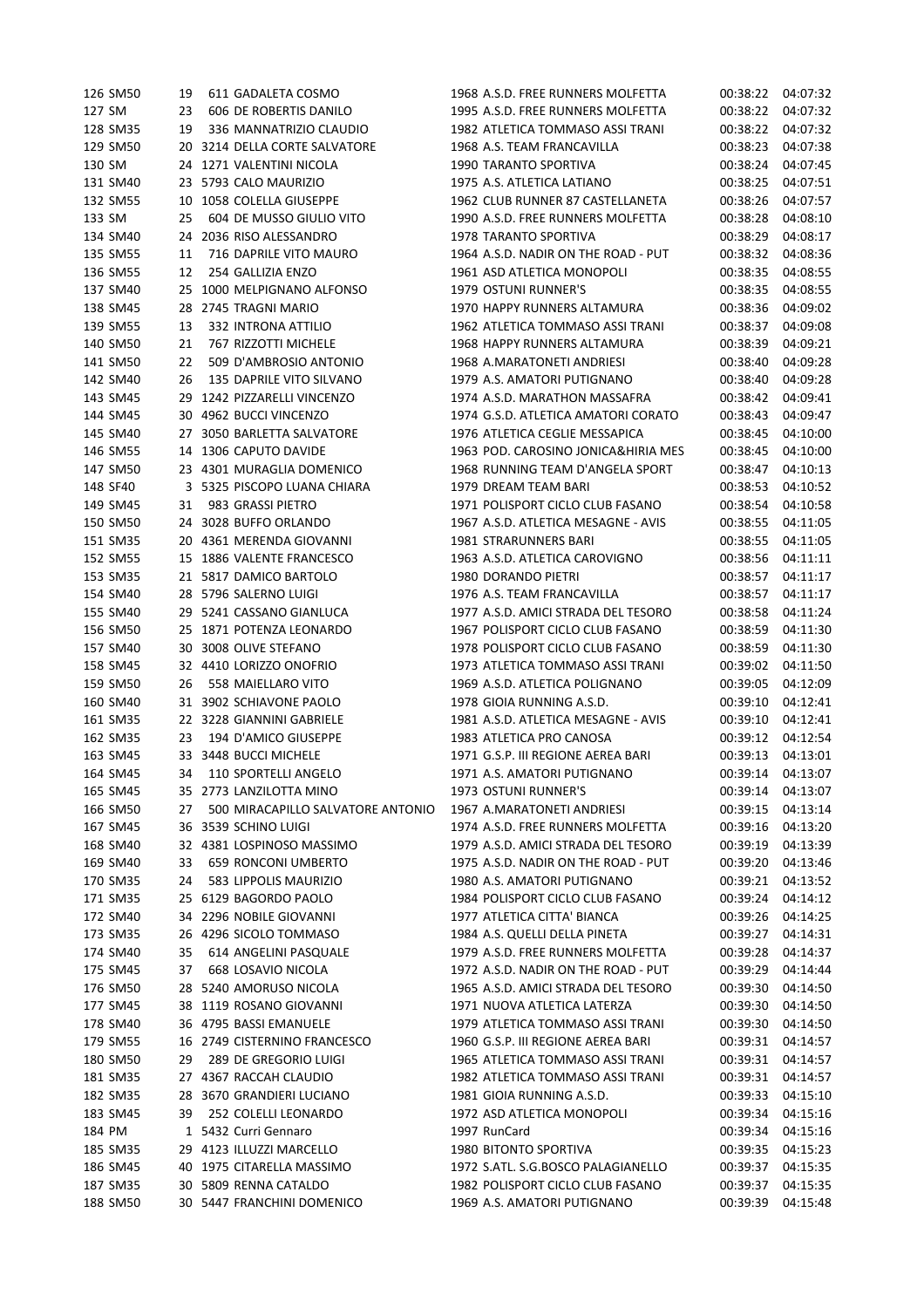| 189 SM50 |    | 31 2564 FERRANTE FRANCESCO       | 1969 ATLETICA TOMMASO ASSI TRANI    | 00:39:41 | 04:16:01 |
|----------|----|----------------------------------|-------------------------------------|----------|----------|
| 190 SM50 | 32 | 352 LOGRANO GIUSEPPE MARIA ANTON | 1966 ATLETIC CLUB ALTAMURA          | 00:39:41 | 04:16:01 |
| 191 SM45 |    | 41 1359 DAMBRUOSO GIACOMO        | 1970 A.S.D. MONTEDORO NOCI          | 00:39:42 | 04:16:08 |
| 192 SF45 | 1  | 108 LAVARRA MARA                 | 1972 A.S. AMATORI PUTIGNANO         | 00:39:42 | 04:16:08 |
| 193 SM35 |    | 31 3048 DRAGONE FERDINANDO       | 1980 FOLGORE BRINDISI               | 00:39:43 | 04:16:14 |
| 194 SM45 |    | 42 1870 PENTASSUGLIA LONARDO     | 1970 POLISPORT CICLO CLUB FASANO    | 00:39:44 | 04:16:21 |
| 195 SM45 | 43 | 3462 VINO GIANCARLO              | 1973 ATLETICA TOMMASO ASSI TRANI    | 00:39:44 | 04:16:21 |
| 196 SM   |    | 26 5551 PASCARIELLO ANGELO       | 1985 OSTUNI RUNNER'S                | 00:39:46 | 04:16:34 |
| 197 SM45 | 44 | 2298 TRIARICO ANGELO             | 1970 ATLETICA CITTA' BIANCA         | 00:39:47 | 04:16:40 |
| 198 SM45 | 45 | <b>648 LIPPOLIS VINCENZO</b>     | 1974 A.S.D. NADIR ON THE ROAD - PUT | 00:39:48 | 04:16:46 |
| 199 SM45 | 46 | 295 PAOLILLO ANTONIO             | 1972 ATLETICA TOMMASO ASSI TRANI    | 00:39:49 | 04:16:53 |
| 200 SM60 |    | 4 2549 BALDASSARRE FRANCESCO     | 1957 ATLETICA PRO CANOSA            | 00:39:49 | 04:16:53 |
| 201 SM45 |    |                                  |                                     |          |          |
|          |    | 47 3176 CARAMIA MICHELE          | 1970 A.S.D. NADIR ON THE ROAD - PUT | 00:39:50 | 04:16:59 |
| 202 SM60 |    | 5 4741 D'APRILE GIOVANNI         | 1959 ATLETIC CLUB ALTAMURA          | 00:39:50 | 04:16:59 |
| 203 AM   | 3  | 5600 GENTILE NICHOLAS            | 2003 A.S.D. MARATHON MASSAFRA       | 00:39:51 | 04:17:06 |
| 204 SM45 | 48 | 988 LANZELLOTTA PIETRO           | 1971 POLISPORT CICLO CLUB FASANO    | 00:39:53 | 04:17:19 |
| 205 SM55 | 17 | 186 MAROCCIA LUIGI               | 1963 ATLETICA PRO CANOSA            | 00:39:54 | 04:17:25 |
| 206 SM55 | 18 | 200 CAPORALE COSIMO DAMIANO      | 1963 ATLETICA PRO CANOSA            | 00:39:54 | 04:17:25 |
| 207 SM40 |    | 37 1783 ACHILLE DAMIANO          | 1978 BITONTO SPORTIVA               | 00:39:58 | 04:17:51 |
| 208 SM55 | 19 | 4385 GRIECO GIUSEPPE             | 1962 A.S.D. AMICI STRADA DEL TESORO | 00:39:58 | 04:17:51 |
| 209 SM40 | 38 | 881 BRUNO GIUSEPPE               | 1975 BITONTO SPORTIVA               | 00:39:59 | 04:17:57 |
| 210 SM35 | 32 | 808 SOVERETO SERGIO COSIMO       | 1981 GIOIA RUNNING A.S.D.           | 00:40:00 | 04:18:04 |
| 211 SM40 |    | 39 4384 FRADDOSIO NICOLA         | 1976 A.S.D. AMICI STRADA DEL TESORO | 00:40:02 | 04:18:17 |
| 212 SM35 | 33 | 378 NOTARNICOLA GIUSEPPE         | 1980 A.S.D. MONTEDORO NOCI          | 00:40:02 | 04:18:17 |
| 213 SM40 |    | 40 5081 PALUMBO FRANCESCO        | <b>1979 OSTUNI RUNNER'S</b>         | 00:40:05 | 04:18:36 |
| 214 SM45 |    | 49 1131 LIUZZI DONATO            | 1971 S.ATL. S.G.BOSCO PALAGIANELLO  | 00:40:05 | 04:18:36 |
| 215 SM   | 27 | 451 DE GRAZIA ADRIANO            | 1986 A.S.D. MONTEDORO NOCI          | 00:40:07 | 04:18:49 |
| 216 SM55 |    | 20 1695 VAVALLE VALTER           | 1964 A.S.D. NADIR ON THE ROAD - PUT | 00:40:10 | 04:19:08 |
| 217 SM40 |    | 41 5419 CORATELLA MARCO          | 1978 A.S.D. MARATHON MASSAFRA       | 00:40:10 | 04:19:08 |
| 218 SM45 |    | 50 2889 GIROLAMO GIORGIO         | 1974 POD. CAROSINO JONICA&HIRIA MES | 00:40:10 | 04:19:08 |
| 219 SM50 |    | 33 2033 GENTILE MARCO EGIDIO     | 1969 TARANTO SPORTIVA               | 00:40:11 | 04:19:15 |
|          |    |                                  |                                     |          |          |
| 220 SM55 |    | 21 2551 PASTORE GIUSEPPE         | 1960 ATLETICA PRO CANOSA            | 00:40:11 | 04:19:15 |
| 221 SM40 |    | 42 3057 PACIFICO GIOVANNI        | 1975 OSTUNI RUNNER'S                | 00:40:12 | 04:19:21 |
| 222 SM45 | 51 | 883 CARELLA GIUSEPPE             | 1971 BITONTO SPORTIVA               | 00:40:13 | 04:19:28 |
| 223 SM50 | 34 | 816 VENTIMIGLIA CARMELO          | 1965 GIOIA RUNNING A.S.D.           | 00:40:13 | 04:19:28 |
| 224 SM50 |    | 35 2263 TRAVISANI GIACOMO        | 1966 ATLETICA TOMMASO ASSI TRANI    | 00:40:14 | 04:19:34 |
| 225 SF45 |    | 2 2936 FERRANTE NICOLETTA        | 1970 ATLETICA TOMMASO ASSI TRANI    | 00:40:14 | 04:19:34 |
| 226 SM45 |    | 52 1526 CORRIERI MAURIZIO        | 1972 ATLETICA TOMMASO ASSI TRANI    | 00:40:15 | 04:19:41 |
| 227 SM60 | 6  | 518 PAULICELLI VINCENZO          | 1956 ATLETICA PRO CANOSA            | 00:40:15 | 04:19:41 |
| 228 SM40 |    | 43 5231 COPPOLA ANTONIO          | 1976 A.S.D. ATLETICA BITRITTO       | 00:40:15 | 04:19:41 |
| 229 SM45 |    | 53 5460 METTA ALBERTO            | 1973 ATLETICA PRO CANOSA            | 00:40:15 | 04:19:41 |
| 230 SM50 | 36 | 421 PALMIERI PASQUALE            | 1968 A.S.D. MONTEDORO NOCI          | 00:40:16 | 04:19:47 |
| 231 SM45 | 54 | 786 DI RELLA GRAZIANO            | 1972 DREAM TEAM BARI                | 00:40:16 | 04:19:47 |
| 232 SM40 | 45 | 4122 CHIDICHIMO ANTONIO          | 1979 A.S.D. AMICI STRADA DEL TESORO | 00:40:18 | 04:20:00 |
| 233 SM40 |    | 44 4579 VOLPICELLA TOMMASO       | 1975 PUGLIA MARATHON                | 00:40:18 | 04:20:00 |
| 234 SM40 |    | 46 1872 RODIO VITO               | 1975 POLISPORT CICLO CLUB FASANO    | 00:40:19 | 04:20:06 |
| 235 SM50 |    | 37 2744 FIORE ANGELO             | 1968 HAPPY RUNNERS ALTAMURA         | 00:40:23 | 04:20:32 |
| 236 SM60 | 7  | 47 CAZZOLLA PAOLO                | 1957 A.S. ATLETICA CASTELLANA       | 00:40:27 | 04:20:58 |
| 237 SM50 |    | 38 1848 LACORTE LEONARDO         | 1969 ATLETICA CITTA' BIANCA         | 00:40:28 | 04:21:05 |
| 238 SM45 |    | 55 1330 RINALDI DONATO           | 1974 MARTINA FRANCA RUNNING A.S.D.  | 00:40:31 | 04:21:24 |
| 239 SM55 |    | 22 6119 GRECO ORONZO             | 1962 GYMNASIUM S. PANCRAZIO         | 00:40:33 | 04:21:37 |
| 240 SM50 |    | 39 2795 D'AMATO PIETRO           | 1969 A.S.D. PODISTICA GROTTAGLIE    | 00:40:34 | 04:21:43 |
| 241 SM70 | 1  | <b>643 PERAGINE ANTONIO</b>      | 1947 PEDONE-RICCARDI BISCEGLIE      | 00:40:36 | 04:21:56 |
| 242 SM45 | 56 | 274 CISTULLI GIACOMO             | 1974 ASD ATLETICA MONOPOLI          | 00:40:38 | 04:22:09 |
| 243 SM60 |    | 235 CONVERTINI PIETRO            | 1956 G.S.P. III REGIONE AEREA BARI  | 00:40:39 | 04:22:15 |
|          | 8  |                                  |                                     |          | 04:22:22 |
| 244 SM45 | 57 | 166 D'ALESSANDRO SABINO          | 1971 ATLETICA PRO CANOSA            | 00:40:40 |          |
| 245 SM45 | 58 | 290 BOTTA DOMENICO               | 1971 ATLETICA TOMMASO ASSI TRANI    | 00:40:42 | 04:22:35 |
| 246 SM40 | 47 | 649 CACCIAPAGLIA ANGELO          | 1979 A.S.D. NADIR ON THE ROAD - PUT | 00:40:42 | 04:22:35 |
| 247 SM55 |    | 23 1605 SAMELE NICOLA            | 1962 A.S.D. ATLETICA POLIGNANO      | 00:40:43 | 04:22:41 |
| 248 SM45 | 59 | 1448 DE'CATALDO VITO             | 1971 A.S. AMATORI PUTIGNANO         | 00:40:44 | 04:22:48 |
| 249 SM50 |    | 40 1066 DI PIPPA MAURIZIO        | 1969 CLUB RUNNER 87 CASTELLANETA    | 00:40:44 | 04:22:48 |
| 250 SM50 | 41 | 698 MEZZAPESA MICHELANGELO       | 1968 A.S.D. NADIR ON THE ROAD - PUT | 00:40:45 | 04:22:54 |
| 251 SM50 |    | 42 1877 EPIFANI GIOVANNI         | 1969 A.S.D. ATLETICA CAROVIGNO      | 00:40:46 | 04:23:01 |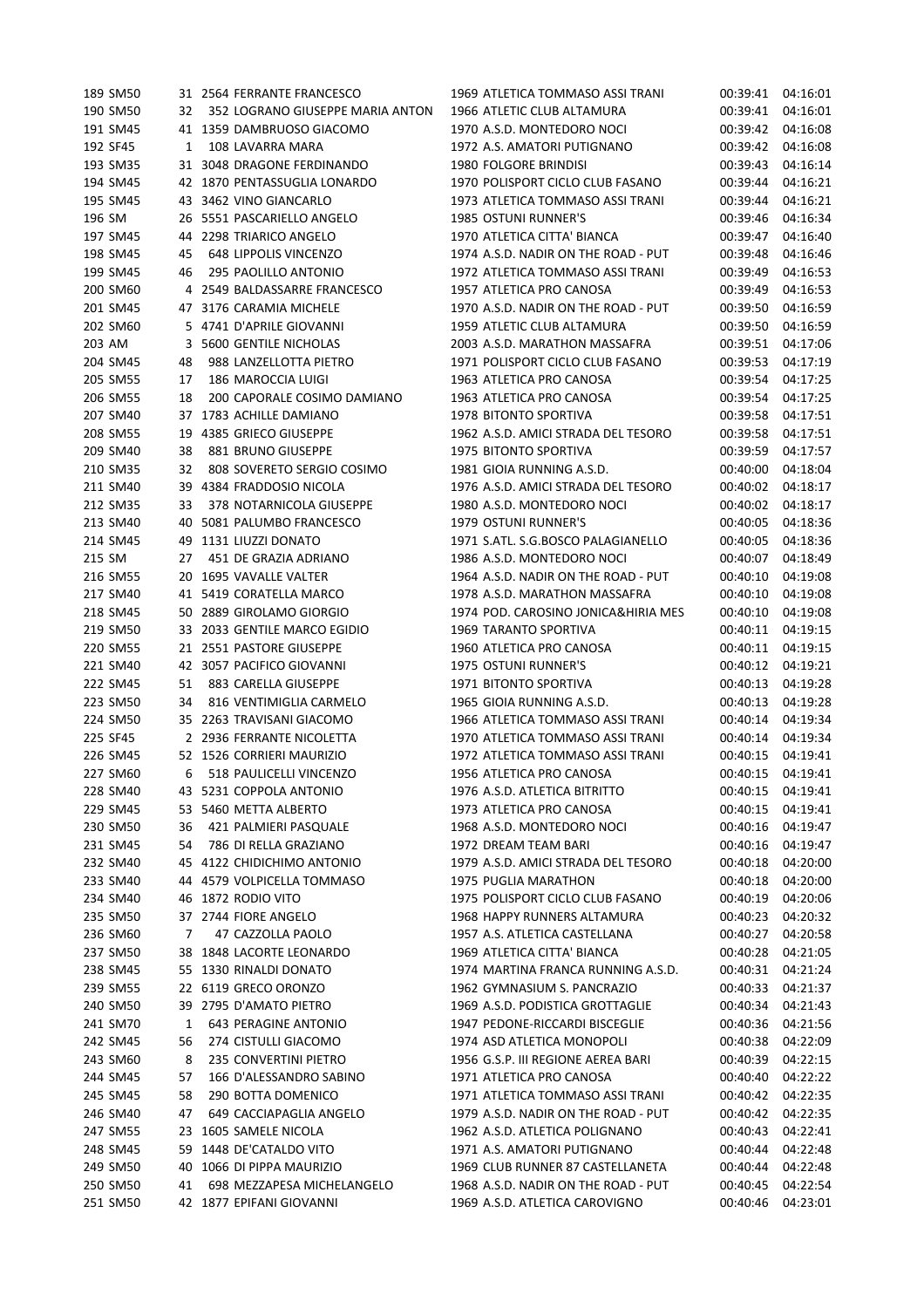|        | 252 SM45 |    | 60 2562 CORALLO ANTONIO           | 1972 ATLETICA TOMMASO ASSI TRANI    | 00:40:46 | 04:23:01 |
|--------|----------|----|-----------------------------------|-------------------------------------|----------|----------|
|        | 253 SM45 | 61 | <b>664 SICOLI GIANNI</b>          | 1973 A.S.D. NADIR ON THE ROAD - PUT | 00:40:48 | 04:23:14 |
|        | 254 SF40 | 4  | 265 GIAMPAOLO STELLA              | 1979 ASD ATLETICA MONOPOLI          | 00:40:50 | 04:23:26 |
|        | 255 SM35 | 34 | 393 D'ANDRIA FRANCESCO            | 1981 A.S.D. MONTEDORO NOCI          | 00:40:50 | 04:23:26 |
|        | 256 SM55 |    | 24 5680 VISCANTI ONOFRIO          | 1960 HAPPY RUNNERS ALTAMURA         | 00:40:51 | 04:23:33 |
|        | 257 SM45 |    | 62 3873 LANAVE ALESSIO            | 1974 LA PIETRA                      | 00:40:52 | 04:23:39 |
| 258 SM |          |    | 28 5543 BOGGIA LEONARDO           | 1991 POLISPORT CICLO CLUB FASANO    | 00:40:52 | 04:23:39 |
|        | 259 SM55 |    | 25 2299 VALENTE FRANCESCO         | 1963 ATLETICA CITTA' BIANCA         | 00:40:53 | 04:23:46 |
|        | 260 SM50 |    | 43 6135 TATEO PASQUALE            | 1967 A.S.D. ATLETICA CAROVIGNO      | 00:40:53 | 04:23:46 |
|        | 261 SM50 |    | 44 3455 GIMMI PAOLANTONIO         | 1968 ASD ATLETICA MONOPOLI          | 00:40:54 | 04:23:52 |
|        | 262 SM45 |    | 63 3267 ASSAINATO ACHILLE         | 1973 A.S.D. PODISTICA GROTTAGLIE    | 00:40:55 | 04:23:59 |
|        | 263 SF35 |    | 1 3266 ANASTASIA GRAZIA           | 1980 A.S.D. PODISTICA GROTTAGLIE    | 00:40:55 | 04:23:59 |
|        | 264 SM35 |    | 35 6036 RICCHIUTI ANGELO          | 1981 ROAD RUNNERS TRANI             | 00:40:58 | 04:24:18 |
|        | 265 SM60 | 9  | 450 FUSILLO ANTONIO               | 1959 A.S.D. MONTEDORO NOCI          |          | 04:24:25 |
|        | 266 SM55 |    | 26 4287 DORMIO GIUSEPPE           | 1963 ASD ATLETICA MONOPOLI          | 00:40:59 |          |
|        |          |    |                                   |                                     | 00:41:00 | 04:24:31 |
|        | 267 SM50 |    | 45 1127 POMELLA ANTONIO           | 1969 S.ATL. S.G.BOSCO PALAGIANELLO  | 00:41:01 | 04:24:37 |
|        | 268 SM50 |    | 46 5322 PACE DANIELE              | 1968 A.S.D. NADIR ON THE ROAD - PUT | 00:41:02 | 04:24:44 |
|        | 269 SM45 | 64 | 682 MEZZAPESA NICOLA              | 1974 A.S.D. NADIR ON THE ROAD - PUT | 00:41:02 | 04:24:44 |
|        | 270 SM45 |    | 65 1527 DI GESO VITO              | 1970 ATLETICA TOMMASO ASSI TRANI    | 00:41:05 | 04:25:03 |
|        | 271 SM40 |    | 48 5509 SERVADIO CARMINE          | 1978 DREAM TEAM BARI                | 00:41:06 | 04:25:10 |
|        | 272 SM55 |    | 27 1899 LODEDO ANTONIO            | 1962 APD RUNNERS SAN MICHELE SALENT | 00:41:06 | 04:25:10 |
| 273 SM |          |    | 29 5077 LIGORIO FELICE            | 1987 APD RUNNERS SAN MICHELE SALENT | 00:41:07 | 04:25:16 |
|        | 274 SM55 |    | 28 5756 DARESTA FRANCESCO         | 1964 A.S. AMATORI PUTIGNANO         | 00:41:07 | 04:25:16 |
|        | 275 SF40 |    | 5 2979 DE LUCA ALESSANDRA         | <b>1978 OSTUNI RUNNER'S</b>         | 00:41:07 | 04:25:16 |
|        | 276 SM50 |    | 47 1453 ELEFANTE PASQUALE         | 1968 A.S. AMATORI PUTIGNANO         | 00:41:08 | 04:25:23 |
|        | 277 SM35 |    | 36 1875 CAVALLO MICHELE           | 1982 A.S.D. ATLETICA CAROVIGNO      | 00:41:08 | 04:25:23 |
|        | 278 SM50 | 48 | 453 CAMPOBASSO VITO PASQUALE ANTO | 1967 A.S.D. MONTEDORO NOCI          | 00:41:09 | 04:25:29 |
|        | 279 SM45 | 66 | 1613 ACQUAVIVA MASSIMILIANO       | 1973 POD. VALLE D'ITRIA LOCOROTONDO | 00:41:11 | 04:25:42 |
|        | 280 SM50 | 49 | 316 DI TOMA DOMENICO              | 1967 ATLETICA TOMMASO ASSI TRANI    | 00:41:12 | 04:25:48 |
|        | 281 SM50 |    | 50 2032 FESTA DANIELE             | 1967 TARANTO SPORTIVA               | 00:41:13 | 04:25:55 |
|        | 282 SM65 |    | 1 1135 BRUNO FRANCO               | 1950 S.ATL. S.G.BOSCO PALAGIANELLO  | 00:41:13 | 04:25:55 |
|        | 283 SM45 | 67 | 188 PARISI PASQUALE               | 1971 ATLETICA PRO CANOSA            | 00:41:15 | 04:26:08 |
|        | 284 SM40 | 49 | 5767 GURI MONDI                   | 1976 A.S. QUELLI DELLA PINETA       | 00:41:15 | 04:26:08 |
|        | 285 SM50 |    | 51 5790 FORLEO COSIMO             | 1969 A.S. ATLETICA LATIANO          | 00:41:15 | 04:26:08 |
|        | 286 SM40 |    | 50 5319 GIODICE PIETRO            | 1978 A.S.D. NADIR ON THE ROAD - PUT | 00:41:15 | 04:26:08 |
|        | 287 SM50 |    | 52 5496 ANDREASSI MARIO           | 1969 A.S.D. AGORA'                  | 00:41:16 | 04:26:14 |
| 288 SM |          | 30 | <b>683 DARESTA FABIO</b>          | 1989 A.S.D. NADIR ON THE ROAD - PUT | 00:41:16 | 04:26:14 |
|        | 289 SM50 |    | 53 1660 CASCELLA VINCENZO         | 1969 BARLETTA SPORTIVA              | 00:41:16 | 04:26:14 |
|        | 290 SM50 | 54 | 245 MANDRILLO ALESSANDRO          | 1968 ASD ATLETICA MONOPOLI          | 00:41:19 | 04:26:34 |
|        | 291 SM40 | 51 | 198 PACIOLLA MARIO                | 1978 ATLETICA PRO CANOSA            | 00:41:20 | 04:26:40 |
|        | 292 SM45 |    | 68 1151 GENTILE GIANLUCA          | 1973 S.ATL. S.G.BOSCO PALAGIANELLO  | 00:41:22 | 04:26:53 |
|        | 293 SM65 |    | 2 2798 TRANI ANGELO               | 1954 A.S.D. PODISTICA GROTTAGLIE    | 00:41:24 | 04:27:06 |
|        | 294 SM40 |    | 52 5163 COFANO GIUSEPPE           | 1976 DORANDO PIETRI                 | 00:41:24 | 04:27:06 |
|        |          |    |                                   | 1981 RunCard                        |          | 04:27:12 |
|        | 295 SM35 |    | 37 6098 Maggiolini Bartolomeo     |                                     | 00:41:25 |          |
|        | 296 SM50 | 55 | 3027 PIGNATELLI CARLO             | 1965 ATALAS SAN VITO DEI NORMANNI   | 00:41:25 | 04:27:12 |
|        | 297 SM50 | 56 | 309 CASTROVILLI GIOACCHINO        | 1965 ATLETICA TOMMASO ASSI TRANI    | 00:41:26 | 04:27:19 |
|        | 298 SM60 |    | 10 2877 CHIOCCHIA VITO            | <b>1955 TARANTO SPORTIVA</b>        | 00:41:27 | 04:27:25 |
| 299 AM |          |    | 4 5704 SICCARDI GIUSEPPE          | 2003 A.S.D. ATLETICA CAROVIGNO      | 00:41:27 | 04:27:25 |
|        | 300 SM60 |    | 11 6165 SETTANNI GERARDO          | 1959 ASD MFR BRINDISI               | 00:41:28 | 04:27:32 |
|        | 301 SM55 | 29 | 282 CALDERARO VITTORIO            | 1961 ASD ATLETICA MONOPOLI          | 00:41:30 | 04:27:45 |
|        | 302 SM40 |    | 53 6142 CACCIATORE FRANCESCO      | 1975 FOLGORE BRINDISI               | 00:41:31 | 04:27:51 |
|        | 303 SM45 | 69 | 3875 PASCULLI NICOLA              | 1974 LA PIETRA                      | 00:41:33 | 04:28:04 |
|        | 304 SM45 |    | 70 6044 SCARCIGLIA ANTONIO        | 1972 RUNNERS BITETTO A.S.D.         | 00:41:34 | 04:28:10 |
|        | 305 SM45 |    | 71 1862 ANGELINI LEONARDO         | 1971 POLISPORT CICLO CLUB FASANO    | 00:41:36 | 04:28:23 |
|        | 306 SM40 | 54 | 193 SCOLLETTA MICHELE             | 1975 ATLETICA PRO CANOSA            | 00:41:38 | 04:28:36 |
|        | 307 SM40 | 55 | 361 DAMBROSIO DONATO              | 1978 ATLETIC CLUB ALTAMURA          | 00:41:38 | 04:28:36 |
|        | 308 SM40 |    | 56 3230 MANOGRASSI ALESSANDRO     | 1977 A.S.D. ATLETICA MESAGNE - AVIS | 00:41:42 | 04:29:02 |
|        | 309 SM55 |    | 30 2569 RIEFOLO LUIGI             | 1962 ATLETICA TOMMASO ASSI TRANI    | 00:41:42 | 04:29:02 |
|        | 310 SM45 | 72 | 199 QUARTO NICOLA                 | 1971 ATLETICA PRO CANOSA            | 00:41:43 | 04:29:08 |
|        | 311 SM55 |    | 31 2652 ROMANO GIAMPIERO          | 1964 BITONTO SPORTIVA               | 00:41:43 | 04:29:08 |
|        | 312 SM50 |    | 57 2072 PRICCI GIUSEPPE GIACOMO   | 1968 MARTINA FRANCA RUNNING A.S.D.  | 00:41:43 | 04:29:08 |
|        | 313 SM45 |    | 73 1517 GALANTO GIANCARLO         | 1974 ASD ATLETICA MONOPOLI          | 00:41:45 | 04:29:21 |
|        | 314 SM55 | 32 | 248 GALLIZIA PAOLO                | 1960 ASD ATLETICA MONOPOLI          | 00:41:45 | 04:29:21 |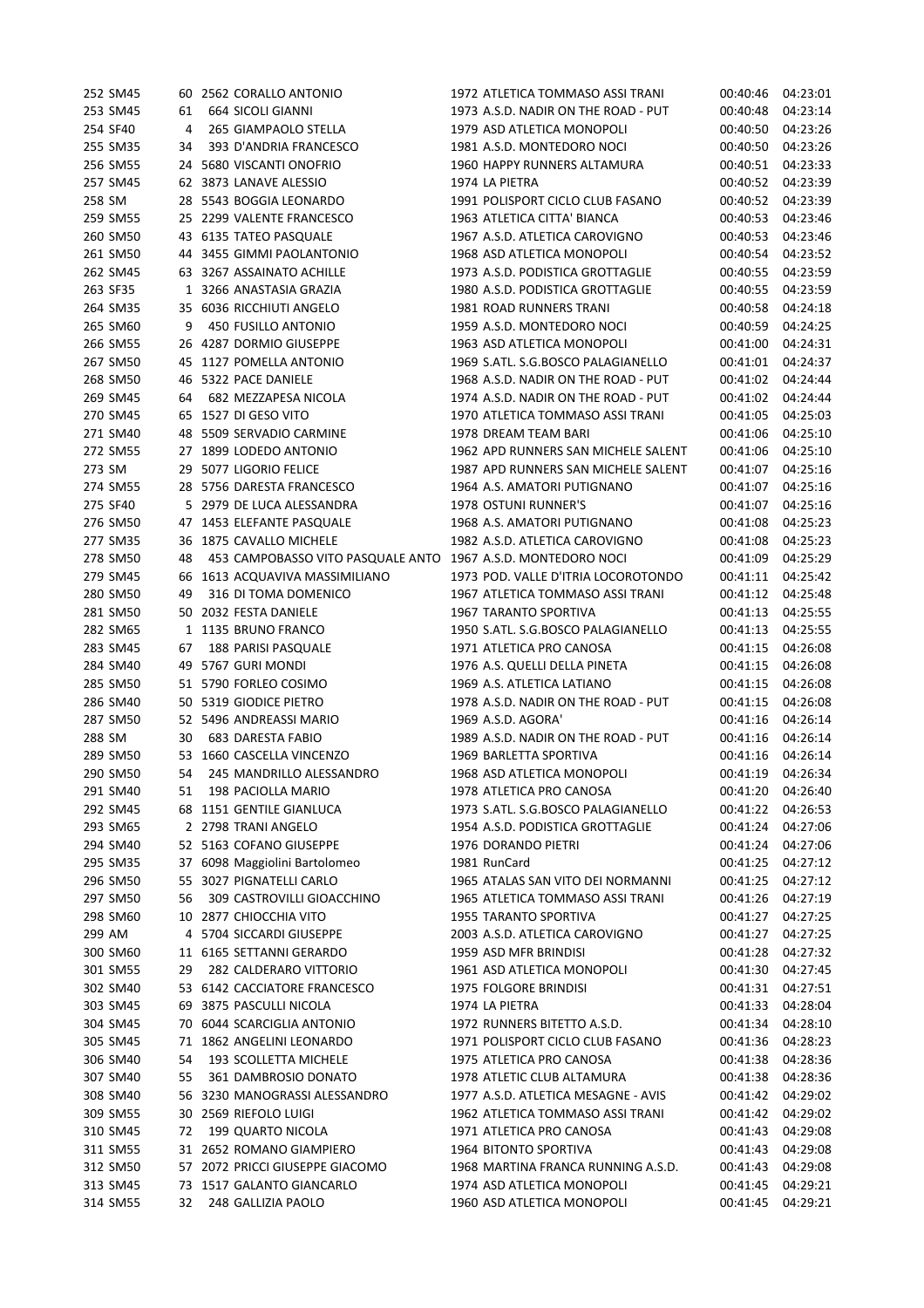|        | 315 SM45 |    | 74 6141 GUIDO NICOLA            | 1973 A.S.D. ATLETICA MESAGNE - AVIS | 00:41:47 | 04:29:34 |
|--------|----------|----|---------------------------------|-------------------------------------|----------|----------|
|        | 316 SM45 |    | 75 1887 APRUZZI ANGELO          | 1973 A.S.D. ATLETICA MESAGNE - AVIS | 00:41:47 | 04:29:34 |
|        | 317 SM70 | 2  | 836 INDELLICATI VINCENZO        | 1946 GIOIA RUNNING A.S.D.           | 00:41:47 | 04:29:34 |
|        | 318 SM55 |    | 33 1562 LOPERFIDO UBALDO PIETRO | 1963 A.S.D. MONTEDORO NOCI          | 00:41:48 | 04:29:41 |
|        | 319 SM45 |    | 76 3338 MONTEMURRO COSIMO       | 1970 A.S.D. MARATHON MASSAFRA       | 00:41:49 | 04:29:47 |
| 320 PM |          |    | 2 5441 Rotondi Roberto          | 1996 RunCard                        | 00:41:49 | 04:29:47 |
|        | 321 SM45 | 77 | 711 BOLOGNESE DAVIDE            | 1970 ASD ATLETICA MONOPOLI          | 00:41:50 | 04:29:54 |
|        | 322 SM55 | 34 | 993 ELIA LORENZO                | 1962 ATLETICA CEGLIE MESSAPICA      | 00:41:51 | 04:30:00 |
| 323 SM |          |    | 31 1885 PRIMICERIO RICCARDO     | 1988 A.S.D. ATLETICA CAROVIGNO      | 00:41:51 | 04:30:00 |
|        | 324 SF45 | 3  | 676 SIMONE RITA                 | 1973 A.S.D. NADIR ON THE ROAD - PUT | 00:41:51 | 04:30:00 |
|        | 325 SM45 | 78 | 362 COLONNA DONATO              | 1971 ATLETIC CLUB ALTAMURA          | 00:41:52 | 04:30:06 |
|        | 326 SM45 |    | 79 1878 EPIFANI ORONZO          | 1972 A.S.D. ATLETICA CAROVIGNO      | 00:41:52 | 04:30:06 |
|        | 327 SM45 | 80 | 5805 SPINOZZI FRANCESCO         | 1970 POLISPORT CICLO CLUB FASANO    | 00:41:54 | 04:30:19 |
|        | 328 SM35 | 38 | 997 BOTTONE FRANCESCO           | <b>1982 OSTUNI RUNNER'S</b>         | 00:41:54 | 04:30:19 |
|        | 329 SM60 |    | 12 1105 CARAGNANO DOMENICO      | 1959 CORRERE E' SALUTE MOTTOLA      | 00:41:55 | 04:30:26 |
|        | 330 SM50 | 58 | 709 SBIROLI VITO                | 1969 A.S.D. NADIR ON THE ROAD - PUT | 00:41:56 | 04:30:32 |
|        | 331 SM40 |    | 57 5806 MAGGI SAMUELE           | 1979 POLISPORT CICLO CLUB FASANO    | 00:41:56 | 04:30:32 |
|        | 332 SM50 |    | 59 1207 RIFORMATO DOMENICO      | 1969 A.S.D. MARATHON MASSAFRA       | 00:42:00 | 04:30:58 |
|        | 333 SM40 |    | 58 3064 OSTUNI SANTE            | 1978 DORANDO PIETRI                 | 00:42:00 | 04:30:58 |
|        | 334 SF50 |    | 1 3004 FALCETTA VINCENZA        | 1966 GYMNASIUM S. PANCRAZIO         | 00:42:01 | 04:31:05 |
|        | 335 SF45 |    | 4 2112 BARBIERI CASSANDRA       | 1974 A.A.'E. MANZARI' CASAMASSIMA   | 00:42:03 | 04:31:17 |
|        | 336 SM35 | 39 | 300 GAROFALO MAURO              | 1981 ATLETICA TOMMASO ASSI TRANI    | 00:42:06 | 04:31:37 |
|        | 337 SM40 |    | 59 5553 SEMERARO GINO           | 1977 ECOLSERVIZI RUNNERS            | 00:42:06 | 04:31:37 |
|        | 338 SM35 | 40 | 247 DIBELLO ANTONIO             | 1984 ASD ATLETICA MONOPOLI          |          | 04:31:37 |
| 339 PM |          |    | 3 5623 Colucci Michele          |                                     | 00:42:06 |          |
|        |          |    |                                 | 1997 RunCard                        | 00:42:07 | 04:31:43 |
|        | 340 SM40 |    | 60 5818 SCHENA GIOVANNI         | 1978 DORANDO PIETRI                 | 00:42:10 | 04:32:03 |
|        | 341 SM55 |    | 35 1285 SPINELLI DOMENICO       | 1963 TARANTO SPORTIVA               | 00:42:11 | 04:32:09 |
|        | 342 SM40 |    | 61 5702 LAGALANTE VINCENZO      | 1978 POLISPORT CICLO CLUB FASANO    | 00:42:13 | 04:32:22 |
|        | 343 SF45 | 5  | 631 LAMACCHIA TIZIANA           | 1970 LA PIETRA                      | 00:42:13 | 04:32:22 |
|        | 344 SM40 | 62 | 285 COLELLA VITO                | 1975 ASD ATLETICA MONOPOLI          | 00:42:13 | 04:32:22 |
|        | 345 SM40 | 63 | 990 CACUCCI PASQUALE            | 1977 POLISPORT CICLO CLUB FASANO    | 00:42:13 | 04:32:22 |
|        | 346 SM40 | 64 | 666 GIGANTE FRANCESCO           | 1975 A.S.D. NADIR ON THE ROAD - PUT | 00:42:14 | 04:32:28 |
|        | 347 SM35 | 41 | 4051 ROSSELLI MARCO             | 1982 ATLETICA TOMMASO ASSI TRANI    | 00:42:15 | 04:32:35 |
| 348 SM |          | 32 | 96 POLIGNANO PATRIZIO           | 1988 A.S. AMATORI PUTIGNANO         | 00:42:16 | 04:32:41 |
|        | 349 SM40 | 65 | 408 NOTARNICOLA GIUSEPPE        | 1976 A.S.D. MONTEDORO NOCI          | 00:42:17 | 04:32:48 |
|        | 350 SM40 |    | 66 1524 ZAZZERA ANDREA          | 1979 ASD ATLETICA MONOPOLI          | 00:42:18 | 04:32:54 |
|        | 351 SM40 |    | 67 4971 SCIURTI ANDREA          | 1976 A.S.D. ATLETICA MESAGNE - AVIS | 00:42:19 | 04:33:01 |
|        | 352 SM50 | 60 | 994 LERNA ANTONIO               | 1965 ATLETICA CEGLIE MESSAPICA      | 00:42:19 | 04:33:01 |
|        | 353 SM60 |    | 13 3056 CALABRESE FRANCESCO     | <b>1957 OSTUNI RUNNER'S</b>         | 00:42:19 | 04:33:01 |
|        | 354 SM40 |    | 68 5574 GIANCOLA COSIMO         | 1976 A.S.D. PODISTICA GROTTAGLIE    | 00:42:19 | 04:33:01 |
|        | 355 SM50 | 61 | 889 CALAMITA GIUSEPPE           | 1969 BITONTO SPORTIVA               | 00:42:19 | 04:33:01 |
|        | 356 SM35 |    | 42 6051 PANTALEO GIOVANNI       | 1983 POLISPORT CICLO CLUB FASANO    | 00:42:21 | 04:33:14 |
|        | 357 SM45 |    | 81 2045 MARINELLI COSIMO        | 1972 POD. CAROSINO JONICA&HIRIA MES | 00:42:22 | 04:33:20 |
|        | 358 SM40 | 69 | 887 SECONDO GIUSEPPE            | 1977 BITONTO SPORTIVA               | 00:42:23 | 04:33:26 |
|        | 359 SM50 | 62 | 689 CAMPANELLA GIOVANNI         | 1966 A.S.D. NADIR ON THE ROAD - PUT | 00:42:24 | 04:33:33 |
|        | 360 SM45 |    | 82 5320 LARUCCIA MICHELE        | 1972 A.S.D. NADIR ON THE ROAD - PUT | 00:42:24 | 04:33:33 |
|        | 361 SM40 | 70 | 1919 ZIZZI VITANTONIO           | 1975 DORANDO PIETRI                 | 00:42:24 | 04:33:33 |
|        | 362 SM50 | 63 | <b>149 LUISI GIUSEPPE</b>       | 1965 A.S. AMATORI PUTIGNANO         | 00:42:25 | 04:33:39 |
|        | 363 SM50 |    | 64 1281 CANCELLIERI ANTONINO    | 1969 TARANTO SPORTIVA               | 00:42:25 | 04:33:39 |
|        | 364 SM40 |    | 71 5423 LOCRITANI LUIGI         | 1975 IKKOS ATLETI TARANTO A.S.D.    | 00:42:26 | 04:33:46 |
|        | 365 SM40 |    | 72 6096 Corsi Martino           | 1978 RunCard                        | 00:42:26 | 04:33:46 |
|        | 366 SM45 | 83 | 441 ANNESE PASQUALE             | 1970 A.S.D. MONTEDORO NOCI          | 00:42:29 | 04:34:05 |
|        | 367 SM40 | 73 | 909 LICINIO DOMENICO            | 1975 BITONTO SPORTIVA               | 00:42:30 | 04:34:12 |
|        | 368 SM50 |    | 65 3136 GRECO VINCENZO          | 1964 RunCard                        | 00:42:31 | 04:34:18 |
| 369 SF |          |    | 1 1001 PIGNATELLI DANIELA       | 1985 OSTUNI RUNNER'S                | 00:42:32 | 04:34:25 |
|        | 370 SM50 | 66 | 196 MANZI COSIMO                | 1968 ATLETICA PRO CANOSA            | 00:42:33 | 04:34:31 |
|        | 371 SM45 |    | 84 1737 RAIMONDI MICHELE        | 1973 GIOIA RUNNING A.S.D.           | 00:42:34 | 04:34:37 |
|        | 372 SM40 |    | 74 3604 AZZOLLINI MICHELE       | 1976 BARLETTA SPORTIVA              | 00:42:34 | 04:34:37 |
|        | 373 SM40 | 75 | 382 BACCARO VITO                | 1979 ASD ATLETICA MONOPOLI          | 00:42:35 | 04:34:44 |
|        | 374 SM55 | 36 | 823 GUAGNANO MARIO              | 1963 GIOIA RUNNING A.S.D.           | 00:42:36 | 04:34:50 |
|        | 375 SM45 |    | 85 5579 GRIMALDI FABIO          | 1970 CLUB RUNNER 87 CASTELLANETA    | 00:42:36 | 04:34:50 |
|        | 376 SM50 |    | 67 3096 SCOCCIA MARCO           | 1969 S.ATL. S.G.BOSCO PALAGIANELLO  | 00:42:39 | 04:35:10 |
|        | 377 SM40 |    | 76 6104 GRECO FRANCESCO         | 1976 ATLETICA AMATORI BRINDISI      | 00:42:39 | 04:35:10 |
|        |          |    |                                 |                                     |          |          |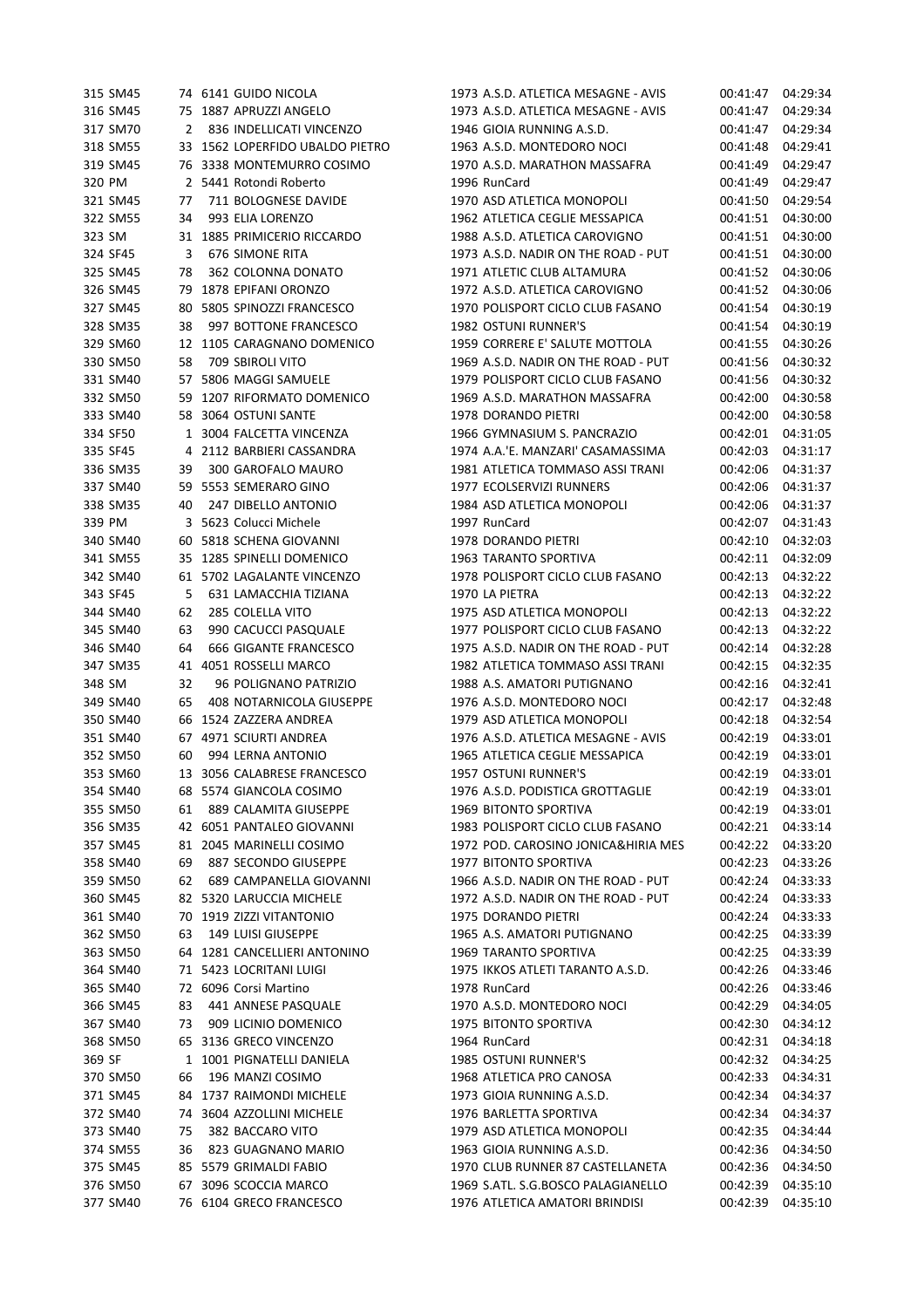|        | 378 SM50             |    | 68 3031 GUARINI GIOVANNI      | 1969 A.S.D. ATLETICA MESAGNE - AVIS | 00:42:40             | 04:35:16             |
|--------|----------------------|----|-------------------------------|-------------------------------------|----------------------|----------------------|
|        | 379 SM50             | 69 | 652 NETTI VINCENZO            | 1966 A.S.D. NADIR ON THE ROAD - PUT | 00:42:41             | 04:35:23             |
|        | 380 SM50             | 70 | 1013 LACORTE GIUSEPPE         | 1966 OSTUNI RUNNER'S                | 00:42:42             | 04:35:29             |
|        | 381 SM35             | 43 | 5264 ZAZZERA FABIO            | 1981 ASD ATLETICA MONOPOLI          | 00:42:42             | 04:35:29             |
| 382 SM |                      | 33 | 1002 CERVELLERA DAVIDE        | 1988 OSTUNI RUNNER'S                | 00:42:42             | 04:35:29             |
|        | 383 SM45             | 86 | 271 PETROSILLO GIANFRANCO     | 1971 ASD ATLETICA MONOPOLI          | 00:42:42             | 04:35:29             |
|        | 384 SM35             | 44 | 1940 Manghisi Nicola          | 1983 RunCard                        | 00:42:45             | 04:35:48             |
|        | 385 SM50             | 71 | 891 GIAMPALMO FRANCESCO       | 1968 BITONTO SPORTIVA               | 00:42:45             | 04:35:48             |
|        | 386 SF50             | 2  | 475 RAMUNNO NICOLETTA         | 1969 A.S.D. MONTEDORO NOCI          | 00:42:47             | 04:36:01             |
|        | 387 SM50             |    | 72 3177 LORUSSO VITANTONIO    | 1968 A.S.D. NADIR ON THE ROAD - PUT | 00:42:48             | 04:36:08             |
|        | 388 SM45             |    | 87 1429 PINTO LORENZO         | 1974 A.S. ATLETICA CASTELLANA       | 00:42:50             | 04:36:21             |
|        | 389 SM55             |    | 37 3973 BATTISTA COSIMO       | 1964 TARANTO SPORTIVA               | 00:42:50             | 04:36:21             |
|        | 390 SM45             | 88 | 2526 VALENTINI IVAN           | <b>1972 TARANTO SPORTIVA</b>        | 00:42:51             | 04:36:27             |
|        | 391 SM45             | 89 | 294 BASSI LEONARDO            | 1973 ATLETICA TOMMASO ASSI TRANI    | 00:42:51             | 04:36:27             |
|        | 392 SM45             | 90 | 1431 ROTOLO VINCENZO          | 1973 A.S. ATLETICA CASTELLANA       | 00:42:52             | 04:36:34             |
|        | 393 SM45             | 91 | 4086 BUCCA GIUSEPPE           | 1972 POLISPORT CICLO CLUB FASANO    | 00:42:52             | 04:36:34             |
|        | 394 SM35             | 45 | 404 IGNAZZI GIANLUCA          | 1983 A.S.D. MONTEDORO NOCI          | 00:42:54             | 04:36:46             |
|        | 395 SM65             | 3  | 325 DEL VENTO VITO            | 1952 ATLETICA TOMMASO ASSI TRANI    | 00:42:55             | 04:36:53             |
|        | 396 SM50             |    | 73 3341 PERRINI VITO          | 1965 A.S.D. MARATHON MASSAFRA       | 00:42:56             | 04:36:59             |
|        | 397 SM55             | 38 | 97 CASSONE STEFANO            | 1963 A.S. AMATORI PUTIGNANO         | 00:42:56             | 04:36:59             |
|        | 398 SM35             |    | 46 6114 RUBINO TOMMASO        | 1984 A.S. ATLETICA LATIANO          | 00:42:56             | 04:36:59             |
|        | 399 SM35             |    | 47 6118 FAGGIANO GIUSEPPE     | 1981 GYMNASIUM S. PANCRAZIO         | 00:42:57             | 04:37:06             |
|        | 400 SM70             |    | 3 6143 INTERNO' RENATO        | 1946 FOLGORE BRINDISI               |                      |                      |
|        | 401 SM40             |    |                               | 1976 POLISPORT CICLO CLUB FASANO    | 00:42:59<br>00:43:01 | 04:37:19<br>04:37:32 |
|        | 402 SF50             |    | 77 5804 LOMBARDI MARCO        |                                     |                      |                      |
|        |                      | 3  | 301 BOTTA VALENTINA           | 1965 ATLETICA TOMMASO ASSI TRANI    | 00:43:01             | 04:37:32             |
|        | 403 SM55             | 39 | 320 AGHZALA LOTFI             | 1962 ATLETICA TOMMASO ASSI TRANI    | 00:43:01             | 04:37:32             |
|        | 404 SM50             |    | 74 4329 ANCONA ANGELO         | 1965 MARTINA FRANCA RUNNING A.S.D.  | 00:43:02             | 04:37:38             |
|        | 405 SM45             |    | 92 1234 COVELLA GIUSEPPE      | 1970 A.S.D. MARATHON MASSAFRA       | 00:43:03             | 04:37:45             |
|        | 406 SM65             | 4  | 4383 COLANTUONO PASQUALE      | 1953 A.S.D. AMICI STRADA DEL TESORO | 00:43:03             | 04:37:45             |
|        | 407 SM55             | 40 | <b>187 CARUCCI PIETRO</b>     | 1963 ATLETICA PRO CANOSA            | 00:43:03             | 04:37:45             |
|        | 408 SM35             | 48 | 3840 POLISENO GIOVANNI        | 1982 A.S.D. AMICI STRADA DEL TESORO | 00:43:05             | 04:37:57             |
|        | 409 SM40<br>410 SM50 | 78 | 5269 D'ONGHIA GRAZIANO        | 1979 A.S.D. MONTEDORO NOCI          | 00:43:05             | 04:37:57             |
|        |                      | 75 | 485 NOTARNICOLA GIOVANNI      | 1965 A.S.D. MONTEDORO NOCI          | 00:43:05             | 04:37:57             |
|        | 411 SM50             | 76 | 1483 FARFALLA MASSIMO ANTONIO | 1966 ATLETICA PRO CANOSA            | 00:43:05             | 04:37:57             |
|        | 412 SM45             |    | 93 3049 STRAGAPEDE VINCENZO   | 1974 FOLGORE BRINDISI               | 00:43:06             | 04:38:04             |
|        | 413 SM35             | 49 | 918 DI TERLIZZI FILIPPO       | 1981 BITONTO SPORTIVA               | 00:43:07             | 04:38:10             |
|        | 414 SM55             |    | 41 5326 ANTONICELLI FEDERICO  | 1963 GIOIA RUNNING A.S.D.           | 00:43:12             | 04:38:43             |
|        | 415 SM45             |    | 94 5243 PARRULLI FERDINANDO   | 1974 A.S.D. AMICI STRADA DEL TESORO | 00:43:13             | 04:38:49             |
|        | 416 SM45             |    | 95 1670 TRISCIUZZI LEONARDO   | 1972 ASD RUNNERS FOR EMERGENCY      | 00:43:13             | 04:38:49             |
|        | 417 SF45             | 6  | 276 VINCIGUERRA ANGELA        | 1970 ASD ATLETICA MONOPOLI          | 00:43:13             | 04:38:49             |
|        | 418 SM40             |    | 79 5442 santoro piero         | 1975 RunCard                        | 00:43:14             | 04:38:55             |
|        | 419 SF35             |    | 2 1864 LAPADULA PALMA         | 1982 POLISPORT CICLO CLUB FASANO    | 00:43:15             | 04:39:02             |
|        | 420 SM35             |    | 50 5544 GALLO ANGELO          | 1980 POLISPORT CICLO CLUB FASANO    | 00:43:16             | 04:39:08             |
|        | 421 SM60             |    | 14 3223 MARRAFFA ANTONIO      | 1958 A.S.D. ATLETICA CAROVIGNO      | 00:43:17             | 04:39:15             |
|        | 422 SM45             |    | 96 1879 ESPOSITO DANIELE      | 1973 A.S.D. ATLETICA CAROVIGNO      | 00:43:17             | 04:39:15             |
|        | 423 SM50             | 77 | 3005 TONDO VITO               | 1966 GYMNASIUM S. PANCRAZIO         | 00:43:18             | 04:39:21             |
|        | 424 SM45             |    | 97 1979 LAVARRA ANTONIO       | 1972 S.ATL. S.G.BOSCO PALAGIANELLO  | 00:43:20             | 04:39:34             |
|        | 425 SM35             |    | 51 5333 SASSO FRANCESCO       | 1984 BITONTO SPORTIVA               | 00:43:22             | 04:39:47             |
|        | 426 SM65             |    | 5 3047 DIANA ERNESTO          | 1953 FOLGORE BRINDISI               | 00:43:22             | 04:39:47             |
|        | 427 SM65             | 6  | 984 SIBILIO CARMELO           | 1954 POLISPORT CICLO CLUB FASANO    | 00:43:22             | 04:39:47             |
|        | 428 SM40             | 80 | 5014 GELAO ANTONIO            | 1979 A.S.D. AMICI STRADA DEL TESORO | 00:43:26             | 04:40:13             |
|        | 429 SM50             | 78 | 1441 BIASI GIUSEPPE           | 1968 A.S. AMATORI PUTIGNANO         | 00:43:27             | 04:40:19             |
|        | 430 SM35             | 52 | 83 DELFINE DOMENICO           | 1981 A.S. AMATORI PUTIGNANO         | 00:43:27             | 04:40:19             |
|        | 431 SM55             | 42 | 673 DARESTA GIUSEPPE          | 1962 A.S.D. NADIR ON THE ROAD - PUT | 00:43:29             | 04:40:32             |
|        | 432 SM45             | 98 | 720 ROMANAZZI GIUSEPPE        | 1974 A.S.D. NADIR ON THE ROAD - PUT | 00:43:31             | 04:40:45             |
|        | 433 SF40             | 6  | 4300 LIPPOLIS SANDRA          | 1975 RUNNING TEAM D'ANGELA SPORT    | 00:43:36             | 04:41:17             |
|        | 434 SM60             |    | 15 1230 SALVI COSIMO ANTONIO  | 1957 A.S.D. MARATHON MASSAFRA       | 00:43:36             | 04:41:17             |
|        | 435 SM40             |    | 81 5811 CAMASSA SERGIO        | 1977 A.S.D. ATLETICA MESAGNE - AVIS | 00:43:37             | 04:41:24             |
| 436 SM |                      |    | 34 2812 MEZZAPESA NICOLA      | 1985 A.S. MARATHON CLUB STATTE      | 00:43:39             | 04:41:37             |
|        | 437 SM70             |    | 4 5975 GUIDO COSIMO           | 1949 A.S. ACTION RUNNING MONTERONI  | 00:43:39             | 04:41:37             |
|        | 438 SM45             |    | 99 6140 BASILE GIANLUCA       | 1972 A.S.D. ATLETICA MESAGNE - AVIS | 00:43:40             | 04:41:43             |
|        | 439 SM45             |    | 100 5599 FIORINO ROBERTO      | 1972 G.S. PAOLOTTI - ATL MARTINA    | 00:43:40             | 04:41:43             |
|        | 440 SM50             |    | 79 1849 LEGROTTAGLIE ROBERTO  | 1969 ATLETICA CITTA' BIANCA         | 00:43:41             | 04:41:50             |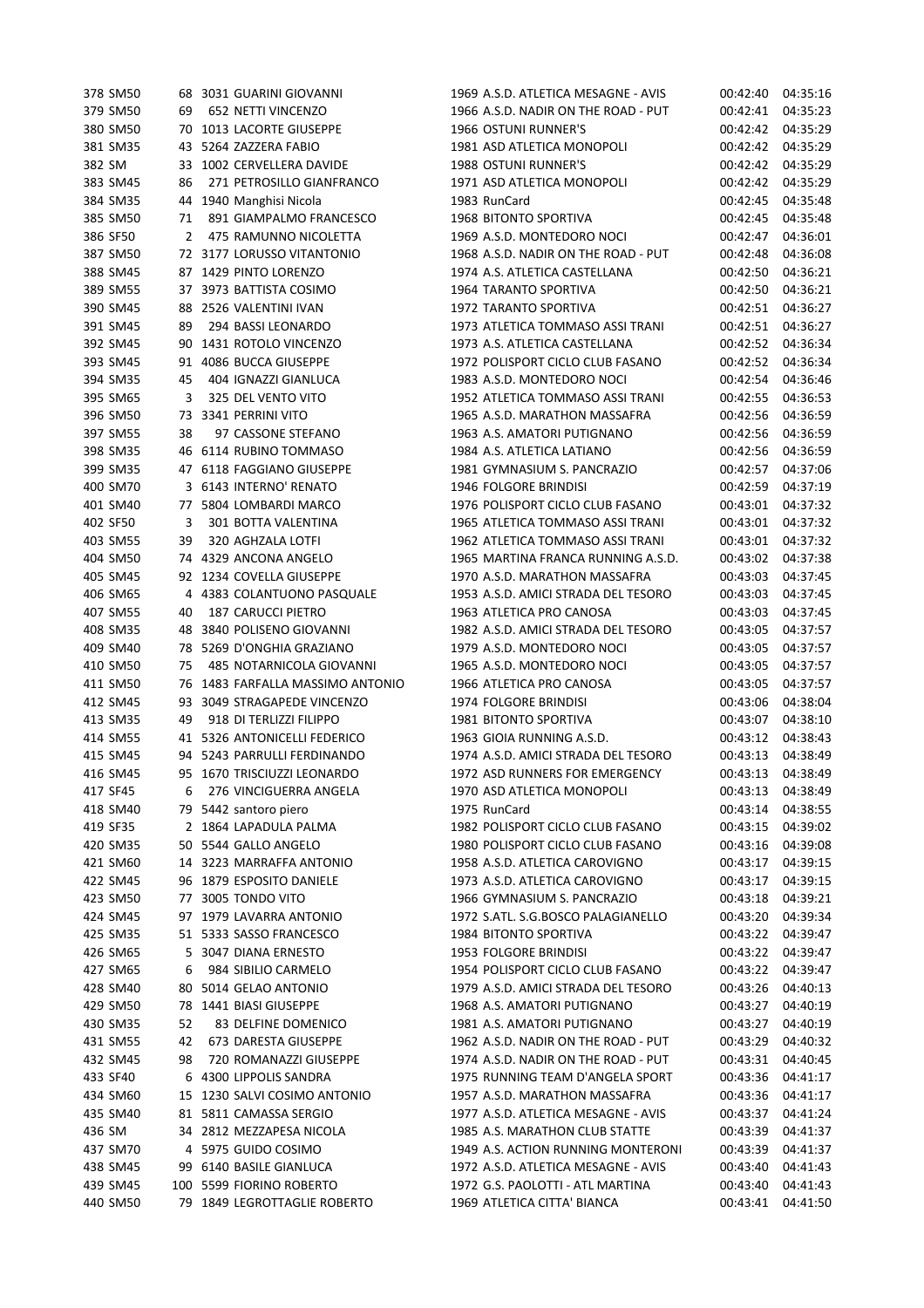|        | 441 SM50 |     | 80 5540 BARNABA LORENZO                                   | 1965 ATLETICA CITTA' BIANCA                                          | 00:43:41 | 04:41:50 |
|--------|----------|-----|-----------------------------------------------------------|----------------------------------------------------------------------|----------|----------|
|        | 442 SM55 |     | 43 5611 PASTORE CLAUDIO                                   | 1964 MARTINA FRANCA RUNNING A.S.D.                                   | 00:43:42 | 04:41:56 |
|        | 443 SM75 | 1   | 641 TRAVERSA NICOLA VITO                                  | 1944 PEDONE-RICCARDI BISCEGLIE                                       | 00:43:44 | 04:42:09 |
|        | 444 SM55 | 44  | 663 MADAMI LALLO                                          | 1960 ASD SPITS RUN W & T SAMMICHELE                                  | 00:43:45 | 04:42:15 |
|        | 445 SM55 | 45  | 134 NUDO GIUSEPPE                                         | 1961 A.S. AMATORI PUTIGNANO                                          | 00:43:45 | 04:42:15 |
|        | 446 SM60 | 16  | 129 DELFINE FRANCESCO                                     | 1958 A.S. AMATORI PUTIGNANO                                          | 00:43:47 | 04:42:28 |
|        | 447 SM45 |     | 101 3842 SCAVO EMANUELE                                   | 1974 A.S.D. AMICI STRADA DEL TESORO                                  | 00:43:49 | 04:42:41 |
| 448 SF |          |     | 2 5160 COLUCCI ARIANNA                                    | 1991 POD. VALLE D'ITRIA LOCOROTONDO                                  | 00:43:50 | 04:42:48 |
|        | 449 SM65 |     | 7 1895 HOLDSWORTH NEIL HARRY                              | 1954 APD RUNNERS SAN MICHELE SALENT                                  | 00:43:51 | 04:42:54 |
|        | 450 SM50 |     | 81 2293 FEDELE PIETRO                                     | 1966 ATLETICA CITTA' BIANCA                                          | 00:43:52 | 04:43:01 |
|        | 451 SM50 |     | 82 5649 MARRULLI CARLO                                    | 1969 ATLETICA TOMMASO ASSI TRANI                                     | 00:43:56 | 04:43:26 |
|        | 452 SM50 | 83  | 1455 GENTILE VINCENZO MASSIMILIAN                         | 1968 A.S. AMATORI PUTIGNANO                                          | 00:43:56 | 04:43:26 |
|        | 453 SM50 | 84  | 3264 CALIANDRO PIETRO                                     | 1965 A.S.D. PODISTICA GROTTAGLIE                                     | 00:43:56 | 04:43:26 |
|        | 454 SM40 | 82  | 1914 LAGHEZZA GIUSEPPE                                    | 1975 DORANDO PIETRI                                                  | 00:43:57 | 04:43:33 |
|        | 455 SM50 | 85  | 870 BALESTRA COSIMO                                       | 1968 A.S. TEAM FRANCAVILLA                                           | 00:43:58 | 04:43:39 |
|        | 456 SM40 | 83  | 5530 LAERA ADRIANO                                        | 1978 ASDNOCINCORSA                                                   | 00:44:01 | 04:43:59 |
|        | 457 SM50 | 86  | 5900 ROSSINI ROBERTO                                      | 1965 A.S.D. AMICI STRADA DEL TESORO                                  | 00:44:02 | 04:44:05 |
|        | 458 SM40 | 84  | 537 D'ORIA MARIO                                          | 1976 PODISTICA ALBEROBELLO A.S.D.                                    | 00:44:02 | 04:44:05 |
|        | 459 SM55 | 46  | 139 MARCHITELLI VITO SANTE                                | 1961 A.S. AMATORI PUTIGNANO                                          | 00:44:02 | 04:44:05 |
|        | 460 SM45 |     | 102 1251 SCARANO ORAZIO                                   | 1971 A.S.D. MARATHON MASSAFRA                                        | 00:44:03 | 04:44:12 |
|        | 461 SM45 |     | 103 2825 PASSARELLI PASQUALE                              | 1971 CLUB RUNNER 87 CASTELLANETA                                     | 00:44:05 | 04:44:25 |
|        | 462 SM50 |     | 87 6134 RUGGERI GIOVANNI                                  | 1968 A.S.D. ATLETICA CAROVIGNO                                       | 00:44:07 | 04:44:37 |
|        | 463 SM60 | 17  | 43 MOREA PAOLO                                            | 1959 A.S. ATLETICA CASTELLANA                                        | 00:44:08 | 04:44:44 |
|        | 464 SM45 | 104 | 6095 ZIGRINO DOMENICO                                     | 1973 MARTINA FRANCA RUNNING A.S.D.                                   | 00:44:08 | 04:44:44 |
|        | 465 SM40 |     | 85 1153 SPORTELLI MASSIMILIANO                            | 1976 S.ATL. S.G.BOSCO PALAGIANELLO                                   | 00:44:09 | 04:44:50 |
|        | 466 SM40 |     | 86 4164 ALIBERTI CARLO                                    | 1978 BITONTO SPORTIVA                                                | 00:44:09 | 04:44:50 |
|        | 467 SM40 | 87  | 3062 CONVERTINI DOMENICO                                  | 1976 DORANDO PIETRI                                                  | 00:44:10 | 04:44:57 |
|        | 468 SM50 | 88  | 268 SERAFINO ANTONIO                                      | 1966 ASD ATLETICA MONOPOLI                                           | 00:44:10 | 04:44:57 |
|        | 469 SF40 |     | 7 3091 BRITTANNICO ELVIRA                                 | 1975 A.S.D. PODISTICA GROTTAGLIE                                     | 00:44:10 | 04:44:57 |
|        | 470 SM55 |     | 47 2813 MEZZAPESA VITO                                    | 1960 A.S. MARATHON CLUB STATTE                                       | 00:44:14 | 04:45:23 |
|        | 471 SM40 | 88  | 722 CAVALLO FLORIANO                                      | 1978 A.S.D. NADIR ON THE ROAD - PUT                                  | 00:44:14 | 04:45:23 |
|        | 472 SM50 | 89  | 98 LOSAVIO FRANCESCO PAOLO                                | 1968 A.S. AMATORI PUTIGNANO                                          | 00:44:16 | 04:45:35 |
|        | 473 SM50 | 90  | 95 VINELLA GIUSEPPE                                       | 1969 A.S. AMATORI PUTIGNANO                                          | 00:44:16 | 04:45:35 |
|        | 474 SM50 |     | 91 5517 MINERVA COSIMO                                    | 1967 ALBEROBELLO RUNNING ASD                                         | 00:44:18 | 04:45:48 |
|        | 475 SM40 |     | 89 5472 BIANCO TONI                                       | 1979 A.S.D. MONTEDORO NOCI                                           | 00:44:19 | 04:45:55 |
|        | 476 SM40 | 90  | 456 D'ELIA GIOVANNI                                       | 1975 ASD ATLETICA MONOPOLI                                           | 00:44:21 | 04:46:08 |
|        | 477 SM45 |     | 105 1643 MASTROFILIPPO FELICE                             | 1971 A.S.D. FREE RUNNERS MOLFETTA                                    | 00:44:21 |          |
|        | 478 SF50 |     |                                                           | <b>1968 BITONTO SPORTIVA</b>                                         | 00:44:22 | 04:46:08 |
|        |          |     | 4 3681 STRAGAPEDE MARIA PIA<br>92 1733 NICASTRI FRANCESCO | 1969 GIOIA RUNNING A.S.D.                                            |          | 04:46:14 |
|        | 479 SM50 |     | 93 1669 SARDARO AGOSTINO                                  |                                                                      | 00:44:23 | 04:46:21 |
|        | 480 SM50 |     |                                                           | 1966 BARLETTA SPORTIVA                                               | 00:44:25 | 04:46:34 |
|        | 481 SF45 |     | 7 5677 ANDRESINI GIUSEPPINA                               | 1971 A.S.D. NADIR ON THE ROAD - PUT                                  | 00:44:26 | 04:46:40 |
|        | 482 SM45 |     | 106 2753 LORE' ALESSIO                                    | 1970 ATLETIC CLUB ALTAMURA                                           | 00:44:26 | 04:46:40 |
|        | 483 SM45 | 107 | 986 SCARAFILE GIUSEPPE                                    | 1971 POLISPORT CICLO CLUB FASANO                                     | 00:44:27 | 04:46:46 |
|        | 484 SM40 |     | 91 5528 VIOLANTE GIACOMO                                  | 1979 RUNNERS BITETTO A.S.D.                                          | 00:44:29 | 04:46:59 |
|        | 485 SM55 | 48  | 118 TOTARO DONATO                                         | 1962 A.S. AMATORI PUTIGNANO                                          | 00:44:30 | 04:47:06 |
| 486 SM |          | 35  |                                                           | 684 MASTRANGELO LORENZO DOMENICC 1986 A.S.D. NADIR ON THE ROAD - PUT | 00:44:30 | 04:47:06 |
|        | 487 SF35 |     | 3 5526 CAVALERA YLENIA                                    | 1982 RUNNERS BITETTO A.S.D.                                          | 00:44:32 | 04:47:19 |
|        | 488 SM55 |     | 49 1466 NETTI FRANCESCO                                   | 1964 A.S. AMATORI PUTIGNANO                                          | 00:44:37 | 04:47:51 |
| 489 SM |          |     | 36 5342 SUMA ORONZO                                       | 1986 ATLETICA CEGLIE MESSAPICA                                       | 00:44:37 | 04:47:51 |
|        | 490 SM45 | 108 | <b>281 GUCCIONE PIETRO</b>                                | 1971 ASD ATLETICA MONOPOLI                                           | 00:44:40 | 04:48:10 |
|        | 491 SF35 | 4   | 5795 BRUNO MARIA POMPEA                                   | 1980 A.S. TEAM FRANCAVILLA                                           | 00:44:40 | 04:48:10 |
|        | 492 SM65 | 8   | 405 PETRONILLI PIETRO SANTE                               | 1951 A.S.D. MONTEDORO NOCI                                           | 00:44:41 | 04:48:17 |
|        | 493 SM40 |     | 92 3113 CARRIERO LEONARDO                                 | 1979 MARTINA FRANCA RUNNING A.S.D.                                   | 00:44:41 | 04:48:17 |
|        | 494 SM50 | 94  | 1800 VALENTINO VINCENZO                                   | 1969 BITONTO SPORTIVA                                                | 00:44:42 | 04:48:23 |
|        | 495 SM50 | 95  | 900 DIOLINI DIONIGI                                       | 1969 BITONTO SPORTIVA                                                | 00:44:42 | 04:48:23 |
|        | 496 SM60 |     | 18 2988 TROTOLO MARCELLO                                  | 1959 ATLETICA AMATORI BRINDISI                                       | 00:44:43 | 04:48:30 |
|        | 497 SM55 | 50  | 1116 SCARATI MICHELE                                      | 1961 NUOVA ATLETICA LATERZA                                          | 00:44:43 | 04:48:30 |
|        | 498 SM55 |     | 51 5584 MATERA VITO                                       | 1960 NUOVA ATLETICA LATERZA                                          | 00:44:44 | 04:48:36 |
|        | 499 SF35 | 5   | 514 PARADISO ALTOMARE                                     | 1982 A.MARATONETI ANDRIESI                                           | 00:44:45 | 04:48:43 |
|        | 500 SM50 | 96  | <b>260 PERRICCI SAVERIO</b>                               | 1965 ASD ATLETICA MONOPOLI                                           | 00:44:45 | 04:48:43 |
|        | 501 SM45 |     | 109 4421 CACCIAPAGLIA PAOLO ANTONIO                       | 1970 DREAM TEAM BARI                                                 | 00:44:46 | 04:48:49 |
|        | 502 SM50 |     | 97 1144 PIGNATELLI IGNAZIO                                | 1968 S.ATL. S.G.BOSCO PALAGIANELLO                                   | 00:44:47 | 04:48:55 |
|        | 503 SM70 | 5   | 259 AVERSA ANTONIO                                        | 1948 ASD ATLETICA MONOPOLI                                           | 00:44:50 | 04:49:15 |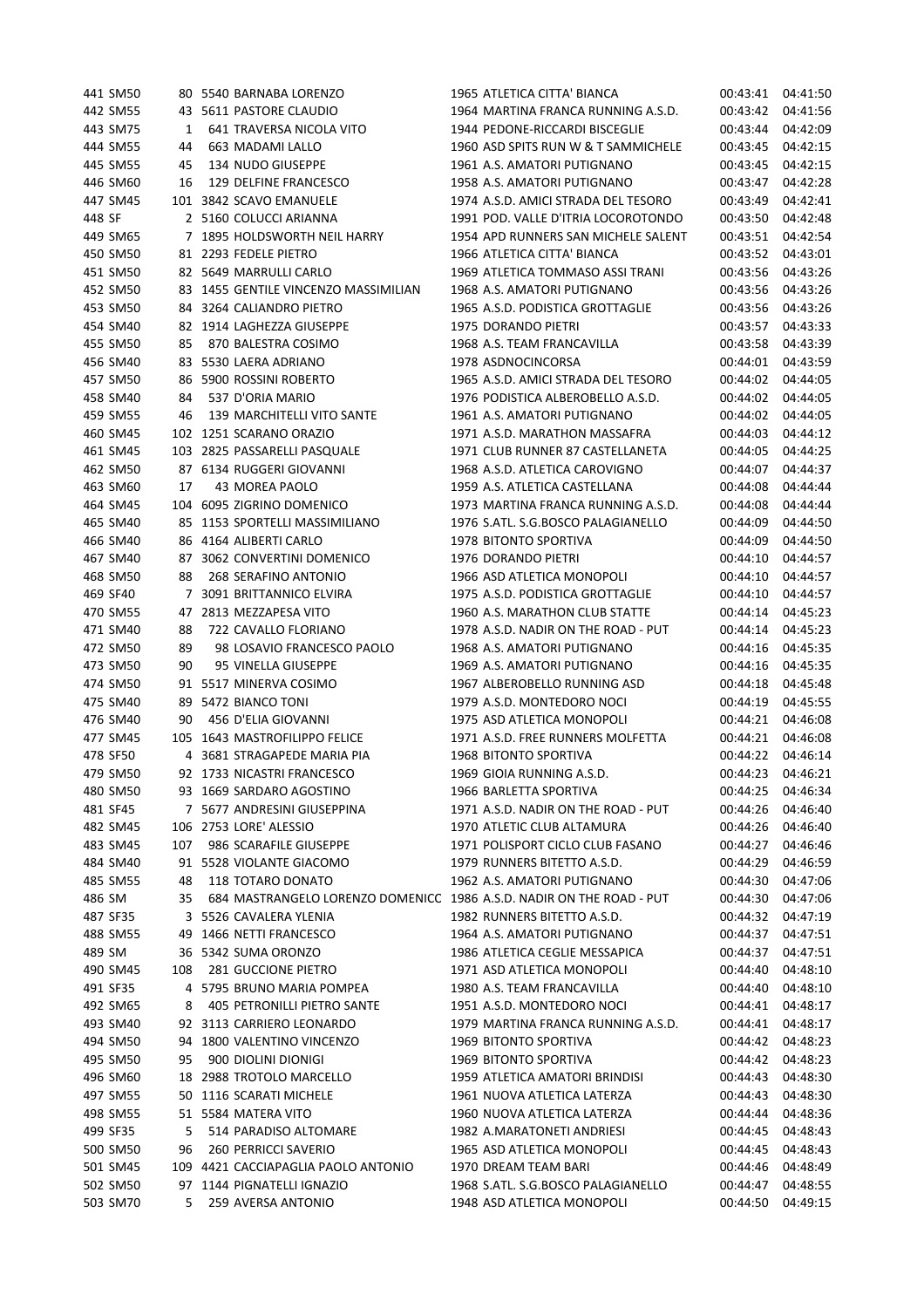|        | 504 SM55 | 52  | 681 BITETTO COSIMO DAMIANO          | 1964 A.S.D. NADIR ON THE ROAD - PUT | 00:44:51 | 04:49:21 |
|--------|----------|-----|-------------------------------------|-------------------------------------|----------|----------|
|        | 505 SF50 |     | 5 1067 PAVONE MARIA DOMENICA        | 1965 CLUB RUNNER 87 CASTELLANETA    | 00:44:52 | 04:49:28 |
|        | 506 SM55 |     | 54 1057 CARRIERO CARMELO            | 1962 CLUB RUNNER 87 CASTELLANETA    | 00:44:53 | 04:49:34 |
|        | 507 SM55 |     | 53 3915 ANCONA VITO                 | 1963 A.S.D. LA FENICE               | 00:44:53 | 04:49:34 |
|        | 508 SM50 | 98  | 782 CAROFIGLIO GAETANO              | 1966 DREAM TEAM BARI                | 00:44:54 | 04:49:41 |
|        | 509 SM40 | 93  | 744 GIANNULLI MASSIMO               | 1975 HAPPY RUNNERS ALTAMURA         | 00:44:55 | 04:49:47 |
|        | 510 SM60 | 19  | 351 D'ANGELO LUIGI                  | 1959 ATLETIC CLUB ALTAMURA          | 00:44:58 | 04:50:06 |
|        | 511 SF35 |     | 6 4727 CARRIERO MARIANTONIETTA      | 1981 ATLETICA TOMMASO ASSI TRANI    | 00:44:59 | 04:50:13 |
|        | 512 SM45 |     | 110 3585 PENZA MICHELE              | 1973 BARLETTA SPORTIVA              | 00:45:00 | 04:50:19 |
|        | 513 SM35 | 53  | 396 MANCINI CARMELO                 | 1983 A.S.D. MONTEDORO NOCI          | 00:45:02 | 04:50:32 |
|        | 514 SM45 |     | 111 5075 ROSATO GIACOMO             | 1973 POLISPORT CICLO CLUB FASANO    | 00:45:02 | 04:50:32 |
| 515 SM |          |     | 37 4377 DE GIOSA ALESSANDRO         | 1990 A.S.D. AMICI STRADA DEL TESORO | 00:45:04 | 04:50:45 |
|        | 516 SM45 |     | 112 3010 ROTONDO FRANCESCO          | 1971 POLISPORT CICLO CLUB FASANO    | 00:45:04 | 04:50:45 |
|        | 517 SM60 | 20  | 540 DE LUCA DINO MARIO DONATO       | 1959 PODISTICA ALBEROBELLO A.S.D.   | 00:45:05 | 04:50:52 |
| 518 SF |          |     | 3 1908 SEMERARO LUCIA               | 1988 OSTUNI RUNNER'S                | 00:45:05 | 04:50:52 |
|        | 519 SM55 |     | 55 1529 MAGRONE LUIGI               | 1963 ATLETICA TOMMASO ASSI TRANI    | 00:45:05 | 04:50:52 |
|        | 520 SF45 |     | 8 3316 LA TORRE PAMELA              | 1973 IKKOS ATLETI TARANTO A.S.D.    | 00:45:06 | 04:50:58 |
|        | 521 SM55 |     | 56 2903 BUCCOLIERO REMIGIO VITTORIO | 1961 ASD ATLETICA SAVA              | 00:45:07 | 04:51:05 |
|        | 522 SM60 |     | 21 3166 DE BLASIO ANTONIO           | 1956 POD. VALLE D'ITRIA LOCOROTONDO | 00:45:07 | 04:51:05 |
|        | 523 SM50 |     | 99 1334 SEMERARO VITANTONIO         | 1965 MARTINA FRANCA RUNNING A.S.D.  | 00:45:08 | 04:51:11 |
|        | 524 SM50 |     | 100 1368 LAMANNA ROCCO ANTONIO      | 1967 GIOIA RUNNING A.S.D.           | 00:45:10 | 04:51:24 |
|        | 525 SM40 |     | 94 6154 NACCI FRANCESCO             | 1975 OSTUNI RUNNER'S                | 00:45:10 | 04:51:24 |
|        | 526 SM45 |     | 113 1253 RICCI EMILIANO             | 1972 A.S.D. MARATHON MASSAFRA       | 00:45:12 | 04:51:37 |
|        | 527 SM45 |     | 114 1275 STAGNI GIUSEPPE            | 1972 TARANTO SPORTIVA               | 00:45:13 | 04:51:43 |
|        | 528 SF45 |     | 9 1256 CHIARADIA TUNDRA             | 1974 A.S.D. MARATHON MASSAFRA       | 00:45:14 | 04:51:50 |
|        | 529 SF45 |     | 10 1797 SICOLO ANNA GRAZIA          | 1972 BITONTO SPORTIVA               | 00:45:26 | 04:53:07 |
|        | 530 SM45 |     | 115 3426 Amoruso Francesco          | 1970 RunCard                        | 00:45:27 | 04:53:14 |
|        | 531 SM60 | 22  | 258 DIBELLO NICOLO'                 | 1956 ASD ATLETICA MONOPOLI          | 00:45:28 | 04:53:20 |
|        | 532 SM45 |     | 116 4387 PAPAGNA FILIPPO            | 1970 A.S.D. AMICI STRADA DEL TESORO | 00:45:30 | 04:53:33 |
|        | 533 SM50 |     | 101 3839 MONNO GIUSEPPE             | 1966 A.S.D. AMICI STRADA DEL TESORO | 00:45:31 | 04:53:39 |
|        | 534 SM50 |     | 102 4853 URBANI MARCELLO            | 1966 IKKOS ATLETI TARANTO A.S.D.    | 00:45:32 | 04:53:46 |
|        | 535 SM50 |     | 103 2998 VITALE PIETRO              | 1966 A.S. ATLETICA LATIANO          | 00:45:32 | 04:53:46 |
|        | 536 SM60 |     | 23 5842 IANNUZZI ATTILIO            | 1959 A.S PODISTICA TARAS            | 00:45:32 | 04:53:46 |
|        | 537 SM60 | 24  | 966 MASILLA ANTONIO                 | 1956 ATLETICA CITTA' BIANCA         | 00:45:34 | 04:53:59 |
|        | 538 SM40 | 95  | 180 NAGLIERO SABINO ALBERTO         | 1979 ATLETICA PRO CANOSA            | 00:45:35 | 04:54:05 |
|        | 539 SM55 |     | 57 3326 RICCI DOMENICO              | 1964 S.ATL. S.G.BOSCO PALAGIANELLO  | 00:45:36 | 04:54:12 |
|        | 540 SM50 |     | 104 5791 LEO TEODORO                | 1966 A.S. ATLETICA LATIANO          | 00:45:36 | 04:54:12 |
|        | 541 SM60 |     | 25 1282 INDELICATI GIUSEPPE         | <b>1958 TARANTO SPORTIVA</b>        | 00:45:37 | 04:54:18 |
|        | 542 SM35 |     | 54 3838 FILOGRANO DIEGO             | 1980 A.S.D. AMICI STRADA DEL TESORO | 00:45:38 | 04:54:25 |
|        | 543 SM35 |     | 55 6133 MELPIGNANO ORONZO           | 1981 A.S.D. ATLETICA CAROVIGNO      | 00:45:38 | 04:54:25 |
|        | 544 SM50 |     | 105 6073 BROMO ORONZO               | 1969 A.S.D. PODISTICA GROTTAGLIE    | 00:45:38 | 04:54:25 |
| 545 SF |          |     | 4 5816 FAMA SABRINA                 | 1993 OSTUNI RUNNER'S                | 00:45:39 | 04:54:31 |
|        | 546 SF45 | 11  | 726 RECCHIA PASQUA                  | 1974 A.S.D. NADIR ON THE ROAD - PUT | 00:45:41 | 04:54:44 |
|        | 547 SM45 |     | 117 2738 LEONETTI PAOLO             | 1970 RunCard                        | 00:45:41 | 04:54:44 |
|        | 548 SF40 |     | 8 1361 MARCHITELLI STEFANIA         | 1979 TEAM OTC SSD ARL               | 00:45:42 | 04:54:50 |
|        | 549 SM50 |     | 106 1651 TOMASICCHIO GAETANO        | 1968 A.S.D. FREE RUNNERS MOLFETTA   | 00:45:43 | 04:54:57 |
|        | 550 SM55 | 58  | 999 CAVALLO ARMANDO                 | 1961 OSTUNI RUNNER'S                | 00:45:45 | 04:55:10 |
|        | 551 SM50 |     | 107 5644 ZUCCARO PAOLO              | 1965 ATLETICA PRO CANOSA            | 00:45:47 | 04:55:23 |
|        | 552 SM35 | 56  | 779 DE LUCA ANGELO                  | 1981 DREAM TEAM BARI                | 00:45:48 | 04:55:29 |
|        | 553 SM60 | 26  | 133 LIPPOLIS GIUSEPPE               | 1956 A.S. AMATORI PUTIGNANO         | 00:45:49 | 04:55:35 |
|        | 554 SF40 |     | 9 2545 TERRONE ROSA                 | 1976 ATLETICA PRO CANOSA            | 00:45:49 | 04:55:35 |
|        | 555 SM55 | 59  | 781 BUONO DOMENICO                  | 1963 DREAM TEAM BARI                | 00:45:52 | 04:55:55 |
| 556 JM |          |     | 3 1847 FEDELE MARCO                 | 2000 ATLETICA CITTA' BIANCA         | 00:45:52 | 04:55:55 |
|        | 557 SM50 | 108 | 377 ARESTA GIANLUCA                 | 1968 BARLETTA SPORTIVA              | 00:45:54 | 04:56:08 |
|        | 558 SM50 |     | 109 1218 SICILIANO CATALDO          | 1968 A.S.D. MARATHON MASSAFRA       | 00:45:56 | 04:56:21 |
|        | 559 SM55 | 60  | 696 LARICCHIUTA NICOLA              | 1961 A.S.D. NADIR ON THE ROAD - PUT | 00:45:58 | 04:56:34 |
|        |          |     | 61 5083 CERASINO COSIMO             | 1962 ECOLSERVIZI RUNNERS            |          | 04:56:40 |
|        | 560 SM55 |     |                                     |                                     | 00:45:59 |          |
|        | 561 SM55 | 62  | 717 ELEFANTE MARIO                  | 1962 A.S.D. NADIR ON THE ROAD - PUT | 00:46:00 | 04:56:46 |
| 562 SM |          |     | 38 6124 MARTINA ANDREA              | 1990 GYMNASIUM S. PANCRAZIO         | 00:46:01 | 04:56:53 |
|        | 563 SM50 | 110 | 975 GRECO EUGENIO                   | 1967 ATLETICA CITTA' BIANCA         | 00:46:02 | 04:56:59 |
|        | 564 SM40 |     | 96 1787 DEPALO STEFANO              | 1976 BITONTO SPORTIVA               | 00:46:03 | 04:57:06 |
| 565 SF |          |     | 5 5245 SAVINO LUCIANA               | 1986 A.S.D. AMICI STRADA DEL TESORO | 00:46:08 | 04:57:38 |
|        | 566 SM60 | 27  | 57 PRIMAVERA VITO                   | 1957 A.S. ATLETICA CASTELLANA       | 00:46:08 | 04:57:38 |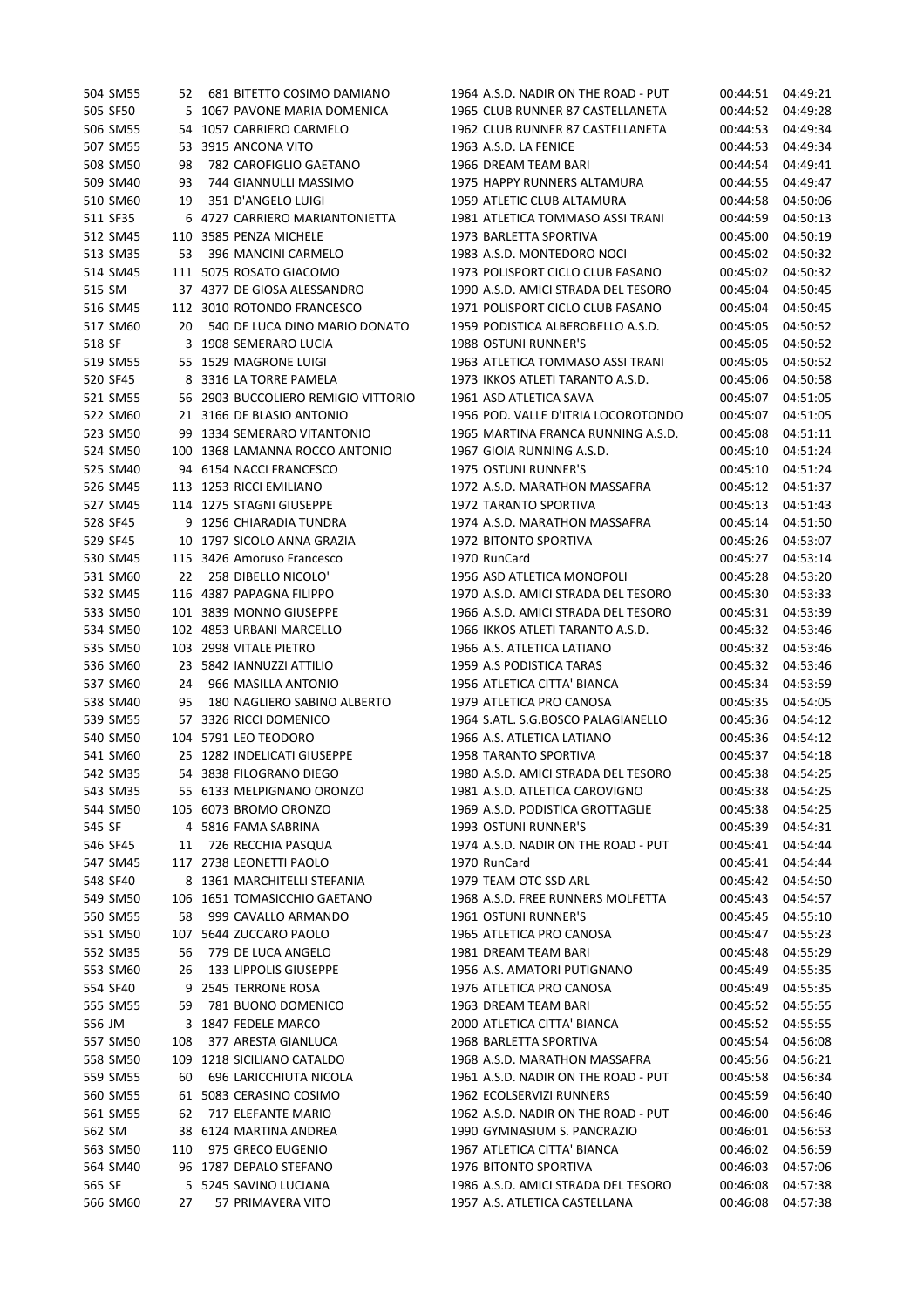|        | 567 SM40 |     | 97 5550 FRAGNELLI PIETRO        | 1977 ATLETICA CEGLIE MESSAPICA      | 00:46:09 | 04:57:45             |
|--------|----------|-----|---------------------------------|-------------------------------------|----------|----------------------|
|        | 568 SM60 | 28  | 1072 SEMERARO FRANCESCO         | 1959 CLUB RUNNER 87 CASTELLANETA    | 00:46:09 | 04:57:45             |
|        | 569 SM50 | 111 | 302 DI TEO SAVINO               | 1965 ATLETICA TOMMASO ASSI TRANI    | 00:46:10 | 04:57:51             |
|        | 570 SM60 | 29  | 310 PARADISO NICOLA             | 1957 ATLETICA TOMMASO ASSI TRANI    | 00:46:11 | 04:57:57             |
|        | 571 SM35 |     | 57 1123 CATUCCI ALESSIO         | 1984 NUOVA ATLETICA LATERZA         | 00:46:12 | 04:58:04             |
|        | 572 SF40 |     | 10 1869 PATRONELLI ANNAMARIA    | 1975 POLISPORT CICLO CLUB FASANO    | 00:46:13 | 04:58:10             |
|        | 573 SF45 |     | 12 3339 PICCOLO MARIA ROSARIA   | 1974 A.S.D. MARATHON MASSAFRA       | 00:46:14 | 04:58:17             |
|        | 574 SM60 | 30  | 5813 ZOCCO GIANFRANCO           | 1957 A.S.D. ATLETICA MESAGNE - AVIS | 00:46:14 | 04:58:17             |
|        | 575 SM60 | 31  | 306 CASTRO ROBERTO              | 1958 ATLETICA TOMMASO ASSI TRANI    | 00:46:15 | 04:58:23             |
|        | 576 SM45 |     | 118 5542 ARGESE GIACOMO         | 1973 POLISPORT CICLO CLUB FASANO    | 00:46:15 | 04:58:23             |
|        | 577 SM60 |     | 32 2136 BOCINA ANGELO MAURIZIO  | 1959 A.S.D. ATLETICA MESAGNE - AVIS | 00:46:16 | 04:58:30             |
|        | 578 SM50 | 112 | 85 ROMANAZZI ANGELO             | 1968 A.S. AMATORI PUTIGNANO         | 00:46:16 | 04:58:30             |
|        | 579 SM45 |     | 119 4930 GESMUNDO GIUSEPPE      | 1971 A.S.D. FREE RUNNERS MOLFETTA   | 00:46:18 | 04:58:43             |
|        | 580 SM45 |     | 120 1189 MARANGI VINCENZO       | 1972 G.S. PAOLOTTI - ATL MARTINA    | 00:46:19 | 04:58:49             |
|        | 581 SM40 |     | 98 5249 AMATO MICHELE           | 1978 A.S.D. AMICI STRADA DEL TESORO | 00:46:21 | 04:59:02             |
| 582 SF |          | 6   | 530 DE TOMMASO MARIANTONIETTA   | 1987 A.S. DOF AMATORI TURI          | 00:46:22 | 04:59:08             |
|        | 583 SF40 |     | 11 6131 DONNALOIA MARIANGELA    | 1979 POLISPORT CICLO CLUB FASANO    | 00:46:23 | 04:59:15             |
|        | 584 SM55 |     | 63 1219 MASTRONUZZI GIROLAMO    | 1964 A.S.D. MARATHON MASSAFRA       | 00:46:23 | 04:59:15             |
|        | 585 SM40 | 99  | 6113 RUBINO TOMMASO             | 1977 A.S. ATLETICA LATIANO          | 00:46:26 | 04:59:34             |
|        | 586 SM40 |     | 100 5723 NINNI CATALDO          | 1975 S.ATL. S.G.BOSCO PALAGIANELLO  | 00:46:27 | 04:59:41             |
|        | 587 SF50 |     | 6 5648 GUSMAI ANNAMARIA         | 1966 ATLETICA TOMMASO ASSI TRANI    | 00:46:28 | 04:59:47             |
|        | 588 SM55 |     | 64 5261 MARZOLLA STEFANO        | 1964 ASD ATLETICA MONOPOLI          | 00:46:29 | 04:59:54             |
|        | 589 SF40 | 12  | 657 LO VECCHIO VALERIA          | 1975 A.S.D. NADIR ON THE ROAD - PUT | 00:46:30 | 05:00:00             |
|        | 590 SM60 | 33  | 445 DE GRAZIA GIOVANNI          | 1956 A.S.D. MONTEDORO NOCI          | 00:46:30 | 05:00:00             |
|        | 591 SM45 |     | 121 3976 GIACOBELLI DONATO      | 1974 MARTINA FRANCA RUNNING A.S.D.  | 00:46:30 | 05:00:00             |
|        | 592 SM50 |     | 113 5905 FERRARO ANTONIO        | 1966 ATLETICA TOMMASO ASSI TRANI    | 00:46:32 | 05:00:13             |
|        | 593 SM55 |     | 65 1846 DE FRONZO FRANCESCO     | 1963 ATLETICA CITTA' BIANCA         | 00:46:33 | 05:00:19             |
|        | 594 SM35 | 58  | 458 RECCHIA LUIGI ANGELO        | 1980 A.S.D. MONTEDORO NOCI          | 00:46:34 | 05:00:26             |
|        | 595 SM50 |     | 114 6144 SIMONETTI MARIO        | 1968 APD RUNNERS SAN MICHELE SALENT | 00:46:35 | 05:00:32             |
|        | 596 SM50 |     | 115 5334 STELLACCI VITO         | 1965 BITONTO SPORTIVA               | 00:46:35 | 05:00:32             |
| 597 SM |          |     | 39 6015 LEANZA SALVATORE        | 1986 A.S.D. FREE RUNNERS MOLFETTA   | 00:46:36 | 05:00:39             |
|        | 598 SM50 |     | 116 1903 TURRISI MARIO          | 1968 APD RUNNERS SAN MICHELE SALENT | 00:46:38 | 05:00:52             |
| 599 SF |          |     | 7 6147 LIGORIO MARGHERITA       | 1985 APD RUNNERS SAN MICHELE SALENT | 00:46:42 | 05:01:17             |
|        | 600 SM55 |     | 66 1897 LIGORIO PIETRO          | 1962 APD RUNNERS SAN MICHELE SALENT | 00:46:43 | 05:01:24             |
|        | 601 SF55 |     | 1 5250 MENOLASCINA ROSA         | 1961 A.S.D. AMICI STRADA DEL TESORO | 00:46:45 | 05:01:37             |
|        | 602 SM45 |     | 122 5450 ALBANESE VITO          | 1972 A.S.D. AMICI STRADA DEL TESORO | 00:46:48 | 05:01:56             |
|        | 603 SM55 | 67  | 702 VALENTE NICOLA GIUSEPPE     | 1960 A.S.D. NADIR ON THE ROAD - PUT | 00:46:48 | 05:01:56             |
|        | 604 SM55 |     | 68 1645 REGINA FRANCESCO        | 1960 A.S.D. FREE RUNNERS MOLFETTA   | 00:46:50 | 05:02:09             |
|        | 605 SF35 |     | 7 1238 CHIRICO AGATA            | 1984 A.S.D. MARATHON MASSAFRA       | 00:46:54 | 05:02:35             |
|        | 606 SM55 |     | 69 1214 CHIEFA FRANCESCO        | 1961 A.S.D. MARATHON MASSAFRA       | 00:46:54 | 05:02:35             |
|        | 607 SM55 |     | 70 2039 BENVENUTO CATALDO       | 1961 POD. CAROSINO JONICA&HIRIA MES | 00:46:56 | 05:02:48             |
|        | 608 SM60 | 34  | 895 PAGONE FRANCESCO            | 1958 BITONTO SPORTIVA               | 00:46:58 | 05:03:01             |
|        | 609 SM55 |     | 71 4183 STELLACCI GIUSEPPE      | 1964 BITONTO SPORTIVA               | 00:46:58 | 05:03:01             |
|        | 610 SM45 |     | 123 1141 CASTRONOVI FRANCESCO   | 1970 S.ATL. S.G.BOSCO PALAGIANELLO  | 00:46:58 | 05:03:01             |
|        | 611 SM45 |     | 124 2752 DE COSMO ATTILIO       | 1971 ATLETICA TOMMASO ASSI TRANI    | 00:46:59 | 05:03:07             |
|        | 612 SM45 |     | 125 5589 CASTRONOVI VINCENZO    | 1970 S.ATL. S.G.BOSCO PALAGIANELLO  |          | 05:03:07             |
|        |          |     | <b>269 CAPRA NATALE</b>         |                                     | 00:46:59 |                      |
|        | 613 SM45 | 126 | 117 4325 MARANGI ROCCO          | 1972 ASD ATLETICA MONOPOLI          | 00:47:02 | 05:03:26             |
|        | 614 SM50 |     |                                 | 1967 A.S.D. MARATHON MASSAFRA       | 00:47:02 | 05:03:26<br>05:03:33 |
|        | 615 SM45 |     | 127 1212 MIRAGLIA DOMENICO      | 1971 A.S.D. MARATHON MASSAFRA       | 00:47:03 |                      |
|        | 616 SM55 |     | 72 1857 TANZARELLA FRANCESCO    | 1964 ATLETICA CITTA' BIANCA         | 00:47:04 | 05:03:39             |
|        | 617 SM50 | 118 | 468 LOLIVA NICOLA               | 1968 A.S.D. MONTEDORO NOCI          | 00:47:08 | 05:04:05             |
|        | 618 SF50 |     | 7 2278 RANIERI GIULIA           | 1967 A.S.D. AMICI STRADA DEL TESORO | 00:47:14 | 05:04:44             |
|        | 619 SM55 | 73  | 541 BERTINI COMASIO             | 1964 PODISTICA ALBEROBELLO A.S.D.   | 00:47:14 | 05:04:44             |
|        | 620 SM45 |     | 128 6125 MONTEFRANCESCO MASSIMO | 1973 GYMNASIUM S. PANCRAZIO         | 00:47:16 | 05:04:57             |
|        | 621 SM45 | 129 | 388 LOPERFIDO MARIANO FRANCESCO | 1973 A.S.D. MONTEDORO NOCI          | 00:47:17 | 05:05:03             |
|        | 622 SF45 |     | 13 3327 PASSERI EUFEMIA         | 1974 S.ATL. S.G.BOSCO PALAGIANELLO  | 00:47:18 | 05:05:10             |
|        | 623 SM50 |     | 119 1061 FERA GIUSEPPE CLAUDIO  | 1965 CLUB RUNNER 87 CASTELLANETA    | 00:47:19 | 05:05:16             |
|        | 624 SM65 |     | 9 2827 RUSSO ANGELO             | 1952 CLUB RUNNER 87 CASTELLANETA    | 00:47:19 | 05:05:16             |
|        | 625 SM50 | 120 | 827 GEMMATI VITO GIOVANNI       | 1969 GIOIA RUNNING A.S.D.           | 00:47:20 | 05:05:23             |
|        | 626 SM40 |     | 101 4047 LABRUNA MASSIMO        | 1975 ASD ATLETICA MONOPOLI          | 00:47:21 | 05:05:29             |
|        | 627 SM35 |     | 59 5761 PASTORE FRANCESCO       | 1984 ATLETICA PRO CANOSA            | 00:47:23 | 05:05:42             |
|        | 628 SM70 |     | 6 2631 PAOLILLO LUIGI           | 1947 BARLETTA SPORTIVA              | 00:47:23 | 05:05:42             |
|        | 629 SM50 | 121 | 178 ZACCARO SABINO              | 1965 ATLETICA PRO CANOSA            | 00:47:24 | 05:05:48             |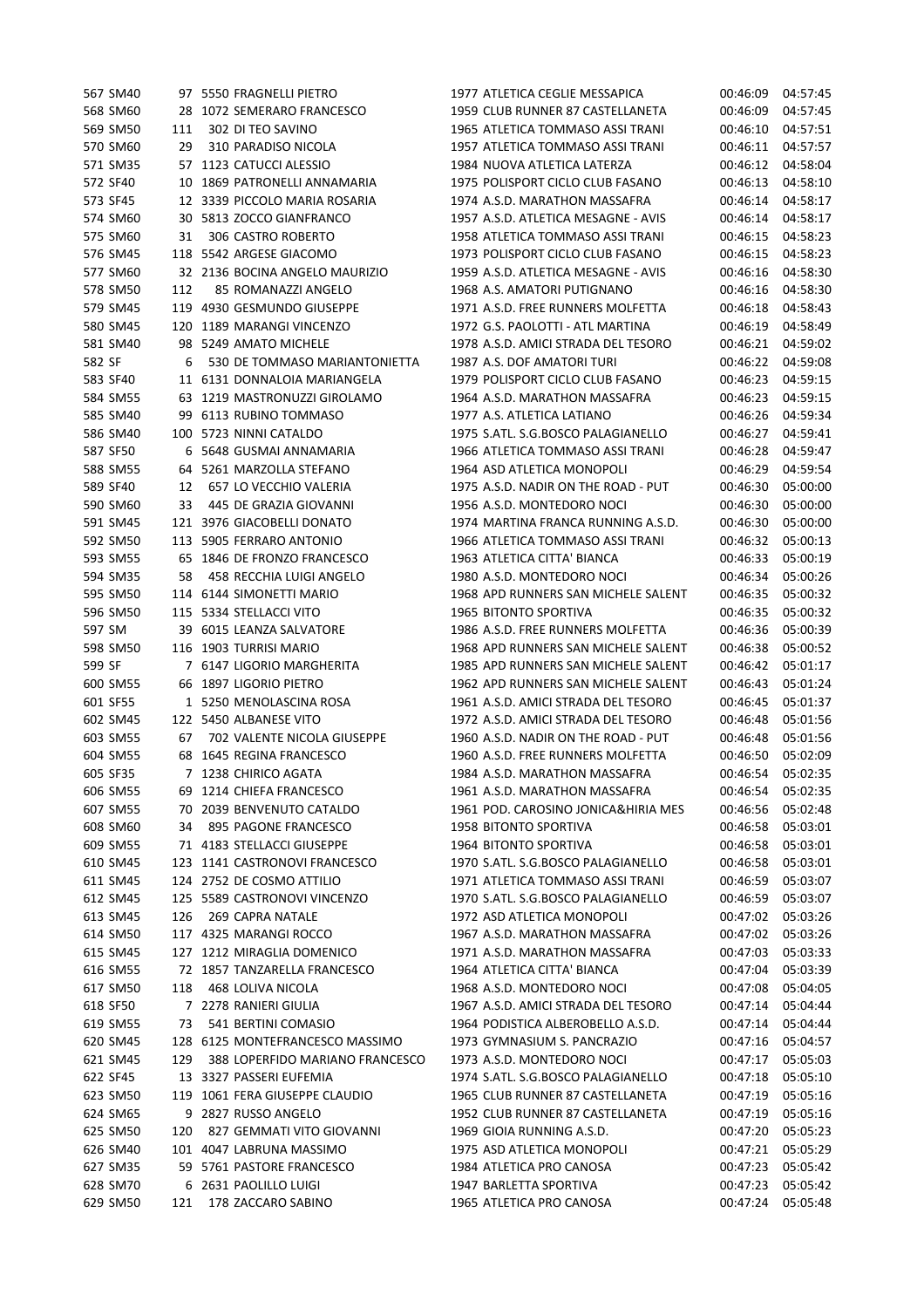| 630 SF45             |     | 14 6120 MACI CHIARA           | 1974 GYMNASIUM S. PANCRAZIO         | 00:47:26             | 05:06:01 |
|----------------------|-----|-------------------------------|-------------------------------------|----------------------|----------|
| 631 SM50             |     | 122 1513 BARNABA FRANCESCO    | 1966 ASD ATLETICA MONOPOLI          | 00:47:28             | 05:06:14 |
| 632 SM60             |     | 35 3018 LANZILOTTI MICHELE    | 1959 A.S.D. ATLETICA CAROVIGNO      | 00:47:30             | 05:06:27 |
| 633 SM65             |     | 10 1246 LIPPOLIS VITO         | 1954 A.S.D. MARATHON MASSAFRA       | 00:47:32             | 05:06:40 |
| 634 SF45             |     | 15 1274 ARGESE PATRIZIA       | 1972 TARANTO SPORTIVA               | 00:47:34             | 05:06:53 |
| 635 SM               |     | 40 6162 FANIGLIULO MANUEL     | 1996 ASD MFR BRINDISI               | 00:47:37             | 05:07:12 |
| 636 SM50             | 123 | 1012 SPECCHIA PIETRO ANTONIO  | <b>1967 OSTUNI RUNNER'S</b>         | 00:47:37             | 05:07:12 |
| 637 SM50             | 124 | 284 LEOCI PAOLO               | 1967 ASD ATLETICA MONOPOLI          | 00:47:38             | 05:07:19 |
| 638 SM60             | 36  | 848 RICCI VITANTONIO          | 1958 ALBEROBELLO RUNNING ASD        | 00:47:38             | 05:07:19 |
| 639 SF               |     | 8 5265 CONSERVA VIVIANA       | 1985 ASD ATLETICA MONOPOLI          | 00:47:39             | 05:07:25 |
| 640 SM55             |     | 74 6100 ZAMITI SERGIO         | 1964 POD. VALLE D'ITRIA LOCOROTONDO | 00:47:41             | 05:07:38 |
| 641 SF45             |     | 16 2953 RENNA DEBORA          | 1974 ASD ATLETICA MONOPOLI          | 00:47:42             | 05:07:45 |
| 642 SM50             |     | 125 1896 LEGGIO GIANPIERO     | 1966 APD RUNNERS SAN MICHELE SALENT | 00:47:42             | 05:07:45 |
| 643 SM55             |     | 75 1003 CANZIO PIETRO         | 1964 OSTUNI RUNNER'S                | 00:47:44             | 05:07:57 |
| 644 SF50             |     | 8 3034 PREZIOSO PATRIZIA      | 1966 A.S.D. ATLETICA MESAGNE - AVIS | 00:47:44             | 05:07:57 |
| 645 SM60             | 37  | 596 GERVASIO SERGIO EDMONDO   | 1955 A.S.D. FREE RUNNERS MOLFETTA   | 00:47:44             | 05:07:57 |
| 646 SF55             |     | 2 1451 DELFINE ELISABETTA     | 1964 A.S. AMATORI PUTIGNANO         | 00:47:46             | 05:08:10 |
| 647 SM50             |     | 126 3030 CALORO ALESSANDRO    | 1969 A.S.D. ATLETICA MESAGNE - AVIS | 00:47:46             | 05:08:10 |
| 648 SM55             |     | 76 1460 LENTINI MARIO         | 1964 A.S. AMATORI PUTIGNANO         | 00:47:46             | 05:08:10 |
| 649 SM55             |     | 77 1133 CARPIGNANO LORENZO    | 1964 S.ATL. S.G.BOSCO PALAGIANELLO  | 00:47:48             | 05:08:23 |
| 650 SM55             |     | 78 4179 GRANIER MARIO ANGELO  | 1960 BITONTO SPORTIVA               | 00:47:49             | 05:08:30 |
| 651 SF60             |     | 1 1051 ANNICCHIARICO LUCIA    | 1959 A.S.D. PODISTICA GROTTAGLIE    | 00:47:50             | 05:08:36 |
| 652 SM50             |     | 127 6077 MIANULLI GIUSEPPE    | 1965 S.ATL. S.G.BOSCO PALAGIANELLO  | 00:47:54             | 05:09:02 |
| 653 SM45             |     | 130 1720 BUTTIGLIONE LEONARDO | 1970 GIOIA RUNNING A.S.D.           | 00:47:57             | 05:09:21 |
| 654 SM60             | 38  | 529 DE TOMMASO RAFFAELE       | 1959 A.S. DOF AMATORI TURI          | 00:47:59             | 05:09:34 |
| 655 SM45             |     | 131 5731 FERRANTE GIANFRANCO  | 1974 MARTINA FRANCA RUNNING A.S.D.  | 00:48:04             | 05:10:06 |
| 656 SM60             |     | 39 6112 PASSERO COSIMO        | 1958 A.S. ATLETICA LATIANO          | 00:48:04             | 05:10:06 |
| 657 SM65             |     | 11 3857 DE GIRARDIS MODESTO   | 1950 ASD ATLETICA MONOPOLI          | 00:48:08             | 05:10:32 |
| 658 SM45             | 132 | 435 LAFORGIA FELICIANO        | 1974 A.S.D. MONTEDORO NOCI          | 00:48:11             | 05:10:52 |
| 659 SM               |     | 41 5934 PUGLIESE ANGELO DARIO | 1986 BITONTO SPORTIVA               | 00:48:12             | 05:10:58 |
| 660 SM50             | 128 | 901 CACCIAPUOTI DANTE         | 1966 BITONTO SPORTIVA               | 00:48:12             | 05:10:58 |
| 661 SM45             |     | 133 4289 LISCO ANDREA         | 1973 ATLETICA TOMMASO ASSI TRANI    | 00:48:13             | 05:11:05 |
| 662 SM35             |     | 60 4348 CURCI GIANLUCA        | 1980 RunCard                        | 00:48:14             | 05:11:11 |
| 663 SM55             | 79  | 6126 NICOLI' PANCRAZIO        | 1960 GYMNASIUM S. PANCRAZIO         | 00:48:16             | 05:11:24 |
| 664 SM40             |     | 102 6037 MACCHIA MICHELE      | <b>1979 BITONTO SPORTIVA</b>        | 00:48:17             | 05:11:30 |
| 665 SM50             | 129 | 661 MORELLI MASSIMILIANO      | 1969 A.S.D. NADIR ON THE ROAD - PUT | 00:48:17             | 05:11:30 |
| 666 SM60             | 40  | 707 CAMPANELLA PIETRO         | 1956 A.S.D. NADIR ON THE ROAD - PUT | 00:48:19             | 05:11:43 |
| 667 SF35             | 8   | 718 LIUZZI ANNUNZIATA         | 1981 A.S.D. NADIR ON THE ROAD - PUT | 00:48:21             | 05:11:56 |
| 668 SM55             | 80  | 121 ROMANAZZI DOMENICO        | 1960 A.S. AMATORI PUTIGNANO         | 00:48:23             | 05:12:09 |
| 669 SM40             |     | 103 6146 FORTUNATO LEONARDO   | 1975 APD RUNNERS SAN MICHELE SALENT | 00:48:23             | 05:12:09 |
| 670 SF45             |     | 17 3210 LONOCE LUCIA          | 1973 A.S. TEAM FRANCAVILLA          | 00:48:24             | 05:12:15 |
|                      |     | 12 2134 RISOLO DONATO         | 1950 GYMNASIUM S. PANCRAZIO         |                      | 05:12:22 |
| 671 SM65<br>672 SM40 |     | 576 SCATIGNA GIAMPIERO        | 1979 POD. VALLE D'ITRIA LOCOROTONDO | 00:48:25<br>00:48:27 | 05:12:35 |
| 673 SM65             | 104 |                               | 1951 ATLETICA AMATORI BRINDISI      | 00:48:30             | 05:12:54 |
|                      |     | 13 2981 ROMANO GIUSEPPE LUIGI |                                     |                      |          |
| 674 SM50             |     | 130 1973 BALESTRA AUGUSTO     | 1967 S.ATL. S.G.BOSCO PALAGIANELLO  | 00:48:30             | 05:12:54 |
| 675 SM65             | 14  | 347 PALASCIANO GIUSEPPE       | 1952 ATLETIC CLUB ALTAMURA          | 00:48:32             | 05:13:07 |
| 676 SM65             |     | 15 3975 FABBIANO ANTONIO      | 1954 POD. CAROSINO JONICA&HIRIA MES | 00:48:34             | 05:13:20 |
| 677 SF35             | 9   | 5738 ANDRIULO VALERIA         | 1980 RunCard                        | 00:48:35             | 05:13:26 |
| 678 SM65             | 16  | 131 GIGANTE DONATO            | 1952 A.S. AMATORI PUTIGNANO         | 00:48:36             | 05:13:33 |
| 679 SF50             | 9   | 3636 ACCONCIAIOCO LUISA       | 1969 BARLETTA SPORTIVA              | 00:48:37             | 05:13:39 |
| 680 SF45             | 18  | 846 SABATELLI ANGELA          | 1973 ALBEROBELLO RUNNING ASD        | 00:48:40             | 05:13:59 |
| 681 SM60             |     | 41 6031 DE TULLIO RICCIOTTI   | 1955 BIO AMBRA NEW AGE              | 00:48:40             | 05:13:59 |
| 682 SM55             |     | 81 2002 PASSIATORE GIUSEPPE   | 1963 G.S. PAOLOTTI - ATL MARTINA    | 00:48:40             | 05:13:59 |
| 683 SM65             |     | 17 1426 MINOIA FELICE         | 1954 A.S. ATLETICA CASTELLANA       | 00:48:42             | 05:14:12 |
| 684 SM65             |     | 18 5575 MOTOLESE ANTONIO      | 1954 A.S.D. PODISTICA GROTTAGLIE    | 00:48:42             | 05:14:12 |
| 685 SM70             |     | 7 1515 BRESCIA MICHELE        | 1947 ASD ATLETICA MONOPOLI          | 00:48:43             | 05:14:18 |
| 686 SM50             | 131 | 74 CONTE STEFANO              | 1969 A.S. ATLETICA CASTELLANA       | 00:48:43             | 05:14:18 |
| 687 SF55             |     | 3 2034 MARINO' MARIA          | 1964 TARANTO SPORTIVA               | 00:48:45             | 05:14:31 |
| 688 SM55             |     | 82 5573 DE GIORGIO CIRO       | 1960 A.S.D. PODISTICA GROTTAGLIE    | 00:48:46             | 05:14:37 |
| 689 SM45             |     | 134 1075 MARTEMUCCI STEFANO   | 1972 CLUB RUNNER 87 CASTELLANETA    | 00:48:47             | 05:14:44 |
| 690 SM75             | 2   | 838 RONCO GIOVANNI            | 1942 GIOIA RUNNING A.S.D.           | 00:48:51             | 05:15:10 |
| 691 SM60             | 42  | 482 L'ABATE POMPEO            | 1956 ASD ATLETICA MONOPOLI          | 00:48:52             | 05:15:16 |
| 692 SF55             | 4   | 299 SINISI GIUSEPPINA         | 1961 ATLETICA TOMMASO ASSI TRANI    | 00:48:55             | 05:15:35 |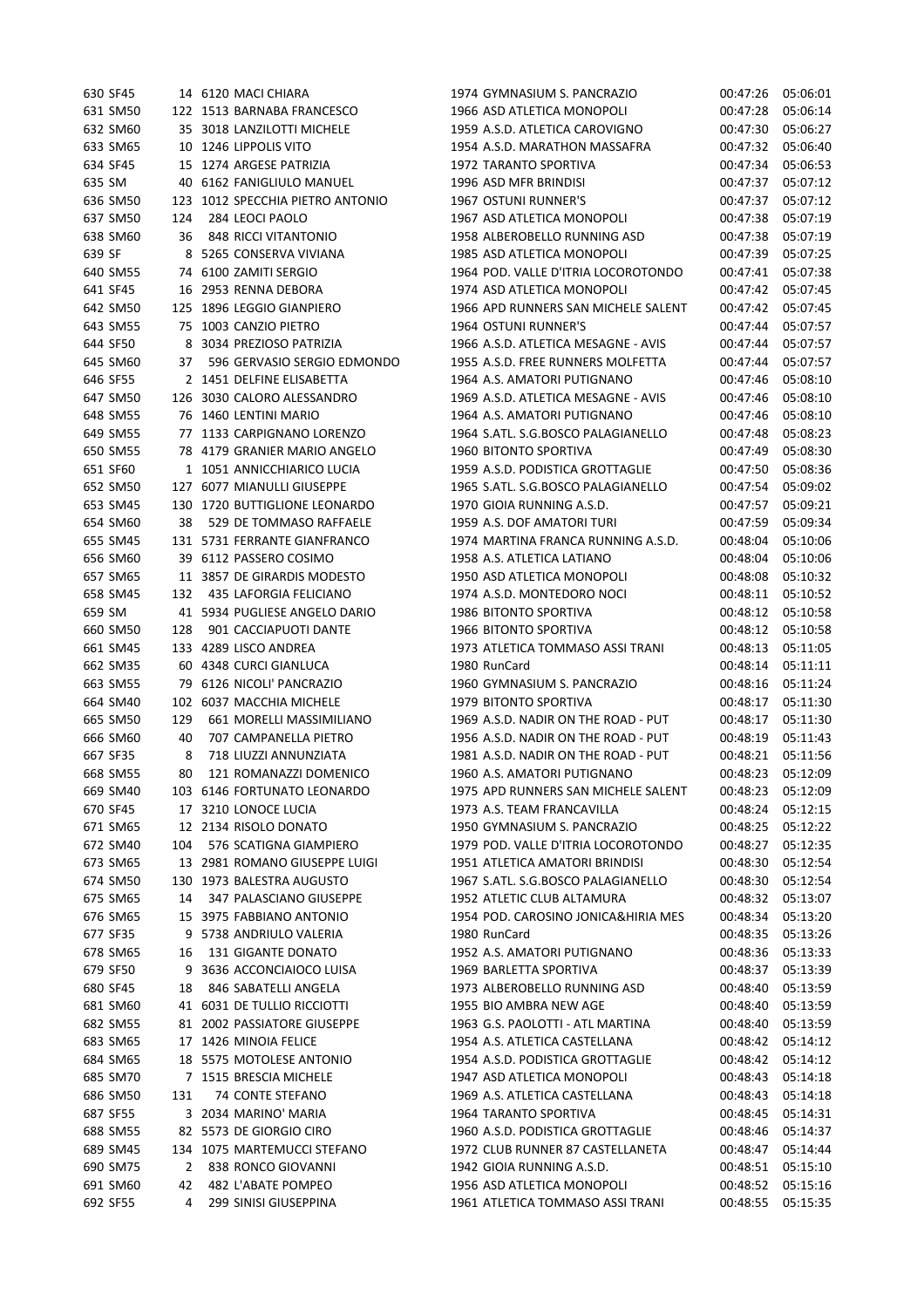|        | 693 SF60 | 2   | 191 MERCO NICOLETTA              | 1958 ATLETICA PRO CANOSA                    | 00:48:55 | 05:15:35 |
|--------|----------|-----|----------------------------------|---------------------------------------------|----------|----------|
|        | 694 SM50 |     | 132 1233 MAGGI SALVATORE         | 1966 A.S.D. MARATHON MASSAFRA               | 00:48:55 | 05:15:35 |
|        | 695 SM40 |     | 105 5646 MACINA RAFFAELE         | 1979 ASD ATLETICA MONOPOLI                  | 00:48:59 | 05:16:01 |
|        | 696 SM40 | 106 | 819 SERINELLI GIOVANNI LUCA      | 1978 GIOIA RUNNING A.S.D.                   | 00:49:06 | 05:16:46 |
|        | 697 SF40 |     | 13 1843 BAVARO ANTONELLA         | 1976 ATLETICA CITTA' BIANCA                 | 00:49:06 | 05:16:46 |
|        | 698 SM50 | 133 | 5082 VINCENTI VINCENZO           | 1965 OSTUNI RUNNER'S                        | 00:49:07 | 05:16:53 |
|        | 699 SM45 | 135 | 979 ROMA NICOLA                  | 1970 ATLETICA CITTA' BIANCA                 | 00:49:08 | 05:16:59 |
|        | 700 SM40 | 107 | 125 NOVEMBRE LUIGI               | 1975 A.S. AMATORI PUTIGNANO                 | 00:49:10 | 05:17:12 |
|        | 701 SM55 |     | 83 1533 TARANTINI NUNZIO         | 1961 ATLETICA TOMMASO ASSI TRANI            | 00:49:14 | 05:17:38 |
|        | 702 SF50 |     | 10 5426 PERAGINE ROSA            | 1967 A.S.D. LA FENICE                       | 00:49:18 | 05:18:04 |
|        | 703 SM50 | 134 | 68 IMPEDOVO FRANCESCO            | 1967 A.S. ATLETICA CASTELLANA               | 00:49:20 | 05:18:17 |
|        | 704 SM35 |     | 61 6102 ADDAMIANO MARCO          | 1980 BARLETTA SPORTIVA                      | 00:49:24 | 05:18:43 |
|        | 705 SM60 |     | 43 1974 BASILE MICHELE           | 1959 S.ATL. S.G.BOSCO PALAGIANELLO          | 00:49:24 | 05:18:43 |
|        | 706 SF45 | 19  | 5073 NACCI LUCIA                 | 1973 ATLETICA CITTA' BIANCA                 | 00:49:25 | 05:18:49 |
|        | 707 SM55 | 84  | 150 MIRIZZI VITO                 | 1962 A.S. AMATORI PUTIGNANO                 | 00:49:25 | 05:18:49 |
|        | 708 SM50 |     | 135 5641 MERLA ROBERTO           | 1968 A.S.D. AMICI STRADA DEL TESORO         | 00:49:25 | 05:18:49 |
|        | 709 SM45 |     | 136 3665 COLETTA ANDREA          | 1972 A.S.D. NADIR ON THE ROAD - PUT         | 00:49:26 | 05:18:55 |
|        | 710 SF50 |     | 11 1858 VINCENTI MADIA           | 1966 ATLETICA CITTA' BIANCA                 | 00:49:27 | 05:19:02 |
|        | 711 SM50 | 136 | 963 CISTERNINO DONATO            | 1966 ATLETICA CITTA' BIANCA                 | 00:49:28 | 05:19:08 |
|        | 712 SM50 |     | 137 1149 NOTARANGELO CLAUDIO     | 1968 S.ATL. S.G.BOSCO PALAGIANELLO          | 00:49:30 | 05:19:21 |
|        | 713 SM55 | 85  | 312 INTRONA VINCENZO             | 1960 ATLETICA TOMMASO ASSI TRANI            | 00:49:32 | 05:19:34 |
|        | 714 SM50 |     | 138 5708 LOCONTE IGNAZIO         | 1967 ASD POLISPORTIVA DUNE                  | 00:49:32 | 05:19:34 |
| 715 SM |          |     | 42 1898 LODEDO ANTONIO           | 1988 APD RUNNERS SAN MICHELE SALENT         | 00:49:34 | 05:19:47 |
|        | 716 SM45 |     | 137 5612 LALINGA DOMENICO        | 1972 MARTINA FRANCA RUNNING A.S.D.          | 00:49:34 | 05:19:47 |
|        | 717 SF45 | 20  | 403 MINUNNI GRAZIANA             | 1973 A.S.D. MONTEDORO NOCI                  | 00:49:35 | 05:19:54 |
|        | 718 SM65 | 19  | 319 LETTINI MATTEO               | 1954 ATLETICA TOMMASO ASSI TRANI            | 00:49:37 | 05:20:06 |
|        | 719 SF50 |     | 12 1449 DELFINE MARCELLA         | 1967 A.S. AMATORI PUTIGNANO                 | 00:49:39 | 05:20:19 |
|        | 720 SF50 |     | 13 5246 BORRICELLI MARIA DELIA   | 1966 A.S.D. AMICI STRADA DEL TESORO         | 00:49:45 | 05:20:58 |
|        | 721 SM50 |     | 139 8010 PANTALEO ANTONIO        | 1967 A.S.D. AMICI STRADA DEL TESORO         | 00:49:45 | 05:20:58 |
|        | 722 SM70 | 8   | 4813 TAMMA FRANCESCO             | 1948 A.S.D. AMICI STRADA DEL TESORO         | 00:49:45 | 05:20:58 |
|        | 723 SM60 | 44  | 3003 COSMA ANTONIO               | 1956 GYMNASIUM S. PANCRAZIO                 | 00:49:45 | 05:20:58 |
|        | 724 SM65 | 20  | <b>255 IPPOLITO LUIGI</b>        | 1954 ASD ATLETICA MONOPOLI                  | 00:49:46 | 05:21:05 |
|        | 725 SM45 |     | 138 5762 BASSO MASSIMO           | 1971 ASD ATLETICA MONOPOLI                  | 00:49:47 | 05:21:11 |
|        | 726 SF50 |     | 14 1348 TURE CARMELA             | 1969 G.S.P. III REGIONE AEREA BARI          | 00:49:47 | 05:21:11 |
|        | 727 SM60 |     | 45 5408 MAGGIO ANTONIO           | 1959 A.POD. VALTENNA                        | 00:49:48 | 05:21:17 |
|        | 728 SM45 |     | 139 6130 CECERE FRANCESCO        | 1972 POLISPORT CICLO CLUB FASANO            | 00:49:49 | 05:21:24 |
|        | 729 SM55 | 86  | 50 DELFINE GIUSEPPE              | 1960 A.S. ATLETICA CASTELLANA               | 00:49:51 | 05:21:37 |
|        | 730 SM60 |     |                                  |                                             |          |          |
|        | 731 SM50 |     | 46 1711 SIMONE ROCCO             | 1959 HAPPY RUNNERS ALTAMURA                 | 00:49:54 | 05:21:56 |
|        |          |     | 140 4184 MINENNA MICHELE         | 1969 BITONTO SPORTIVA<br>1971 ASDNOCINCORSA | 00:49:55 | 05:22:03 |
|        | 732 SM45 |     | 140 5533 TRISOLINI ANGELO        |                                             | 00:50:00 | 05:22:35 |
|        | 733 SM45 |     | 141 1248 LOCOROTONDO PIETRO      | 1973 A.S.D. MARATHON MASSAFRA               | 00:50:03 | 05:22:54 |
|        | 734 SM60 |     | 47 2017 MASTRANGELO CARLO OSCAR  | 1955 A.S.D. MARATHON MASSAFRA               | 00:50:04 | 05:23:01 |
| 735 SM |          |     | 43 1906 GIANNOTTI ANGELO         | 1990 OSTUNI RUNNER'S                        | 00:50:04 | 05:23:01 |
|        | 736 SM40 |     | 108 6166 LOSITO NICOLA           | 1975 ASD MFR BRINDISI                       | 00:50:05 | 05:23:07 |
|        | 737 SM35 |     | 62 1225 TOCCI GIOVANNI           | 1980 A.S.D. MARATHON MASSAFRA               | 00:50:06 | 05:23:14 |
| 738 SF |          | 9   | 1723 DONVITO FRANCESCA           | 1990 GIOIA RUNNING A.S.D.                   | 00:50:08 | 05:23:26 |
|        | 739 SF40 | 14  | <b>658 BUONSANTE LIDIA</b>       | 1979 A.S.D. NADIR ON THE ROAD - PUT         | 00:50:08 | 05:23:26 |
|        | 740 SM35 |     | 63 5643 LOZITO NICOLA            | 1982 A.S.D. AMICI STRADA DEL TESORO         | 00:50:10 | 05:23:39 |
|        | 741 SM55 | 87  | <b>655 QUATTRONE CARMELO</b>     | 1963 A.S.D. NADIR ON THE ROAD - PUT         | 00:50:11 | 05:23:46 |
|        | 742 SF60 | 3   | 471 ATTOLICO MADDALENA           | 1956 A.S.D. MONTEDORO NOCI                  | 00:50:11 | 05:23:46 |
|        | 743 SM50 |     | 141 4324 RAGUSO FRANCESCO PAOLO  | 1966 G.S. PAOLOTTI - ATL MARTINA            | 00:50:13 | 05:23:59 |
|        | 744 SM65 | 21  | 973 USTRA COSIMO                 | 1954 ATLETICA CITTA' BIANCA                 | 00:50:15 | 05:24:12 |
|        | 745 SF55 |     | 5 1064 DANZA GRAZIA              | 1963 CLUB RUNNER 87 CASTELLANETA            | 00:50:18 | 05:24:31 |
|        | 746 SM50 |     | 142 2826 ROMEI VITTORIO EMANUELE | 1965 CLUB RUNNER 87 CASTELLANETA            | 00:50:18 | 05:24:31 |
|        | 747 SM50 |     | 143 1842 ROMA FRANCESCO          | 1968 A.S. ATLETICA LATIANO                  | 00:50:22 | 05:24:57 |
|        | 748 SF50 | 15  | 89 MIGNOZZI ANNA                 | 1966 A.S. AMATORI PUTIGNANO                 | 00:50:25 | 05:25:16 |
|        | 749 SM60 | 48  | 114 SPORTELLI VITO               | 1957 A.S. AMATORI PUTIGNANO                 | 00:50:26 | 05:25:23 |
|        | 750 SM55 | 88  | 1637 DE STENA FILIPPO            | 1962 A.S.D. FREE RUNNERS MOLFETTA           | 00:50:26 | 05:25:23 |
|        | 751 SM55 | 89  | 650 FANIZZI GIOVANNI             | 1964 A.S.D. NADIR ON THE ROAD - PUT         | 00:50:27 | 05:25:29 |
|        | 752 SM50 |     | 144 1614 GALIZIA VALTER          | 1966 POD. VALLE D'ITRIA LOCOROTONDO         | 00:50:28 | 05:25:35 |
|        | 753 SM50 |     | 145 2259 SEMERARO DONATO         | 1965 LA PALESTRA ASD-MARTINA FRANCA         | 00:50:30 | 05:25:48 |
|        | 754 SM60 |     | 49 1546 SARDONE ANGELO           | 1955 ATLETIC CLUB ALTAMURA                  | 00:50:32 | 05:26:01 |
|        | 755 SM40 |     | 109 5729 PETRICCIUOLO RAFFAELE   | 1976 POD. CAROSINO JONICA&HIRIA MES         | 00:50:34 | 05:26:14 |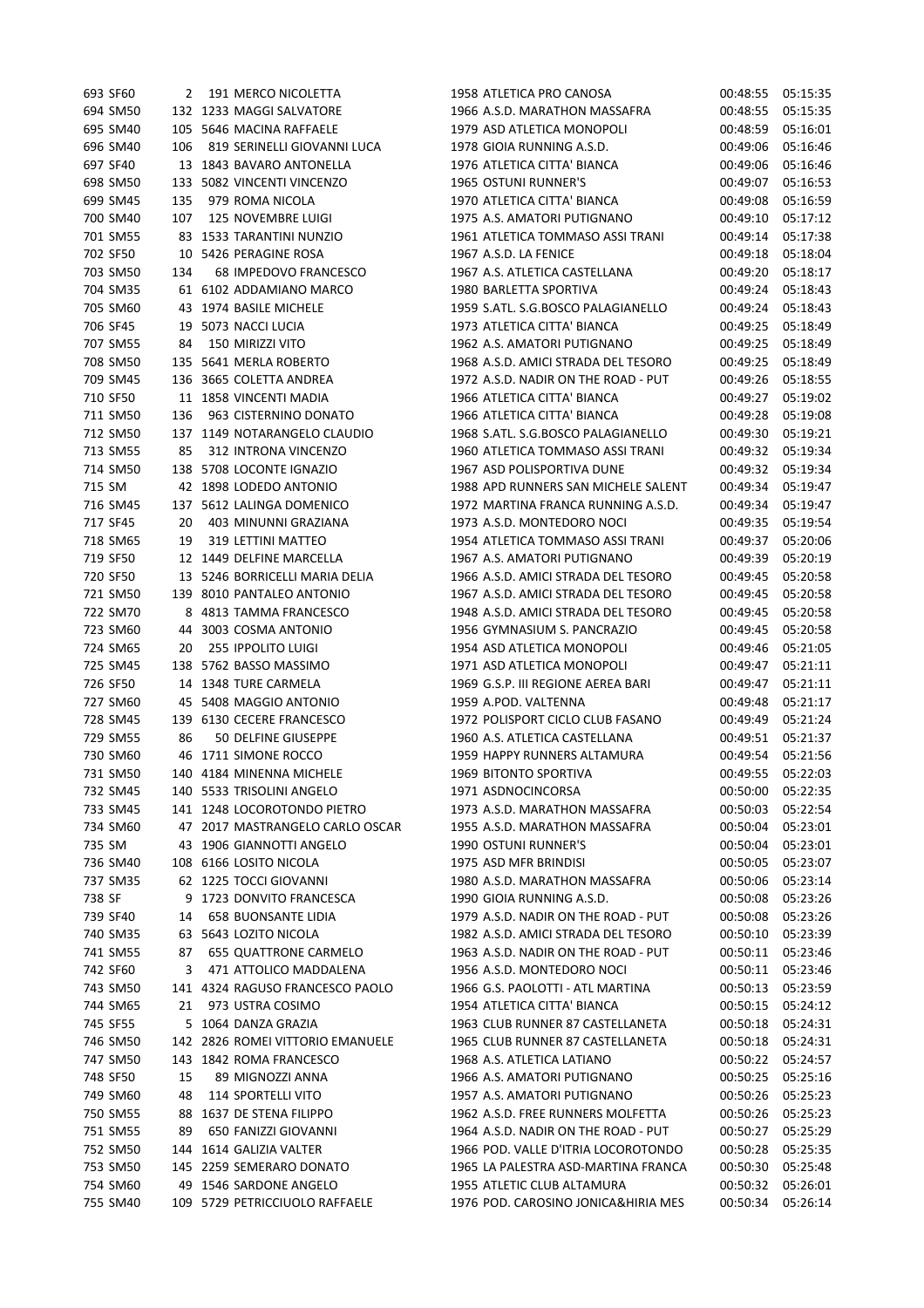|        | 756 SF55 | 6   | 760 OSTUNI ANGELA                | 1964 HAPPY RUNNERS ALTAMURA         | 00:50:35 05:26:21 |          |
|--------|----------|-----|----------------------------------|-------------------------------------|-------------------|----------|
|        | 757 SM70 |     | 9 1486 SCIANNAMEA GIUSEPPE       | 1947 ATLETICA PRO CANOSA            | 00:50:35          | 05:26:21 |
|        | 758 SM55 |     | 90 1209 PALMISANO CARMELO        | 1963 A.S.D. MARATHON MASSAFRA       | 00:50:39          | 05:26:46 |
| 759 JF |          |     | 1 5438 Latorre Stefania          | 1995 RunCard                        | 00:50:39          | 05:26:46 |
|        | 760 SM65 |     | 22 2135 SCARAFILE PASQUALE       | 1954 GYMNASIUM S. PANCRAZIO         | 00:50:40          | 05:26:53 |
|        | 761 SM60 |     | 50 6110 CARRINO SALVATORE        | 1959 A.S. ATLETICA LATIANO          | 00:50:46          | 05:27:32 |
|        | 762 SF55 |     | 7 2751 SASSO LUCIA               | 1962 ATLETICA TOMMASO ASSI TRANI    | 00:50:46          | 05:27:32 |
|        | 763 SF40 |     | 15 5617 DE BENEDETTO ROSA        | 1977 IKKOS ATLETI TARANTO A.S.D.    | 00:50:46          | 05:27:32 |
|        | 764 SF45 | 21  | 394 LOCOROTONDO ISABELLA         | 1972 A.S.D. MONTEDORO NOCI          | 00:50:47          | 05:27:38 |
|        | 765 SM55 | 91  | 573 DELLA ROSA ELIODORO FRANCES  | 1962 POD. VALLE D'ITRIA LOCOROTONDO |                   | 05:27:45 |
|        |          |     |                                  |                                     | 00:50:48          |          |
|        | 766 SM55 |     | 92 3067 SEMERARO GIOVANNI        | 1960 DORANDO PIETRI                 | 00:50:48          | 05:27:45 |
|        | 767 SF45 |     | 22 5592 CARRIERI GIOVANNA        | 1973 G.S. PAOLOTTI - ATL MARTINA    | 00:50:49          | 05:27:51 |
|        | 768 SM55 |     | 93 1142 BARULLI MARIO            | 1963 S.ATL. S.G.BOSCO PALAGIANELLO  | 00:50:52          | 05:28:10 |
|        | 769 SM55 |     | 94 3835 ALBANO GAETANO           | 1964 A.S.D. AMICI STRADA DEL TESORO | 00:50:54          | 05:28:23 |
|        | 770 SF50 |     | 16 2966 DE CANDIA TERESA         | 1968 DREAM TEAM BARI                | 00:50:58          | 05:28:49 |
|        | 771 SM60 |     | 51 2967 SPADAVECCHIA MICHELE     | 1957 DREAM TEAM BARI                | 00:50:59          | 05:28:55 |
|        | 772 SM55 | 95  | <b>692 PERRONE GIUSEPPE</b>      | 1963 A.S.D. NADIR ON THE ROAD - PUT | 00:51:00          | 05:29:02 |
|        | 773 SM40 |     | 110 4374 NOVIELLO MICHELE        | 1979 A.S.D. AMICI STRADA DEL TESORO | 00:51:00          | 05:29:02 |
|        | 774 SM35 |     | 64 3851 PAPARELLA VINCENZO       | 1982 DREAM TEAM BARI                | 00:51:03          | 05:29:21 |
|        | 775 SM45 |     | 142 6103 VITALE MASSIMO VINCENZO | 1972 BITONTO SPORTIVA               | 00:51:05          | 05:29:34 |
|        | 776 SF35 | 10  | 670 MARIO ALESSANDRA             | 1984 A.S.D. NADIR ON THE ROAD - PUT | 00:51:06          | 05:29:41 |
|        | 777 SM60 |     | 52 6048 PORTA CESARE             | 1955 ASD SPITS RUN W & T SAMMICHELE | 00:51:07          | 05:29:47 |
|        | 778 SM55 | 96  | 69 MONGELLI LUIGI                | 1963 A.S. ATLETICA CASTELLANA       | 00:51:08          | 05:29:54 |
|        | 779 SM35 |     | 65 6116 FAGGIANO DARIO           | 1981 A.S. TEAM FRANCAVILLA          | 00:51:09          | 05:30:00 |
|        | 780 SM40 | 111 | 713 DURSI STEFANO                | 1975 A.S.D. NADIR ON THE ROAD - PUT | 00:51:10          | 05:30:06 |
|        | 781 SF40 |     | 16 1866 LEONI MONICA             | 1976 POLISPORT CICLO CLUB FASANO    |                   |          |
|        |          |     |                                  |                                     | 00:51:12          | 05:30:19 |
|        | 782 SF45 |     | 24 1559 GABRIELE MARIELLA        | 1974 A.S.D. MONTEDORO NOCI          | 00:51:15          | 05:30:39 |
|        | 783 SF45 |     | 23 6132 PINTO LAURA              | 1970 POLISPORT CICLO CLUB FASANO    | 00:51:15          | 05:30:39 |
|        | 784 SM55 |     | 97 1913 GIANNOCCARO DOMENICO     | 1964 DORANDO PIETRI                 | 00:51:16          | 05:30:45 |
|        | 785 SM40 |     | 112 5689 DI VENERE DANIELE       | 1975 BITONTO SPORTIVA               | 00:51:19          | 05:31:05 |
|        | 786 SF40 |     | 17 5578 D'APRILE ALESSANDRA      | 1975 CLUB RUNNER 87 CASTELLANETA    | 00:51:19          | 05:31:05 |
|        | 787 SM35 | 66  | 202 LAMANNA SABINO               | 1980 ATLETICA PRO CANOSA            | 00:51:19          | 05:31:05 |
|        | 788 SM70 |     | 10 1920 DEFAZIO ANTONIO          | 1947 A.S. CULTURALE POD. S. STEFANO | 00:51:19          | 05:31:05 |
|        | 789 SM45 |     | 143 6115 DI MOTOLI GIOVANNI      | 1971 A.S. TEAM FRANCAVILLA          | 00:51:21          | 05:31:17 |
|        | 790 SM55 |     | 98 5568 ARCADIO MAURO            | 1964 A.S.D. PODISTICA GROTTAGLIE    | 00:51:22          | 05:31:24 |
|        | 791 SF55 |     | 8 5883 BASILE DANIELA            | 1964 IKKOS ATLETI TARANTO A.S.D.    | 00:51:22          | 05:31:24 |
|        | 792 SM70 | 11  | 645 MELE DOMENICO                | 1945 RUNNING PEOPLE NOICATTARO      | 00:51:24          | 05:31:37 |
|        | 793 SM35 |     | 67 4076 MAIORANO ANGELANTONIO    | 1984 A.S.D. LA FENICE               | 00:51:26          | 05:31:50 |
|        | 794 SF45 |     | 25 5466 MOSCATO VITTORIA         | 1973 ASD ATLETICA MONOPOLI          | 00:51:27          | 05:31:56 |
|        | 795 SM60 | 53  | <b>665 LIPPOLIS SANDRO</b>       | 1959 A.S.D. NADIR ON THE ROAD - PUT | 00:51:28          | 05:32:03 |
|        | 796 SF35 |     | 11 5759 RELLA ANNA               | 1983 A.S.D. AMICI STRADA DEL TESORO | 00:51:30          | 05:32:15 |
|        | 797 SM50 |     | 146 6148 NIGRO GIACOMO           | 1966 APD RUNNERS SAN MICHELE SALENT | 00:51:33          | 05:32:35 |
|        | 798 SM65 | 23  | 104 PICCIRILLI STEFANO           | 1951 A.S. AMATORI PUTIGNANO         | 00:51:34          | 05:32:41 |
|        | 799 SM50 |     | 147 4224 SIMEONE FRANCESCO       | 1966 TARANTO SPORTIVA               | 00:51:35          | 05:32:48 |
|        |          |     |                                  |                                     |                   |          |
|        | 800 SM65 | 24  | 574 L'ABATE GIULIANO             | 1953 POD. VALLE D'ITRIA LOCOROTONDO | 00:51:36          | 05:32:54 |
|        | 801 SF55 |     | 9 5418 FELE MARIA                | 1963 S.ATL. S.G.BOSCO PALAGIANELLO  | 00:51:37          | 05:33:01 |
|        | 802 SF35 |     | 12 6136 CAIOLO RAFFAELLA MARIA   | 1981 ATALAS SAN VITO DEI NORMANNI   | 00:51:44          | 05:33:46 |
|        | 803 SF50 |     | 17 2750 MAURO MARIA PAOLA        | 1967 ATLETICA TOMMASO ASSI TRANI    | 00:51:49          | 05:34:18 |
|        | 804 SM45 |     | 144 3157 CARAVELLA LUIGI         | 1972 ATLETICA TOMMASO ASSI TRANI    | 00:51:50          | 05:34:25 |
|        | 805 SF45 |     | 26 1860 LENTI ANTONIA            | 1972 A.S. TEAM FRANCAVILLA          | 00:51:51          | 05:34:31 |
|        | 806 SF45 |     | 27 5415 TERRUSI ANNAMARIA        | 1973 CLUB RUNNER 87 CASTELLANETA    | 00:51:52          | 05:34:37 |
|        | 807 SM50 |     | 148 6139 MATERA ROBERTO          | 1967 A.S.D. ATLETICA MESAGNE - AVIS | 00:51:52          | 05:34:37 |
|        | 808 SM50 |     | 149 6149 CISTERNINO ANGELO       | 1968 ASD LABORATORIO DEL BENESSERE  | 00:51:55          | 05:34:57 |
|        | 809 SF55 | 10  | 132 VITTORIONE GIUSEPPA          | 1962 A.S. AMATORI PUTIGNANO         | 00:51:57          | 05:35:10 |
|        | 810 SF65 |     | 1 1216 TADDEO PASQUA ROSA        | 1953 A.S.D. MARATHON MASSAFRA       | 00:51:59          | 05:35:23 |
|        | 811 SM50 |     | 150 5602 RUSSO GIUSEPPE          | 1968 A.S.D. MARATHON MASSAFRA       | 00:52:02          | 05:35:42 |
|        | 812 SM40 |     | 113 5601 PUPILLO FRANCESCO       | 1978 A.S.D. MARATHON MASSAFRA       | 00:52:03          | 05:35:48 |
|        | 813 SF40 |     | 18 2061 CATALANO GIOVANNA        | 1978 MARTINA FRANCA RUNNING A.S.D.  | 00:52:05          | 05:36:01 |
|        | 814 SM40 |     | 114 6153 SUMA GIUSEPPE           | 1978 OSTUNI RUNNER'S                | 00:52:06          | 05:36:08 |
|        | 815 SM60 | 54  | 602 BINETTI SILVIO MARIA CRISTIA | 1958 A.S.D. FREE RUNNERS MOLFETTA   | 00:52:10          | 05:36:34 |
|        | 816 SM55 | 99  | 765 NUZZI GIUSEPPE               | 1964 HAPPY RUNNERS ALTAMURA         | 00:52:12          | 05:36:46 |
|        | 817 SM70 | 12  | 349 RAGONE GIOVANNI              | 1946 ATLETIC CLUB ALTAMURA          | 00:52:14          | 05:36:59 |
|        | 818 SM40 |     | 115 1255 CARAMIA MICHELE         | 1978 A.S.D. MARATHON MASSAFRA       | 00:52:15          | 05:37:06 |
|        |          |     |                                  |                                     |                   |          |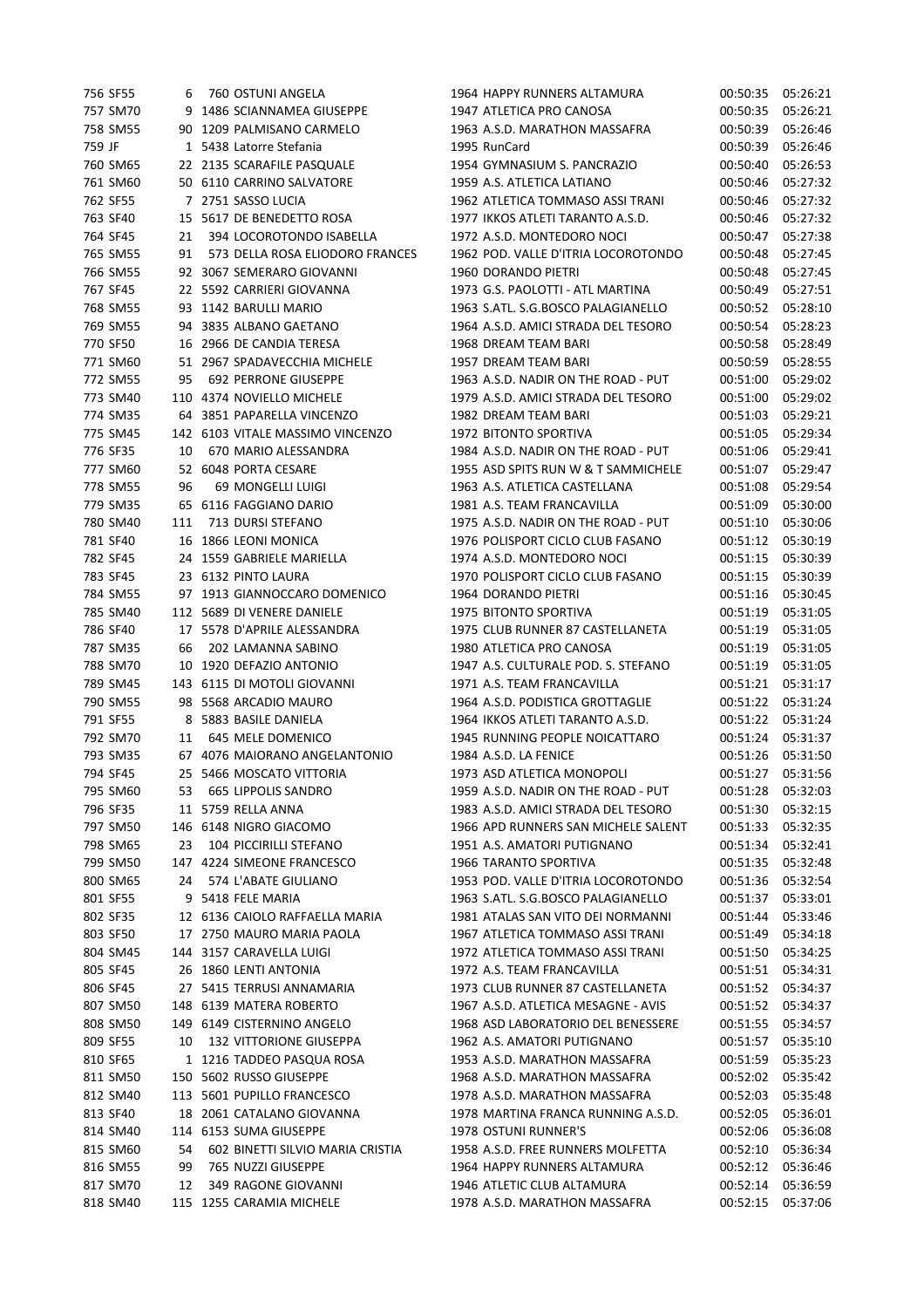| 819 SM45             |     | 145 1284 LAGIOIA CHRISTIAN                                    | 1974 TARANTO SPORTIVA               | 00:52:19             | 05:37:32             |
|----------------------|-----|---------------------------------------------------------------|-------------------------------------|----------------------|----------------------|
| 820 SF50             |     | 18 3178 CANNITO VINCENZA                                      | 1968 HAPPY RUNNERS ALTAMURA         | 00:52:20             | 05:37:38             |
| 821 SF45             | 28  | 837 D'AGOSTINO LUCIANA                                        | 1974 ASD ATLETICA MONOPOLI          | 00:52:21             | 05:37:45             |
| 822 SM50             | 151 | 587 PACE VITO DOMENICO                                        | 1968 AVIS IN CORSA CONVERSANO       | 00:52:22             | 05:37:51             |
| 823 SM60             |     | 55 5260 ALBANESE COSIMO                                       | 1958 ASD ATLETICA MONOPOLI          | 00:52:22             | 05:37:51             |
| 824 SM55             |     | 100 5459 GALLO DOMENICO                                       | 1963 A.S.D. AMICI STRADA DEL TESORO | 00:52:25             | 05:38:10             |
| 825 SM60             |     | 56 1252 D'ANGELO ANTONIO                                      | 1958 A.S.D. MARATHON MASSAFRA       | 00:52:28             | 05:38:30             |
| 826 SM40             |     | 116 5421 PIGNATELLI ANGELO                                    | 1976 TARANTO SPORTIVA               | 00:52:30             | 05:38:43             |
| 827 SF40             |     | 19 2016 MARANGI MARIA SCALA                                   | 1975 A.S.D. MARATHON MASSAFRA       | 00:52:30             | 05:38:43             |
| 828 SF50             |     | 19 5730 ZITO ANNA ROSA                                        | 1965 MARTINA FRANCA RUNNING A.S.D.  | 00:52:35             | 05:39:15             |
| 829 SM50             | 152 | 94 TRIA FRANCESCO                                             | 1966 A.S. AMATORI PUTIGNANO         | 00:52:38             | 05:39:34             |
| 830 SM35             |     | 68 6152 FRANCO VITTORIO EMANUELE                              | <b>1980 OSTUNI RUNNER'S</b>         | 00:52:39             | 05:39:41             |
| 831 SF40             | 20  | 585 SOLFRIZZI RITA                                            | 1976 AVIS IN CORSA CONVERSANO       | 00:52:39             | 05:39:41             |
| 832 SM60             |     | 57 1476 LEGGIERI GIACOMO                                      | 1956 ALBEROBELLO RUNNING ASD        | 00:52:42             | 05:40:00             |
| 833 SF50             |     | 20 1746 D'ORIA AURELIA                                        | 1967 ALBEROBELLO RUNNING ASD        | 00:52:43             | 05:40:06             |
| 834 SM60             |     | 58 1853 PIGNATELLI PASQUALE                                   | 1959 ATLETICA CITTA' BIANCA         | 00:52:43             | 05:40:06             |
| 835 SM55             |     | 101 3967 RUGGI GIUSEPPE                                       | 1963 CLUB RUNNER 87 CASTELLANETA    |                      | 05:40:19             |
|                      |     |                                                               |                                     | 00:52:45             |                      |
| 836 SM70             |     | 13 5642 VINCI SALVATORE                                       | 1946 A.S.D. AMICI STRADA DEL TESORO | 00:52:47             | 05:40:32             |
| 837 SM50             |     | 153 1070 CASAMASSIMA GIUSEPPE                                 | 1965 CLUB RUNNER 87 CASTELLANETA    | 00:52:53             | 05:41:11             |
| 838 SM55             |     | 102 1350 PAPPOLLA MAURIZIO                                    | 1963 IKKOS ATLETI TARANTO A.S.D.    | 00:52:56             | 05:41:30             |
| 839 SF50             |     | 21 1450 DELFINE PATRIZIA                                      | 1968 A.S. AMATORI PUTIGNANO         | 00:52:57             | 05:41:37             |
| 840 SM45             |     | 146 5420 BUCCI GIUSEPPE                                       | 1970 TARANTO SPORTIVA               | 00:52:58             | 05:41:43             |
| 841 SM60             |     | 59 5251 RUTIGLIANO FRANCESCO                                  | 1958 A.S.D. AMICI STRADA DEL TESORO | 00:52:59             | 05:41:50             |
| 842 SM55             |     | 103 1642 MARZOCCA FRANCESCO                                   | 1962 A.S.D. FREE RUNNERS MOLFETTA   | 00:52:59             | 05:41:50             |
| 843 SM40             | 117 | 908 MANGINI ROCCO                                             | 1976 BITONTO SPORTIVA               | 00:53:02             | 05:42:09             |
| 844 SF40             | 21  | 1904 CESARIO ANNA                                             | 1976 OSTUNI RUNNER'S                | 00:53:03             | 05:42:15             |
| 845 SF35             | 13  | 249 OSTUNI FLAVIA                                             | 1984 ASD ATLETICA MONOPOLI          | 00:53:09             | 05:42:54             |
| 846 SF45             | 29  | 250 COLELLA VALENTINA                                         | 1971 ASD ATLETICA MONOPOLI          | 00:53:11             | 05:43:07             |
| 847 SM70             |     | 14 3995 TALO' COSTANZO                                        | 1949 A.S.D. PODISTICA GROTTAGLIE    | 00:53:12             | 05:43:14             |
| 848 SF50             |     | 22 3099 BUFANO ANTONELLA                                      | 1966 G.S. PAOLOTTI - ATL MARTINA    | 00:53:13             | 05:43:20             |
| 849 SM50             |     | 154 5608 CASTELLANA ANTONIO                                   | 1965 MARTINA FRANCA RUNNING A.S.D.  | 00:53:13             | 05:43:20             |
| 850 SM40             |     | 118 4720 PELLEGRINI VITO                                      | 1976 A.S.D. AMICI STRADA DEL TESORO | 00:53:21             | 05:44:12             |
| 851 SF40             |     | 22 5722 GASPARRE ROSA                                         | 1977 S.ATL. S.G.BOSCO PALAGIANELLO  | 00:53:23             | 05:44:25             |
| 852 SM60             |     | 60 1912 CARDONE ENRICO                                        | 1956 DORANDO PIETRI                 | 00:53:26             | 05:44:44             |
| 853 SM80             |     | 1 5485 LORUSSO FRANCESCO                                      | 1939 AVIS IN CORSA CONVERSANO       | 00:53:43             | 05:46:34             |
| 854 SF45             |     | 30 5414 TOTARO KATIA                                          | 1974 CLUB RUNNER 87 CASTELLANETA    | 00:53:44             | 05:46:40             |
| 855 SM65             |     | 25 3068 DEL PRETE ANTONIO                                     | 1953 ECOLSERVIZI RUNNERS            | 00:53:55             | 05:47:51             |
| 856 SM45             |     | 147 5457 SINNI MARCELLO                                       | 1970 A.S.D. AMICI STRADA DEL TESORO | 00:53:57             | 05:48:04             |
| 857 SM40             |     | 119 4375 TARANTINO MAURIZIO                                   | 1978 A.S.D. AMICI STRADA DEL TESORO | 00:54:01             | 05:48:30             |
| 858 SM55             |     | 104 6111 MADAGHIELE GIOVANNI                                  | 1963 A.S. ATLETICA LATIANO          | 00:54:02             | 05:48:36             |
| 859 SM50             |     | 155 1867 OLIVE GIUSEPPE                                       | 1967 POLISPORT CICLO CLUB FASANO    | 00:54:04             | 05:48:49             |
| 860 SM40             |     | 120 6151 CAVALLO STEFANO                                      | 1976 OSTUNI RUNNER'S                | 00:54:06             | 05:49:02             |
| 861 SM50             |     | 156 1124 MIANI VITO                                           | 1966 S.ATL. S.G.BOSCO PALAGIANELLO  | 00:54:09             | 05:49:21             |
| 862 SF50             |     | 23 3564 DELVECCHIO MARIA                                      | 1968 BARLETTA SPORTIVA              | 00:54:11             | 05:49:34             |
| 863 SM60             |     | 61 2642 DICORATO ROSARIO LUIGI                                | 1958 BARLETTA SPORTIVA              | 00:54:11             | 05:49:34             |
| 864 SM               |     | 44 6106 TROTOLO DAVIDE                                        | 1986 ATLETICA AMATORI BRINDISI      | 00:54:11             | 05:49:34             |
| 865 SF40             |     | 23 5301 DOSHCHECHKINA VIKTORIIA                               | 1979 BARLETTA SPORTIVA              | 00:54:12             | 05:49:41             |
| 866 SM45             |     | 148 2841 DE NISCO SALVATORE                                   | 1971 S.ATL. S.G.BOSCO PALAGIANELLO  | 00:54:13             | 05:49:47             |
| 867 SM35             |     | 69 6150 SANTORO DANILO                                        | 1984 OSTUNI RUNNER'S                | 00:54:14             | 05:49:54             |
| 868 SF40             |     | 24 2064 CICERO LAURA                                          | 1976 MARTINA FRANCA RUNNING A.S.D.  | 00:54:23             | 05:50:52             |
| 869 SM45             |     | 149 1004 SEMERANO CARMINE                                     | 1970 OSTUNI RUNNER'S                | 00:54:23             | 05:50:52             |
| 870 SM70             | 15  | 376 LIUZZI PAOLO                                              | 1949 A.S.D. MONTEDORO NOCI          | 00:54:26             | 05:51:11             |
| 871 SM45             |     | 150 1283 RIZZO ROBERTO                                        | 1974 TARANTO SPORTIVA               | 00:54:29             | 05:51:30             |
| 872 SM50             |     | 157 5727 DE BELLIS FABIO                                      | 1969 TARANTO SPORTIVA               | 00:54:31             | 05:51:43             |
| 873 SF50             |     | 24 3116 TRIVISANI ANNA MARIA                                  | 1969 MARTINA FRANCA RUNNING A.S.D.  | 00:54:33             | 05:51:56             |
| 874 SF65             |     | 2 1482 DI SIBIO ANGELA                                        | 1954 ATLETICA PRO CANOSA            | 00:54:37             | 05:52:22             |
| 875 SF               |     | 10 5800 CHIRICO MARIA FILOMENA                                | 1986 A.S. TEAM FRANCAVILLA          | 00:54:38             | 05:52:28             |
| 876 SM55             |     | 105 3066 RASTELLI ORAZIO                                      | 1964 DORANDO PIETRI                 |                      |                      |
| 877 SF55             |     | 11 5841 DE MARZO MICHELA                                      | 1961 A.S PODISTICA TARAS            | 00:54:41<br>00:54:44 | 05:52:48<br>05:53:07 |
|                      |     |                                                               |                                     |                      |                      |
| 878 SM60<br>879 SM60 | 62  | 550 SCAGLIUSI FRANCESCO<br>63 5307 CRESCENTE MICHELE VINCENZO | 1959 A.S.D. ATLETICA POLIGNANO      | 00:54:47             | 05:53:26             |
|                      |     |                                                               | 1955 BARLETTA SPORTIVA              | 00:55:04             | 05:55:16             |
| 880 SF45             |     | 31 4169 CAPPIELLO ELENA                                       | 1973 BITONTO SPORTIVA               | 00:55:06             | 05:55:29             |
| 881 SM               |     | 45 5949 CRISTALLO CARMINEANDREA                               | 1988 G.S. AVIS BARLETTA A.S.D.      | 00:55:08             | 05:55:42             |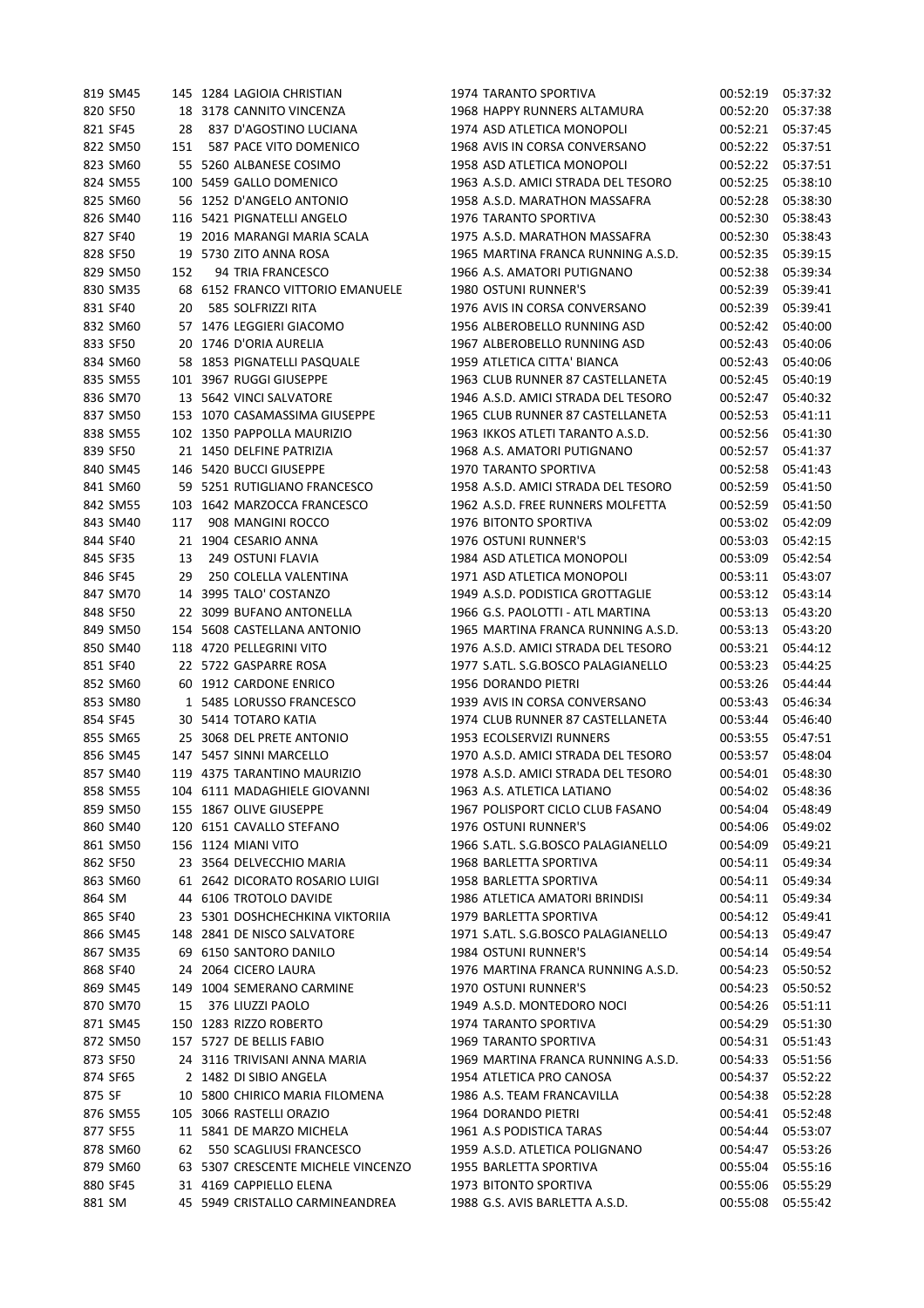|        | 882 SM65 |              | 26 1138 TODARO PASQUALE          | 1954 S.ATL. S.G.BOSCO PALAGIANELLO  | 00:55:15 | 05:56:27 |
|--------|----------|--------------|----------------------------------|-------------------------------------|----------|----------|
|        | 883 SM55 |              | 106 1659 ANGIULLI GIOVANNI       | 1961 BARLETTA SPORTIVA              | 00:55:16 | 05:56:34 |
|        | 884 SF35 |              | 14 3213 LONOCE ANNAMARIA         | 1983 A.S. TEAM FRANCAVILLA          | 00:55:16 | 05:56:34 |
|        | 885 SF35 |              | 15 1980 MARTUCCI VITTORIA ORIANA | 1980 S.ATL. S.G.BOSCO PALAGIANELLO  | 00:55:16 | 05:56:34 |
|        | 886 SF55 |              | 12 5865 GIGANTE GILDA            | 1962 A.S.D. MARATHON MASSAFRA       | 00:55:18 | 05:56:46 |
|        | 887 SF40 | 25           | 969 D'URSO MARIANGELA            | 1977 ATLETICA CEGLIE MESSAPICA      | 00:55:23 | 05:57:19 |
|        | 888 SM50 |              | 158 4632 SGURA ALFREDO           | 1965 OSTUNI RUNNER'S                | 00:55:23 | 05:57:19 |
|        | 889 SF50 |              | 25 1855 RICCHIUTO ANTONELLA      | 1968 ATLETICA CITTA' BIANCA         | 00:55:25 | 05:57:32 |
|        | 890 SM60 | 64           | 977 CIRASINO DOMENICO            | 1958 ATLETICA CITTA' BIANCA         | 00:55:25 | 05:57:32 |
|        | 891 SM80 |              | 2 5451 CARESSA PIETRO            | 1938 A.S.D. AMICI STRADA DEL TESORO | 00:55:29 | 05:57:57 |
|        | 892 SF35 |              | 16 5812 PINTO ANNA MARIA         | 1981 A.S.D. ATLETICA MESAGNE - AVIS | 00:55:31 | 05:58:10 |
|        | 893 SM65 | 27           | 257 CARAMIA DONATO               | 1951 ASD ATLETICA MONOPOLI          | 00:55:34 | 05:58:30 |
|        | 894 SM65 |              | 28 5323 SIMONE GIUSEPPE          | 1951 HAPPY RUNNERS ALTAMURA         | 00:55:37 | 05:58:49 |
|        |          |              |                                  |                                     |          |          |
|        | 895 SF45 |              | 32 6168 MAGAZZILE PIERA          | 1973 A.S.D. MARATHON MASSAFRA       | 00:55:39 | 05:59:02 |
|        | 896 SM55 |              | 107 1672 VITOBELLO RUGGIERO      | 1961 BARLETTA SPORTIVA              | 00:55:40 | 05:59:08 |
|        | 897 SM60 |              | 65 1713 QUISTELLI VITANTONIO     | 1957 DREAM TEAM BARI                | 00:55:46 | 05:59:47 |
|        | 898 SF45 |              | 33 1691 LUISI CARMELA            | 1970 A.S.D. NADIR ON THE ROAD - PUT | 00:55:47 | 05:59:54 |
|        | 899 SM55 | 108          | 466 RUGGIERO TEODORO             | 1960 A.S.D. MONTEDORO NOCI          | 00:55:48 | 06:00:00 |
|        | 900 SM50 | 159          | 128 CATALANO NICOLA              | 1969 A.S. AMATORI PUTIGNANO         | 00:55:53 | 06:00:32 |
|        | 901 SM70 | 16           | 115 COSACCO MICHELE              | 1945 A.S. AMATORI PUTIGNANO         | 00:56:05 | 06:01:50 |
|        | 902 SF45 |              | 34 5580 DE NOVELLIS PIERA        | 1971 CLUB RUNNER 87 CASTELLANETA    | 00:56:17 | 06:03:07 |
|        | 903 SM65 | 29           | 970 DELL'EDERA FELICE            | 1950 ATLETICA CITTA' BIANCA         | 00:56:22 | 06:03:39 |
|        | 904 SM65 |              | 30 1845 COLUCCI PIETRO           | 1954 ATLETICA CITTA' BIANCA         | 00:56:22 | 06:03:39 |
|        | 905 SM55 |              | 109 1602 MESSA ANTONIO           | 1964 A.S.D. ATLETICA POLIGNANO      | 00:56:23 | 06:03:46 |
|        | 906 SM35 |              | 70 1583 DESIO TONI               | 1980 A.S. DOF AMATORI TURI          | 00:56:37 | 06:05:16 |
|        | 907 SF40 |              | 26 2828 SPADA ANNA LUCIA         | 1976 CLUB RUNNER 87 CASTELLANETA    | 00:56:47 | 06:06:21 |
|        | 908 SF55 |              | 13 4021 ROMANAZZO CARMELA        | 1963 MARTINA FRANCA RUNNING A.S.D.  | 00:56:47 | 06:06:21 |
|        | 909 SM65 |              | 31 2066 DE VITO MICHELE          | 1954 MARTINA FRANCA RUNNING A.S.D.  | 00:56:47 | 06:06:21 |
|        | 910 SM75 | 3            | 105 BIANCO GIOVANNI              | 1944 A.S. AMATORI PUTIGNANO         | 00:57:10 | 06:08:49 |
|        | 911 SF40 |              | 27 5810 RICCI MARIALISA          | 1979 POLISPORT CICLO CLUB FASANO    | 00:57:11 | 06:08:55 |
| 912 SF |          |              | 11 6052 NUCCI PASQUA             | 1996 POLISPORT CICLO CLUB FASANO    | 00:57:13 | 06:09:08 |
|        | 913 SF40 |              | 28 5596 VINCI PATRIZIA           | 1976 G.S. PAOLOTTI - ATL MARTINA    | 00:57:30 | 06:10:58 |
|        | 914 SM55 |              | 110 3100 CAROLI NICOLA           | 1961 G.S. PAOLOTTI - ATL MARTINA    | 00:57:30 | 06:10:58 |
|        | 915 SF40 |              | 29 4882 Lauta Maria Rosa         | 1976 RunCard                        | 00:57:31 | 06:11:05 |
|        | 916 SM45 |              | 151 5331 MOSSA MARINO            |                                     |          |          |
|        |          |              |                                  | 1974 BITONTO SPORTIVA               | 00:57:32 | 06:11:11 |
|        | 917 SM70 |              | 17 3540 GADALETA DOMENICO        | 1949 A.S.D. FREE RUNNERS MOLFETTA   | 00:57:40 | 06:12:03 |
|        | 918 SM55 | 111          | 111 CHIAPPERINO RAFFAELE         | 1962 A.S. AMATORI PUTIGNANO         | 00:58:03 | 06:14:31 |
|        | 919 SM60 |              | 66 1128 CARRIERI PIETRO          | 1956 S.ATL. S.G.BOSCO PALAGIANELLO  | 00:58:33 | 06:17:45 |
|        | 920 SF70 | $\mathbf{1}$ | 343 LOVIGLIO PASQUA              | 1949 ATLETIC CLUB ALTAMURA          | 00:58:48 | 06:19:21 |
|        | 921 SF50 |              | 26 1353 LIPPOLIS MADDALENA       | 1968 A.S.D. MARATHON MASSAFRA       | 00:58:56 | 06:20:13 |
|        | 922 SM60 |              | 67 6117 CORVINO FELICE           | 1957 GYMNASIUM S. PANCRAZIO         | 00:59:10 | 06:21:43 |
|        | 923 SF65 | 3            | 298 CROCI ORNELLA                | 1951 ATLETICA TOMMASO ASSI TRANI    | 00:59:13 | 06:22:03 |
|        | 924 SM40 |              | 121 5452 BUSSOLA LUIGI           | 1977 A.S.D. AMICI STRADA DEL TESORO | 00:59:17 | 06:22:28 |
|        | 925 SF40 |              | 30 5757 GAMMONE MICHELA          | 1979 A.S.D. AMICI STRADA DEL TESORO | 00:59:18 | 06:22:35 |
|        | 926 SF45 |              | 35 6099 CARBONE SABINA           | 1970 ATLETICA PRO CANOSA            | 00:59:19 | 06:22:41 |
|        | 927 SM70 | 18           | 6105 SCATIGNO CLAUDIO            | 1948 ATLETICA AMATORI BRINDISI      | 00:59:59 | 06:26:59 |
|        | 928 SF55 |              | 14 2057 BARRATTA COSIMA          | 1960 MARTINA FRANCA RUNNING A.S.D.  | 01:00:12 | 06:28:23 |
|        | 929 SM50 | 160          | 965 FRANCIOSO RINALDO            | 1968 ATLETICA CITTA' BIANCA         | 01:00:13 | 06:28:30 |
|        | 930 SM60 |              | 68 2070 NARDELLI GIOVANNI        | 1958 MARTINA FRANCA RUNNING A.S.D.  | 01:00:20 | 06:29:15 |
|        | 931 SM70 |              | 19 6155 QUARTULLI GIUSEPPE       | 1948 ECOLSERVIZI RUNNERS            | 01:00:35 | 06:30:52 |
|        | 932 SM55 |              | 112 6156 SACCHI VITO NICOLA      | 1964 ECOLSERVIZI RUNNERS            | 01:00:35 | 06:30:52 |
|        | 933 SM50 | 161          | 360 POPOLIZIO SANTE              | 1968 ATLETIC CLUB ALTAMURA          | 01:00:46 | 06:32:03 |
| 934 SM |          |              | 46 6167 BLASI VALERIO COSIMO     | 1987 A.S.D. PODISTICA GROTTAGLIE    | 01:00:52 | 06:32:41 |
|        | 935 SM70 |              | 20 6123 MARGILIO VINCENZO        | 1949 GYMNASIUM S. PANCRAZIO         | 01:00:58 | 06:33:20 |
|        | 936 SF50 |              | 27 5844 CAROLI ELVIRA            | 1967 A.S PODISTICA TARAS            | 01:01:32 | 06:36:59 |
|        | 937 SM50 | 162          | 563 L'ABBATE LUIGI               | 1968 A.S.D. ATLETICA POLIGNANO      | 01:01:37 | 06:37:32 |
| 938 PF |          |              | 1 5484 L'ABBATE ANNA CHIARA      | 1998 A.S.D. ATLETICA POLIGNANO      | 01:01:37 | 06:37:32 |
|        | 939 SM55 | 113          | 140 RICCHI FRANCESCO             | 1962 A.S. AMATORI PUTIGNANO         | 01:01:54 | 06:39:21 |
|        | 940 SM65 |              | 32 1465 MICCOLIS GIUSEPPE        | 1950 A.S. AMATORI PUTIGNANO         | 01:01:54 | 06:39:21 |
|        | 941 SM60 | 69           | 127 LATERZA ANTONIO              | 1955 A.S. AMATORI PUTIGNANO         | 01:01:55 | 06:39:28 |
|        | 942 SM65 |              | 33 6107 TROTOLO VINCENZO         | 1952 ATLETICA AMATORI BRINDISI      | 01:02:04 | 06:40:26 |
|        |          |              |                                  |                                     |          |          |
|        | 943 SM50 |              | 163 6109 CARBONE EMANUELE        | 1966 A.S. ATLETICA LATIANO          | 01:02:35 | 06:43:46 |
|        | 944 SF35 |              | 17 6138 MAGLIOCCA FRANCESCA      | 1984 ATALAS SAN VITO DEI NORMANNI   | 01:02:37 | 06:43:59 |